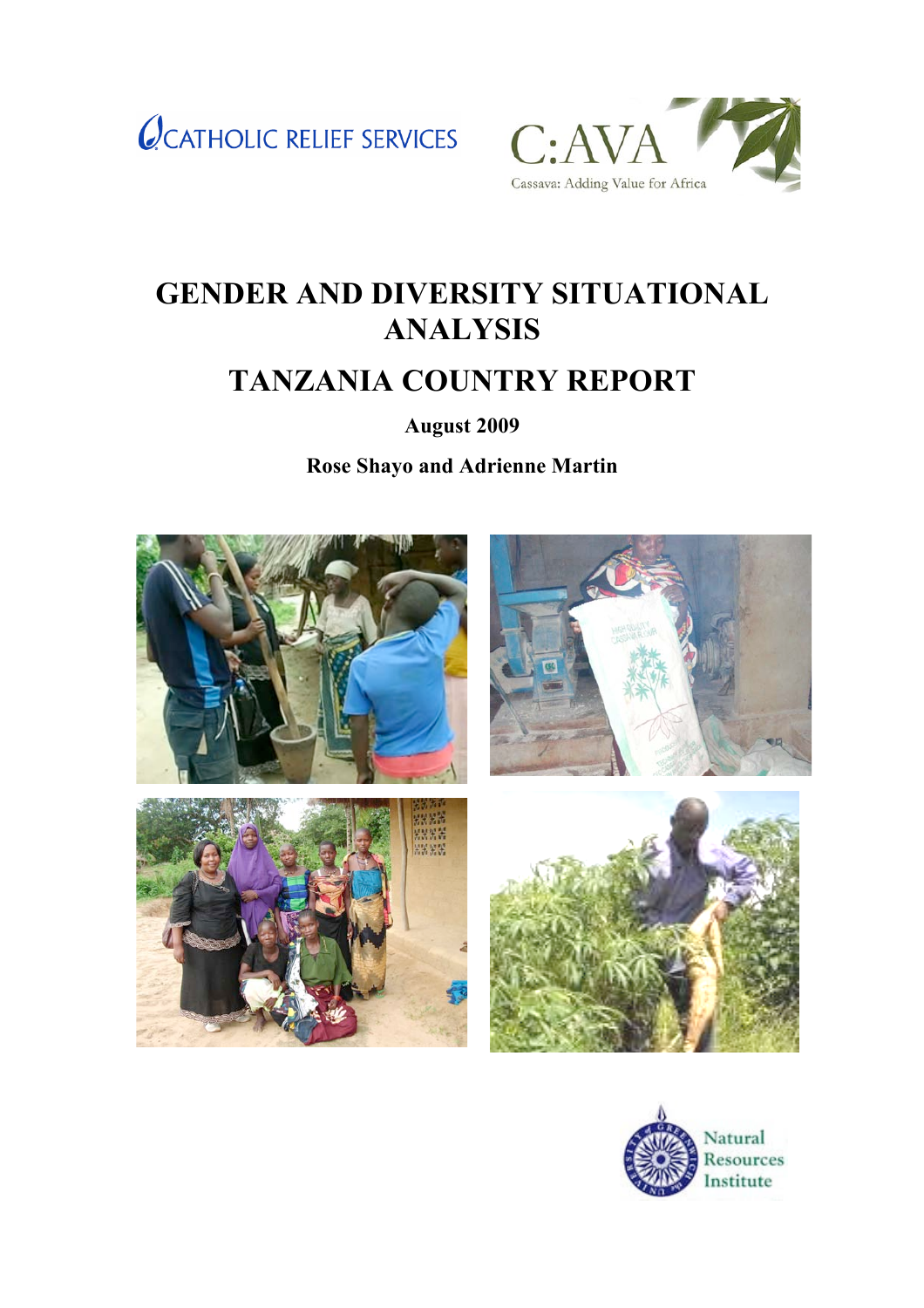#### **Acknowledgements**

We acknowledge the contributions of the C:AVA value chain analysis team and Ruth Butterworth for contributions on gender and diversity among end users, and the C:AVA objective 1 Scoping Study team with whom the authors conducted joint field work. This included participants from the Tanzania Food and Nutrition Centre (TFNC), Agricultural Research Institute (ARI) Naliendele, the C:AVA Tanzania office, IITA and NRI. Particular thanks are extended to programme managers and NGO partners of GLCI for information and practical guidance on their areas of operation. Additional contextual information and summaries were provided by Lora Forsythe.

Cassava: Adding Value for Africa (C:AVA)and the Great Lakes Cassava Initiative are supported by grant from the Bill and Melinda Gates Foundation to the University of Greenwich's Natural Resources Institute and to Catholic Relief Services, respectively. The views expressed are not necessarily those of the foundation.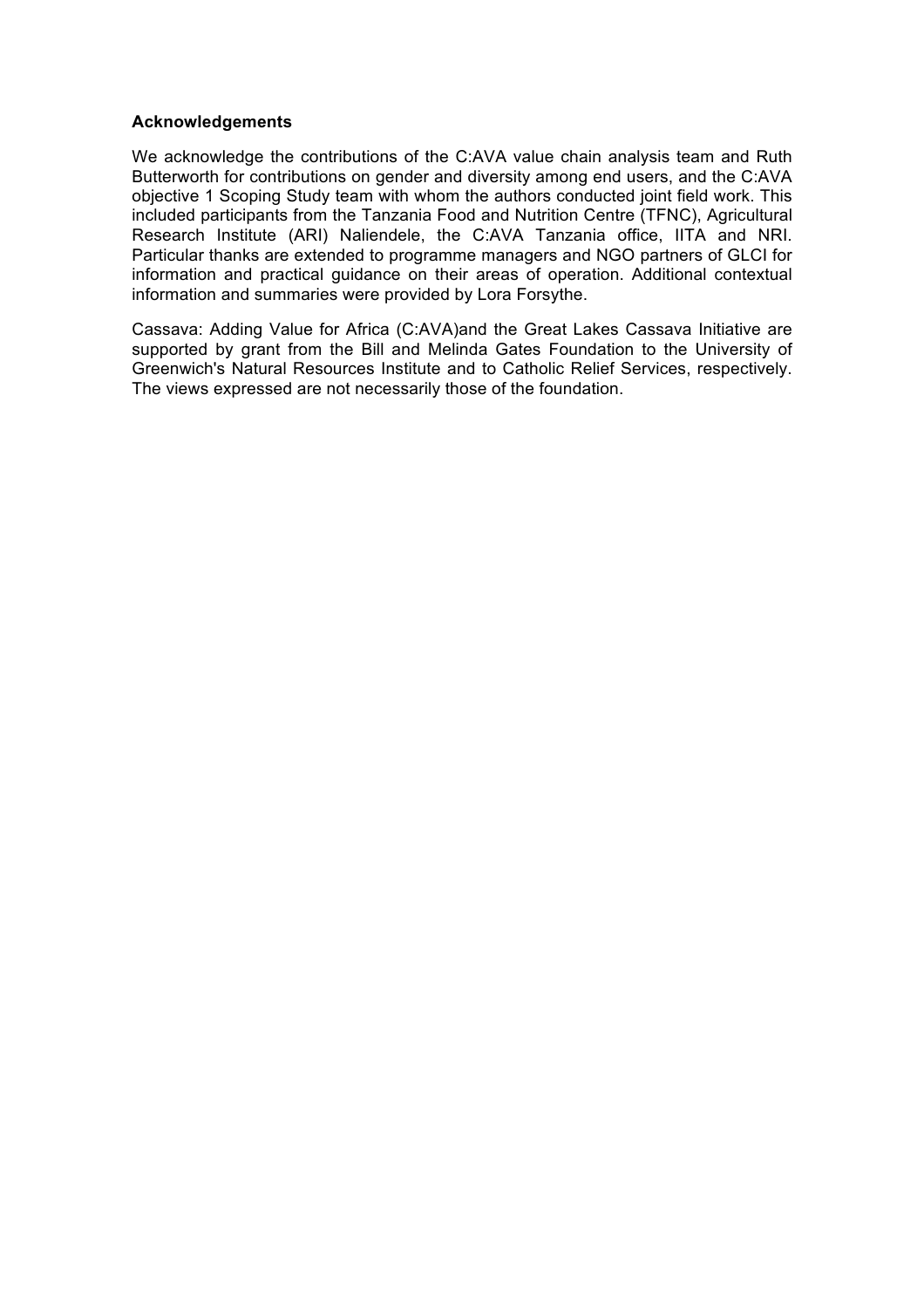# **Table of contents**

|                                                                                  | Page |
|----------------------------------------------------------------------------------|------|
|                                                                                  |      |
|                                                                                  |      |
|                                                                                  |      |
| 1.1.                                                                             |      |
| 1.2.                                                                             |      |
| 1.3.                                                                             |      |
|                                                                                  |      |
| 2.                                                                               |      |
| 2.1.                                                                             |      |
| 2.2.                                                                             |      |
|                                                                                  |      |
| <b>COUNTRY CONTEXT - GENDER AND DIVERSITY ISSUES IN TANZANIA 9</b><br>3.         |      |
| 3.1                                                                              |      |
| 3.2<br>Social, Cultural and Religious Influences and Regional Diversity.  11     |      |
| 3.3                                                                              |      |
|                                                                                  |      |
|                                                                                  |      |
| RURAL FARM HOUSEHOLDS, GROUPS AND COMMUNITIES 13<br>4.1                          |      |
| 4.1.1                                                                            |      |
| 4.1.2                                                                            |      |
| Situation of Vulnerable and Disadvantaged Groups and Households 18<br>4.1.3      |      |
| 4.1.4                                                                            |      |
| 4.1.4.1                                                                          |      |
| 4.1.4.2                                                                          |      |
| 4.1.4.3                                                                          |      |
| 4.1.5                                                                            |      |
| 4.1.4.1                                                                          |      |
| 4.1.4.2                                                                          |      |
| 4.1.4.3<br>4.1.4.4                                                               |      |
| 4.1.4.5                                                                          |      |
| Health and environmental issues in cassava processing25<br>4.1.4.6               |      |
| Power, decision making and gender relations in the household 25<br>4.1.6         |      |
| Planting materials, cassava diseases and cassava management 27<br>4.1.7          |      |
| 4.1.8                                                                            |      |
| 4.1.8.1                                                                          |      |
| Group management of resources and allocation of benefits30<br>4.1.8.2            |      |
| 4.2                                                                              |      |
| 4.2.1                                                                            |      |
| 4.2.2                                                                            |      |
| INTERMEDIARY PROCESSORS AND END USER<br>4.3<br><b>MARKETS.</b>                   |      |
|                                                                                  |      |
| 4.3.1                                                                            |      |
| Intermediary processors, traders and End User Industries 34<br>4.3.2             |      |
| 4.3.2.1                                                                          |      |
| 4.3.2.2                                                                          |      |
| 4.3.2.3                                                                          |      |
| 4.3.2.4                                                                          |      |
| 4.3.2.5                                                                          |      |
| Factors Promoting or Hindering the Participation of Women and the Poor 36<br>4.4 |      |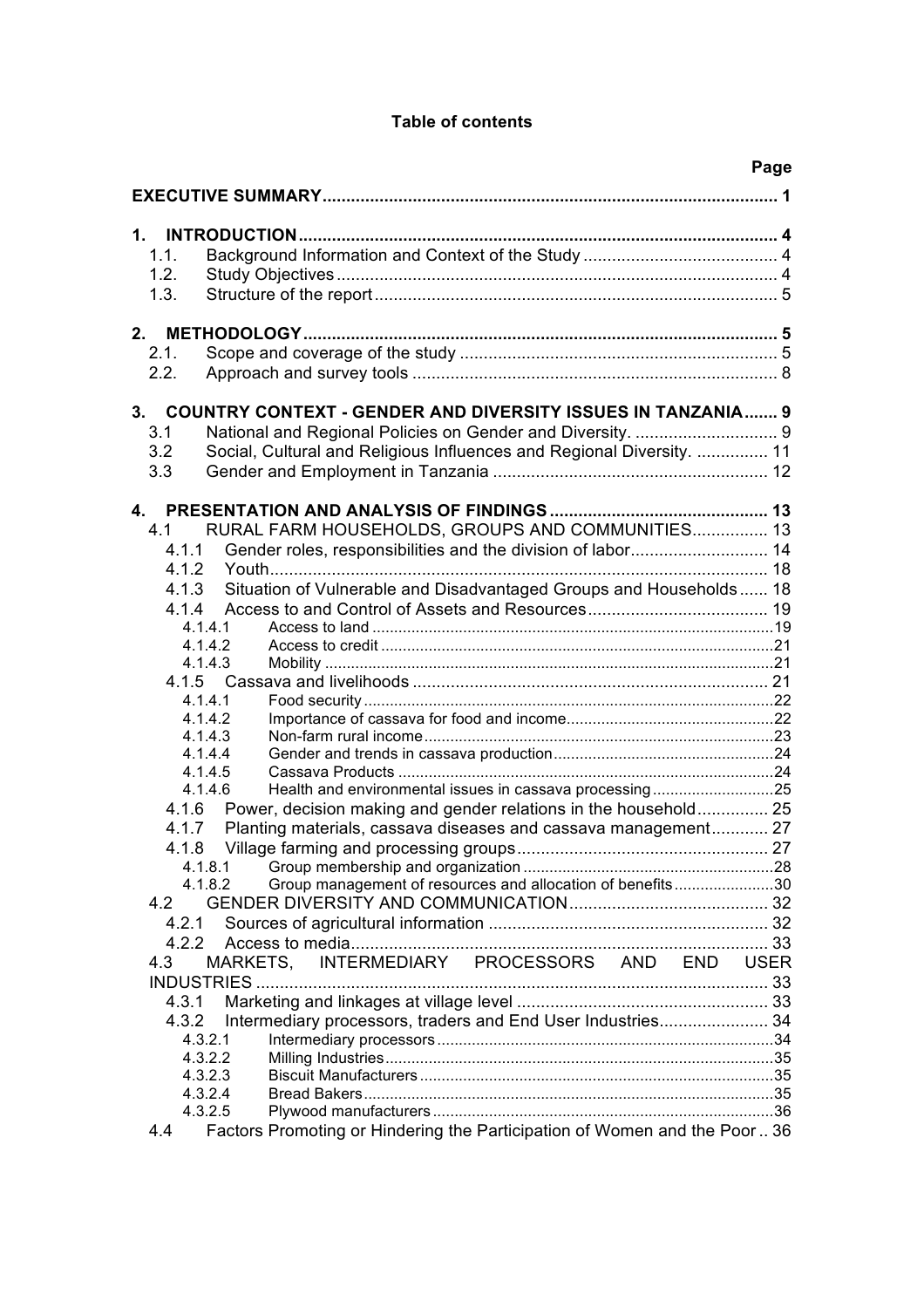| 5. RECOMMENDATIONS FOR PROMOTING GENDER EQUALITY AND WIDER |  |  |  |
|------------------------------------------------------------|--|--|--|
|                                                            |  |  |  |
|                                                            |  |  |  |

# **List of tables**

| Table 2 Village communities and groups visited and numbers of informants 13 |  |
|-----------------------------------------------------------------------------|--|
|                                                                             |  |
|                                                                             |  |
|                                                                             |  |
|                                                                             |  |
|                                                                             |  |

Figure 1 Map of Tanzania showing districts visited during the situational analysis........ 8

# **ACRONYMS**

- C:AVA Cassava; adding value for Africa
- CBSD Cassava brown streak disease
- CMD Cassava Mosaic Disease
- CRS Catholic Relief Services
- DALDO District Agricultural Officer
- DCDO District Community Development Officer
- GLCI Great Lakes Cassava Initiative
- HCN Hydrocyanic acid
- HQCF High quality cassava flour
- HQTCF High quality traditional cassava flour
- IITA International Institute of Tropical Agriculture
- LHRC Legal and Human Rights Centre
- NARS National Agricultural Research System
- NRI Natural Resources Institute
- RUDDO Rulenge Diocesan Development Department
- SACCOS Savings and Credit Cooperatives
- SILC Savings and Internal Lending Communities
- TCF Traditional Cassava Flour
- TFNC Tanzania Food and Nutrition Centre
- UPT United Peasants of Tanzania
- URT United Republic of Tanzania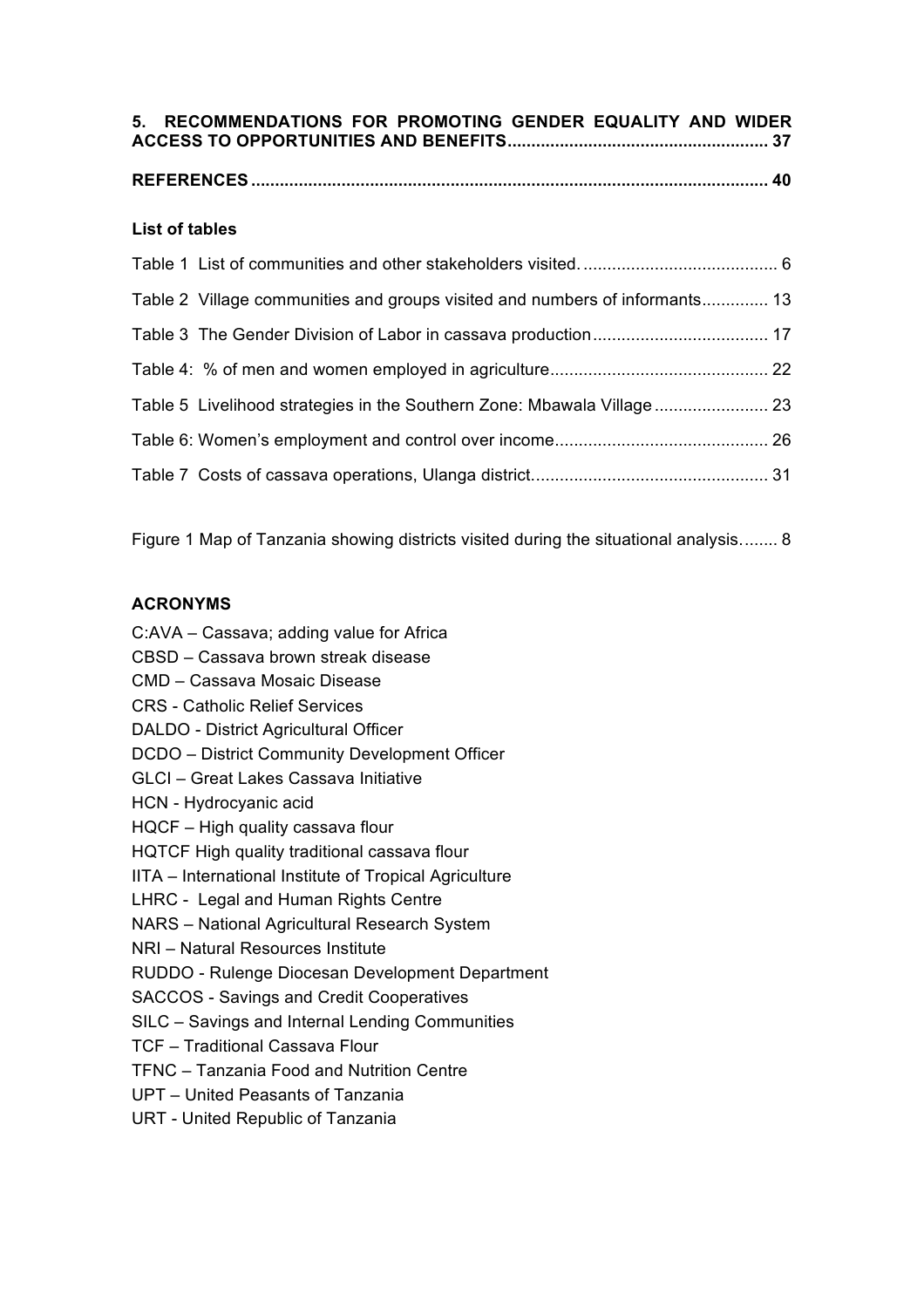## **EXECUTIVE SUMMARY**

The majority of Tanzanians live in rural areas and an overwhelming number are below the basic needs poverty line. Most people derive their livelihoods from agriculture and agribusiness related activities, and in most of these there is a clear distinction between the activities of men and women. In the three zones studied, crop farming was the main activity for both men and women, although men and women sometimes favor different crops. Men and women cultivate either joint or separate plots, or sometimes both. Separate women's plots are more common in female headed households and in polygamous households.

Men are most often responsible for tasks such as land clearing, while activities such as weeding and planting were done by women, especially on cassava. Other activities included trading, livestock rearing and artisanal work for both men and women, although they undertake different tasks within categories. The daily work patterns of women and men differ substantially. In general, women were found to work longer hours and have more varied tasks and responsibilities, such as childcare, food preparation, collecting water and firewood, compared with men; however roles are not static and are continually changing. A further finding was the generally low level of interest in agriculture among youth in the three zones.

Discussions at community level explored the relative extent of men's and women's access and control over assets and resources both at community and household levels. Although access to land was generally not considered a problem in most of the locations visited, it was an issue among some social groups. In patrilineal communities, women can access land only through the male household head, and in some cases, through their family. In matrilineal communities, women can own land, but decision making authority rests with a male uncle. Women can also legally acquire land through purchase or rent. However, women are more likely to be limited in their ability to do so due to poor access to credit and lack of collateral. Female headed households face particular barriers in communities that follow customary laws that exclude women from land ownership. In general, vulnerability was defined as individuals who are unable to use the land. This is most often the elderly and sick, or people too poor to invest in land.

Lack of access to credit was seen as an important constraint preventing further investment in agriculture, particularly among women. However, there are some opportunities to access credit for both male and female farmers, including savings and credit societies, informal borrowing, revolving savings schemes or NGOs and government schemes. Lack of mobility for women also constrains their participation in activities such as marketing, because of their lack of time and the means of transport, and because in some places, it is culturally unacceptable for women to travel.

In most sites visited, the ownership and control of resources at the household level was articulated as joint ownership. In most male headed households, men are the key decision makers on income which is controlled and allocated by them, even in matrilineal societies. This raises the question for C:AVA and GLCI, that if women are given more opportunities to participate in cassava production and processing for the market, will they receive the benefit? While not completely separate from household dynamics, women's involvement in groups for farming and/or processing, where decision making is done through elected committees (often all female in the case of women's groups), can provide an alternative channel to access benefits from their own labor. However, groups varied in the degree of skill and transparency with which their leadership managed group resources.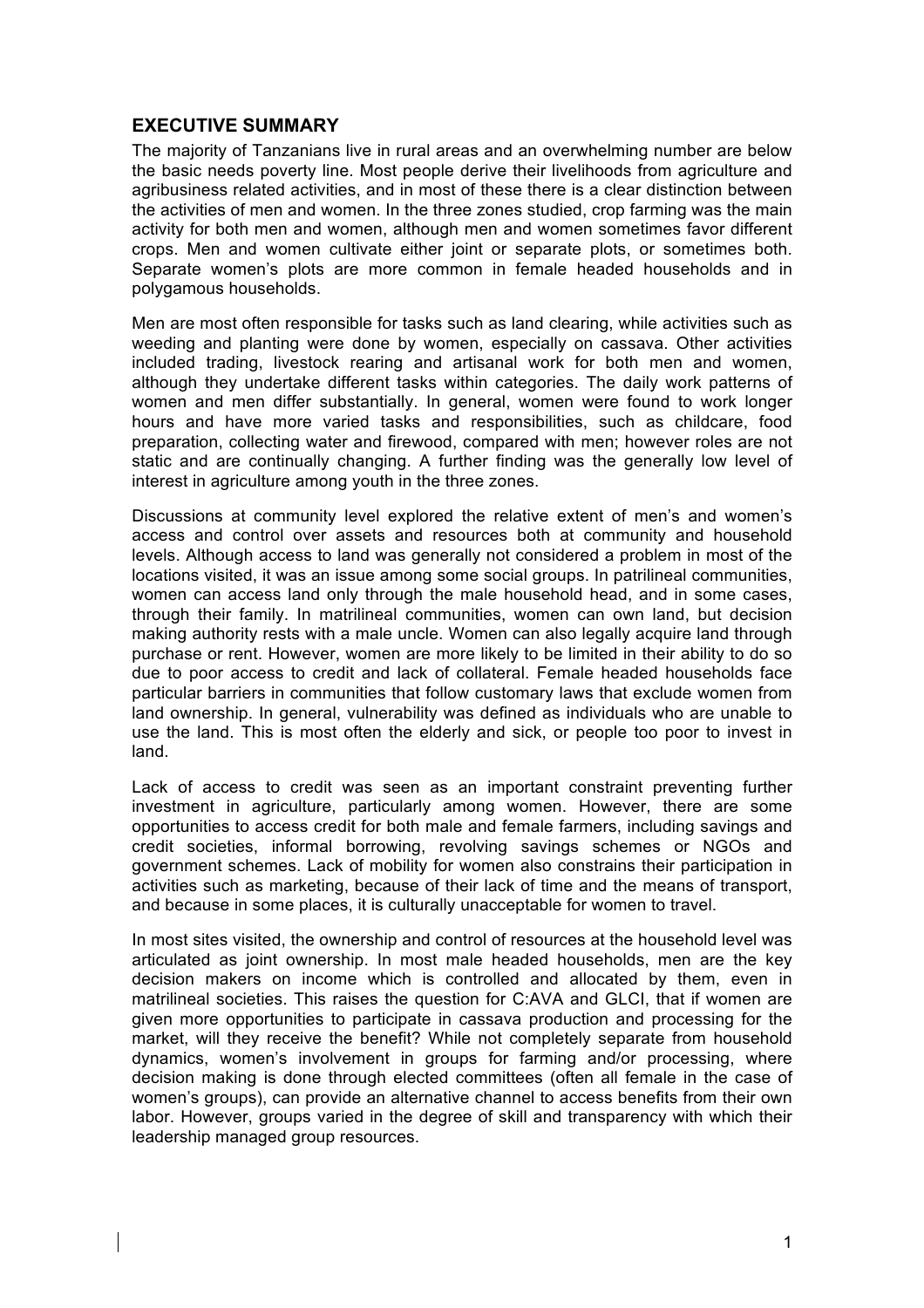Farm size varied in the different regions. In the Southern Zone, farm sizes were between two and ten acres per household; in the Eastern Zone, approximately five acres, and in the Lake Zone, between three and five acres. The average area of cassava planted was approximately two acres per year per household. In all sites, both men and women use many different varieties of cassava and tend to intercrop it with crops such as maize, cowpeas, groundnuts, sorghum or pineapples. In most of the villages visited, all the field tasks for cassava production are done manually, using simple implements such as a hand hoe and a cutlass.

In all three zones, cassava plays an important role in household food security and as an income generating crop. In terms of household consumption of cassava, there were five common forms found among all sites, including cassava leaves, fresh roots, dried roots (grits and chips) and traditional cassava flour. Although both men and women grow cassava, with children assisting in lighter duties, cassava processing is mainly carried out by women.

In the context of the challenge to cassava production posed by diseases such as cassava mosaic disease (CMD) and cassava brown streak (CBS) the access of farmers to high yielding and disease resistant planting material is very important. In the Southern Zone, farmers in most villages indicated that they are getting cassava planting materials from various sources; however, respondents in the Lake Zone reported difficulties in accessing sufficient amounts of tolerant varieties. Partners also reported problems with meeting the demand for these materials. In addition, the conditions required of farmers in order to receive cassava cuttings for multiplication may narrow the number of farmers eligible to participate.

Farmers' groups and processing groups at village level are key to C:AVA and GLCI strategies in working with communities. Farmers' groups grow crops, particularly cassava, on their group plot, contributing labor and sharing the proceeds. Their main constraints were lack of information on markets as well as lack of equipment. The membership of farmers' groups met during the study was relatively gender balanced. However, some processing groups have more female membership, building on women's traditional role in processing. The group leader (chairperson) was usually male in mixed-sex groups, whereas supporting leadership (treasurer and in some cases the secretary), were women. Women were more likely to be leaders of womenonly groups. It is important to note that women's groups in particular can provide opportunities for women to participate in leadership and decision making, increasing access to equipment and forwarding women's strategic interests. Most groups require their members to pay an entry fee and a regular contribution, which if too high, can prevent some members from joining. Many of the groups consulted have equipment that is shared equally amongst members, along with profit.

Men and women indicated that they have adequate knowledge and skills on how to grow cassava in their own fields which they inherited from their parents. Other sources of information were community meetings, and government and NGOs working in the area. Various communication technologies offer potential for improving farmers' access to information relating to cassava; yet access to modern media – radio, mobile phones, TV etc. tends to be less available for women and girls in comparison to men and boys.

Women's employment in intermediary processing enterprises and in end user businesses was often precarious. Employees in most intermediary processing enterprises were women who work on a part time or piece rate basis, offering little job security. Management was usually male. In milling industries, the majority of employees are male, except for women in administrative positions, in packaging or cleaning positions, all of which are offered on a contractual basis. Biscuit manufactures reported that the majority of employees are women, due to the "delicate work" of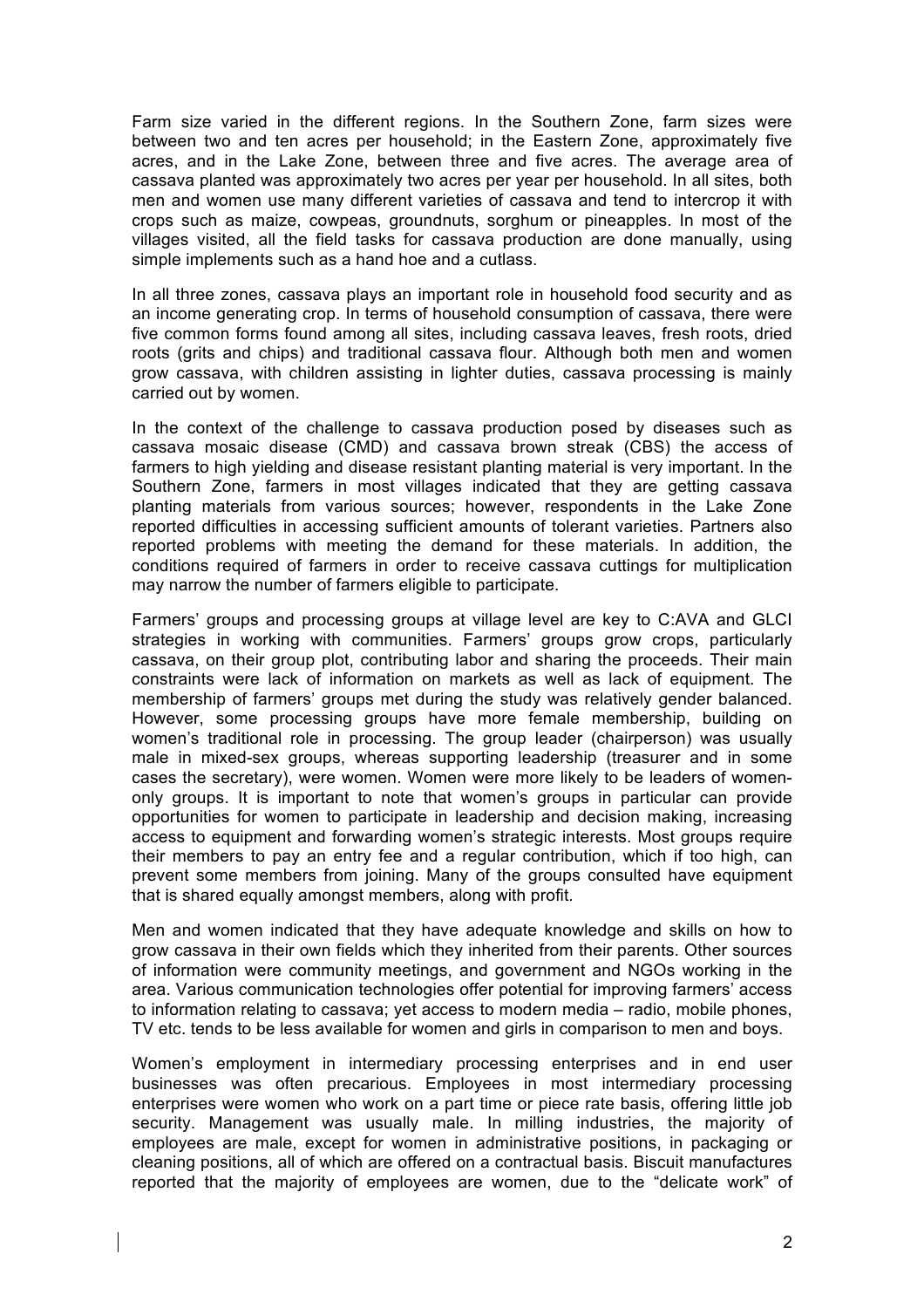packaging. Overall, women were able to take maternity leave (although there is restriction in how often) and usually had separate toilets from men.

Factors promoting women's participation in cassava production and processing included the preference of some enterprises to employ women; NGO's and churches programs for large-scale cassava production; district councils' promotion of women's participation, and women's access to land for cassava production. Some of the factors hindering women's participation were the lack of assured markets, male dominance in leadership roles in farmers groups, prevalence of cassava diseases, lack of processing equipment and lack of business skills for women.

Recommendations for C:AVA/GLCI include:

- 1. Mainstream gender sensitization into all activities targeting farmer/processing groups and community leaders.
- 2. Awareness activities on the profitability and importance of agriculture, and specifically in cassava value addition, should be promoted among youth.
- 3. Ensure communication and training material is gender-friendly with regard to the format and content.
- 4. Specific information should be included on women's land and natural resource rights and cassava-crop management.
- 5. Ensure that an equitable proportion of the beneficiaries are women and youth.
- 6. Promote women's active participation as leaders by providing targeted leadership training courses for women
- 7. Work with enterprises and industries to create a more inclusive and supportive environment for their workers.
- 8. Undertake capacity building in group management for farmer/processing group leaders.
- 9. Target women in a capacity building program on the technical aspects of cassava production, cassava disease identification and cassava processing.
- 10. Cooperatives or joint-ventures in farmers/processing groups should be encouraged among women's groups to increase the ability of the group to access credit and technology and equipment.
- 11. Develop an equitable plan for cassava multiplication and distribution in order to increase access to material for the population in general, and particularly for women and vulnerable groups.
- 12. In order to prevent women's workloads from increasing: partner with other organizations to disseminate labor saving technology and partner with credit facilities to improve access to credit for individuals to improve investment in cassava production and processing for individual farmers and village level processing.
- 13. Develop a socially-sensitive and participatory monitoring and evaluation plans and impact assessment tools. This should be combined with capacity building for partners in use and analysis of the data collected.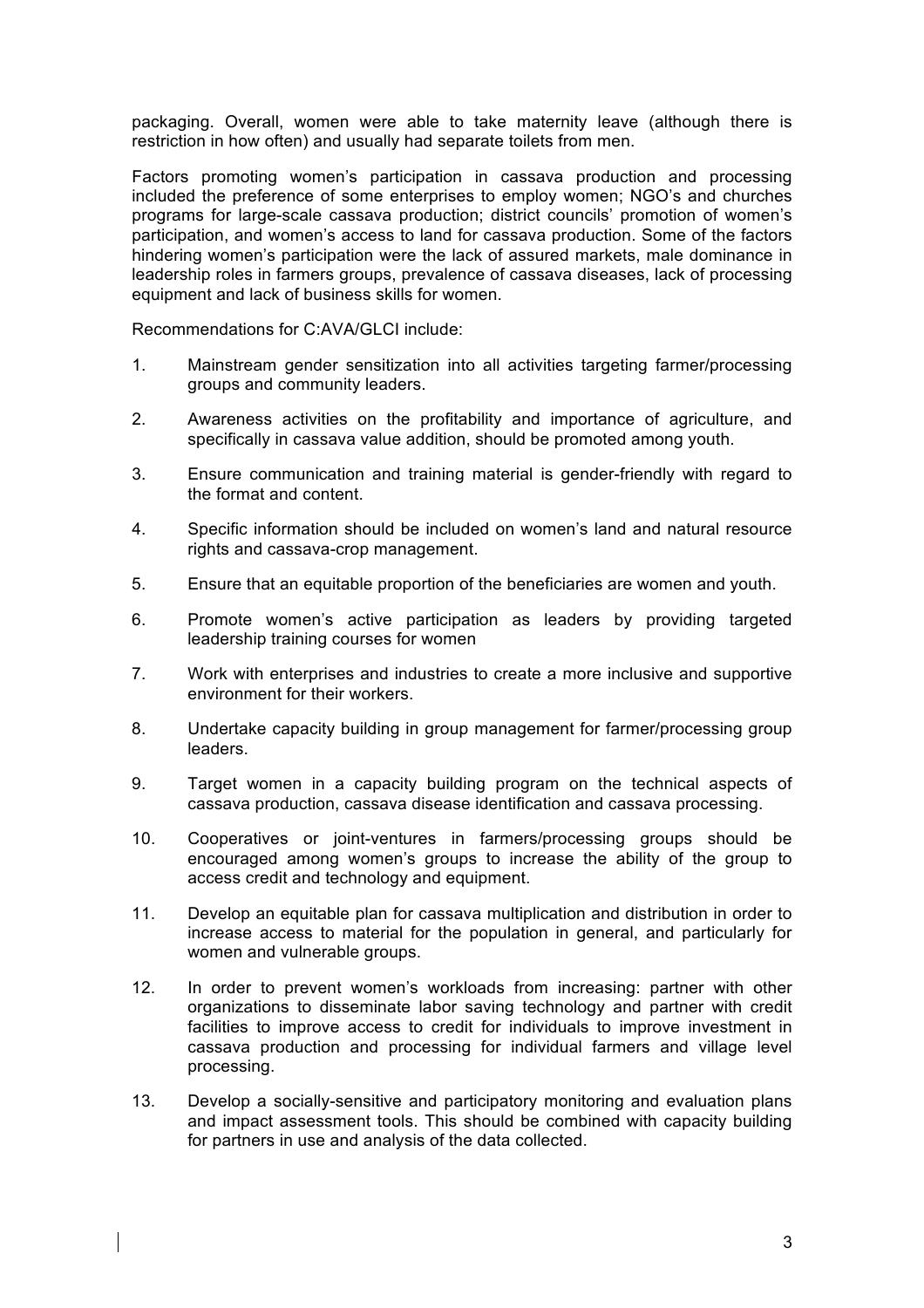# **1. INTRODUCTION**

# *1.1. Background Information and Context of the Study*

Currently, about half the world's production of cassava is in Africa. Cassava is cultivated in around 40 African countries, stretching through a wide belt from Madagascar in the Southeast to Senegal and to Cape Verde in the Northwest. Likewise about 70 % of Africa's cassava output is harvested in Nigeria, the Congo and Tanzania (IFAD and FAO, 2000). Throughout many countries in Africa, cassava is either a primary or secondary food staple. In some parts of these countries, including Tanzania, cassava is both a cash and a food crop.

This report presents the findings of studies on 'Gender and Diversity' relating to cassava in Tanzania. It is part of the gender and diversity component of two regional projects funded by the Bill and Melinda Gates Foundation.

Cassava: adding Value to Africa (C:AVA) is a four year project implemented by the Natural Resources Institute (NRI) of Greenwich University, United Kingdom, together with partners in five countries in Sub-Saharan Africa, namely; Nigeria, Ghana, Tanzania, Uganda and Malawi. It is aimed at creating sustainable and equitable High Quality Cassava Flour (HQCF) value chains to improve livelihoods and incomes of smallholder farmers and micro, small and medium scale enterprises (SME's). In Tanzania the project is implemented in partnership with the Tanzania Food and Nutrition Centre (TFNC), Dar es Salaam. The project's purpose is to support sustainable and equitable high quality cassava flour (HQCF) value chains and thereby improve the livelihoods and incomes of smallholder households and stakeholders in micro, small and medium scale enterprises (NRI, 2008).

The Great Lakes Cassava Initiative (GLCI), implemented by Catholic Relief Services, is working with local partners to strengthen capacity to address cassava mosaic disease and cassava brown streak that threaten food security and incomes of cassava dependent farm families in Burundi, Democratic Republic of Congo, Kenya, Rwanda, Tanzania and Uganda.

The component which is addressing gender and diversity issues in the two projects (C:AVA and GLCI) reflects one of the key priorities of the Bill and Melinda Gates Foundation. This concern stems from the realization that gender imbalances in local communities and along the cassava value chain can limit the successful implementation of the project and/or its outcomes. The two projects are committed to addressing gender and diversity issues in order to mainstream gender and social inclusion throughout their activities, to ensure equitable distribution of benefits, and promote the participation and empowerment of women and disadvantaged groups. As an initial step in meeting this commitment in Tanzania, a study was conducted covering gender and diversity issues in cassava value chains and a situational analysis of gender and diversity at community level in the projects' main operational locations.

# *1.2. Study Objectives*

The objective of the studies was to understand the gender roles and relations and diversity issues relating to cassava production and processing at different levels; from individual, household and village level, to markets and end users of high quality cassava flour, in order to contribute to the strategy development, gender and diversity sensitive programming and practical implementation of both projects in Tanzania. The issues explored included;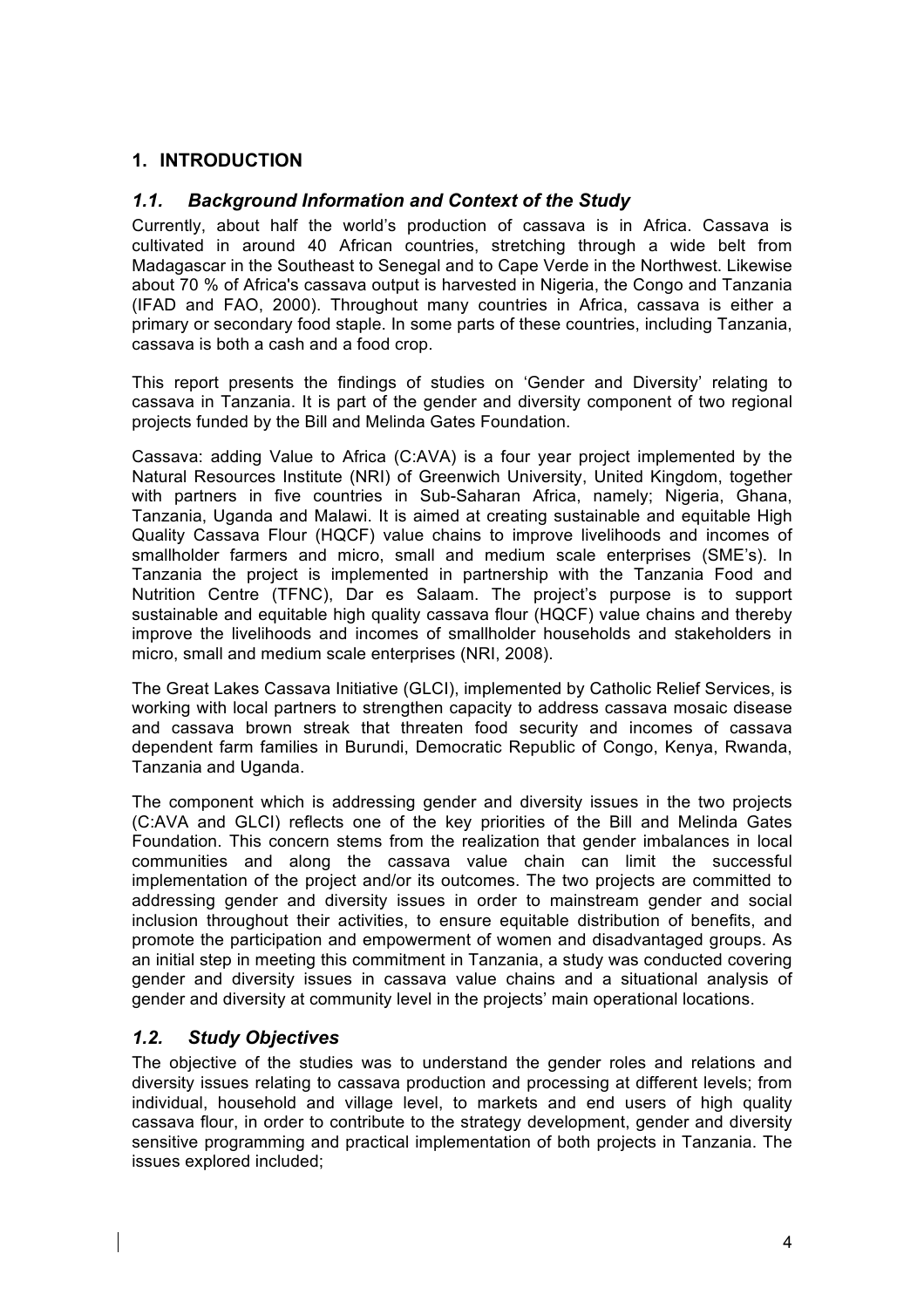- Gender participation in the cassava value chain; including women as workers and managers in cassava enterprises and trade associations.
- Gender roles responsibilities and household division of labor.
- Situation of vulnerable and disadvantage groups and households in different locations
- Access to and control of assets and resources, including access to land and control of incomes from cassava related activities.
- Power, decision making and gender relations within households and among actors in the value chain.
- Cassava and livelihood strategies
- Cassava production and processing groups organization, composition, leadership, benefits.
- Gender, diversity and communication
- Factors promoting or discouraging participation of women and the poor and their capacity strengthening needs.
- Local organizations and service providers.
- Changes needed to achieve gender equality and wider access to opportunities and benefits from cassava production, processing and marketing.

# *1.3. Structure of the report*

The report is presented in five major parts as follows: Section one presents the background to the study and the overall and specific objectives. Section two discusses the methodology, including the scope and coverage of the study, the selection of stakeholders, enterprises and village communities; methods of data collection and the study limitations. Section three presents the country context, providing information from secondary sources related to national polices on gender and diversity, gender and diversity in agriculture and agro business in Tanzania. It includes information on social cultural and religious issues and gender and employment issues. Section four, which is the core of this report, presents the findings of the gender and diversity situational analysis for the Southern, Eastern and Lake Zones as well as the gender and value chain analysis dealing with cassava trade and enterprises. The final section presents the recommendations and implications for C:AVA and GLCI.

# **2. METHODOLOGY**

# *2.1. Scope and coverage of the study*

The studies were carried out between January and March 2009, starting with the gender and value chains study in Dar es Salaam, Morogoro, Mwanza, Tanga, and Bungu. Here, the main emphasis was on the situation of men, women and youth employed in cassava processing, trading and end-user enterprises such as the wheat milling sector, biscuit manufacturers, bakeries, supermarkets, and plywood manufacturers. There was also consultation with government departments, including the Ministry of Industry, Trade and Marketing and the Ministry of Agriculture, Food Security & Cooperatives and district agricultural offices; research institutes (Ukiriguru and Mlingano) and the University of Sokoine. Visits were made to traders in fresh and dried cassava in markets in Dar es Salaam, Mwanza and Morogoro and meetings were held with processor groups Bungu and Mwanbaya, an individual processor in Mwanza, and dormant processor groups at Zogowale and Mtimbwani.

This was followed by the field-level gender and diversity situational analysis. The gender and diversity consultant linked with the C:AVA scoping study team for a planning workshop and followed a joint process of site selection for field visits and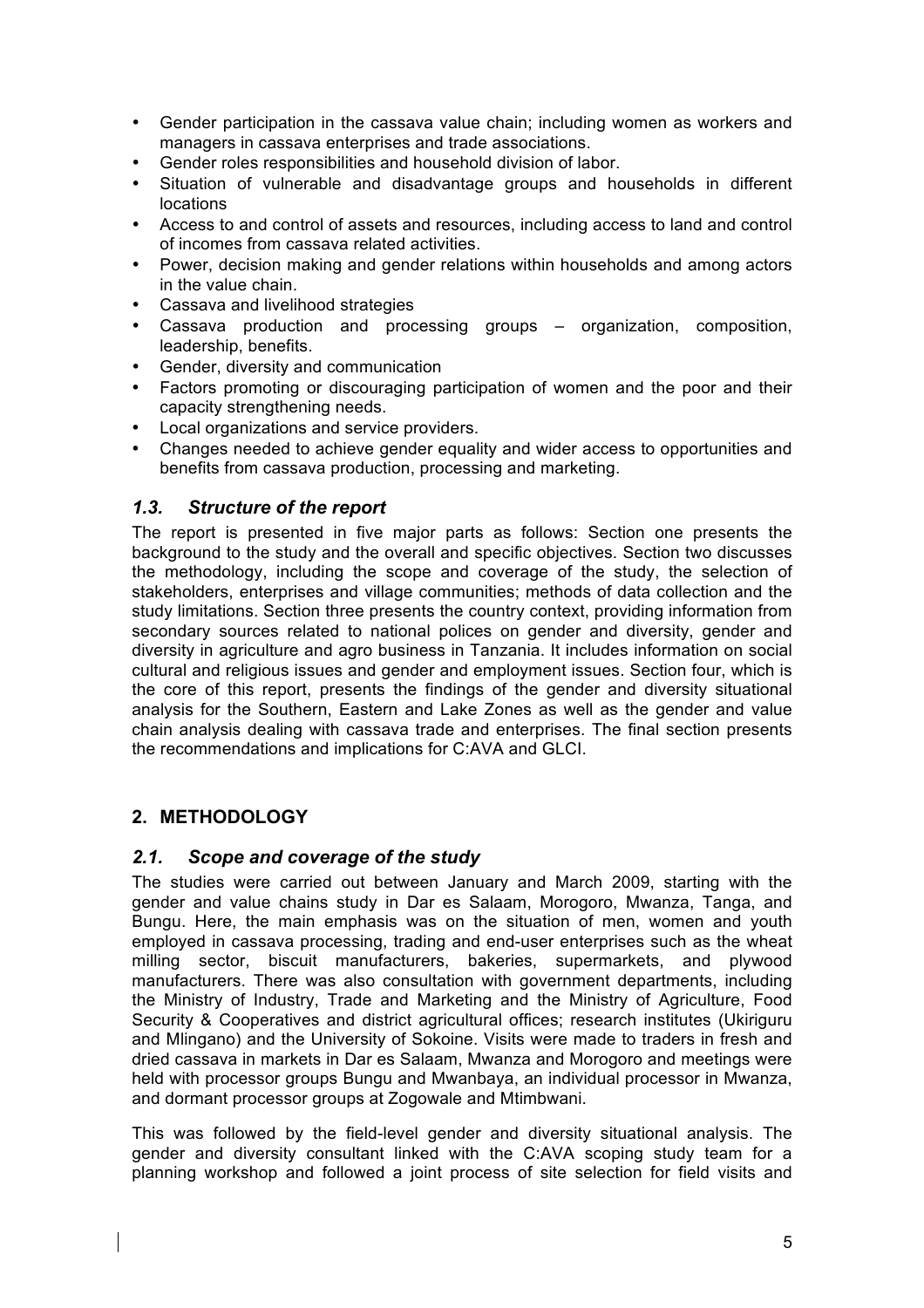logistical arrangements. The situational analysis focused on three Zones; Southern (comprising Mtwara, Lindi, Masasi and Newala), Eastern (comprising Coast and Morogoro – Rufigi, Mkuranga, Kibaha and Ulanga) and the Lake region (comprising Mara, Mwanza and Kagera - Nyamagana Chato and Biharamulo Districts)<sup>1</sup> In each Zone the study team interacted with smallholder farmers' groups and communities involved with cassava production; community based households and groups involved in processing and marketing; service providers and intermediary institutions such as NGOs (local and international) and government extension staff.

A list of all the contacts made during the studies, including farmers, farmers' and processors' groups, service providers, intermediary institutions and private sector companies that were visited in the three Zones is provided in Table 1.

| Zone, Region &<br><b>District</b>                       | <b>Farmer and farmer/</b><br>processing groups visited                                                                                                                                                                            | Service providers, government<br>institutions and industry contacts                                                                                                                                                                                                                                                                                   |
|---------------------------------------------------------|-----------------------------------------------------------------------------------------------------------------------------------------------------------------------------------------------------------------------------------|-------------------------------------------------------------------------------------------------------------------------------------------------------------------------------------------------------------------------------------------------------------------------------------------------------------------------------------------------------|
| <b>DAR ES</b><br><b>SALAAM</b>                          | Farmer processing group<br>Mwanbaya                                                                                                                                                                                               | visited<br><b>Tanzania Food and Nutrition Centre</b><br><b>Bakhresa</b><br>Powerfoods Ltd<br><b>Bake Food International Ltd</b><br>Coast Millers Ltd<br>21st century (mill)<br>Ministry of Industry, Trade and Marketing<br>Ministry of Agriculture, Food Security &<br>Cooperatives<br>Tanzania Revenue Authority<br><b>Presidential Initiative</b>  |
| <b>SOUTHERN ZONE</b>                                    |                                                                                                                                                                                                                                   |                                                                                                                                                                                                                                                                                                                                                       |
| <b>Lindi Region</b>                                     |                                                                                                                                                                                                                                   | Regional Agricultural Officer (RAA)<br>District Agricultural Officer (DALDO                                                                                                                                                                                                                                                                           |
| <b>Mtwara region</b><br>Mtwara Rural<br><b>District</b> | Mbuo<br>women<br>processing<br>group, Misjute village<br>Msijute villagers<br>Jitegemee Farmers<br>Group,<br>Mbwala village<br>Ukombozi<br>women<br>group,<br>Mpanyani Village<br>Kazimoto<br>farmer<br>group<br>Mpanyani Village | DALDO Mtwara urban<br>DALDO Mtwara rural<br>DED - District Executive Director Mtwara<br>Rural district.<br>United Peasants of Tanzania (UPT)<br>One UN<br><b>CONCERN Worldwide</b><br>Naliendele Agricultural Research Institute<br>(with researchers from<br>Sugar<br>Cane<br>research Institute)<br>Kiteme Millers Mtwara<br>Bakili Milling, Mtwara |
| Masasi District                                         | <b>Ujamaa Processors</b><br>Association, Namichi Village<br>Farmers in Namichi village<br><b>Chisegu Farmers Processing</b><br>Group, Chisegu village                                                                             | <b>DALDO Masasi</b><br><b>CRS Masasi</b><br><b>KIMAS</b><br>(Masasi<br>people's<br>umbrella<br>organisation)                                                                                                                                                                                                                                          |
| Newala District                                         | Muungano Cassava<br><b>Processing Group</b><br>Mtangalanga Village                                                                                                                                                                | <b>DALDO Newala</b>                                                                                                                                                                                                                                                                                                                                   |

**Table 1 List of communities and other stakeholders visited.**

<sup>&</sup>lt;sup>1</sup> Both the gender and diversity specific studies were conducted alongside the overall Value Chains Analysis and Scoping Studies for the C:AVA project. The Scoping study also covered Eastern region.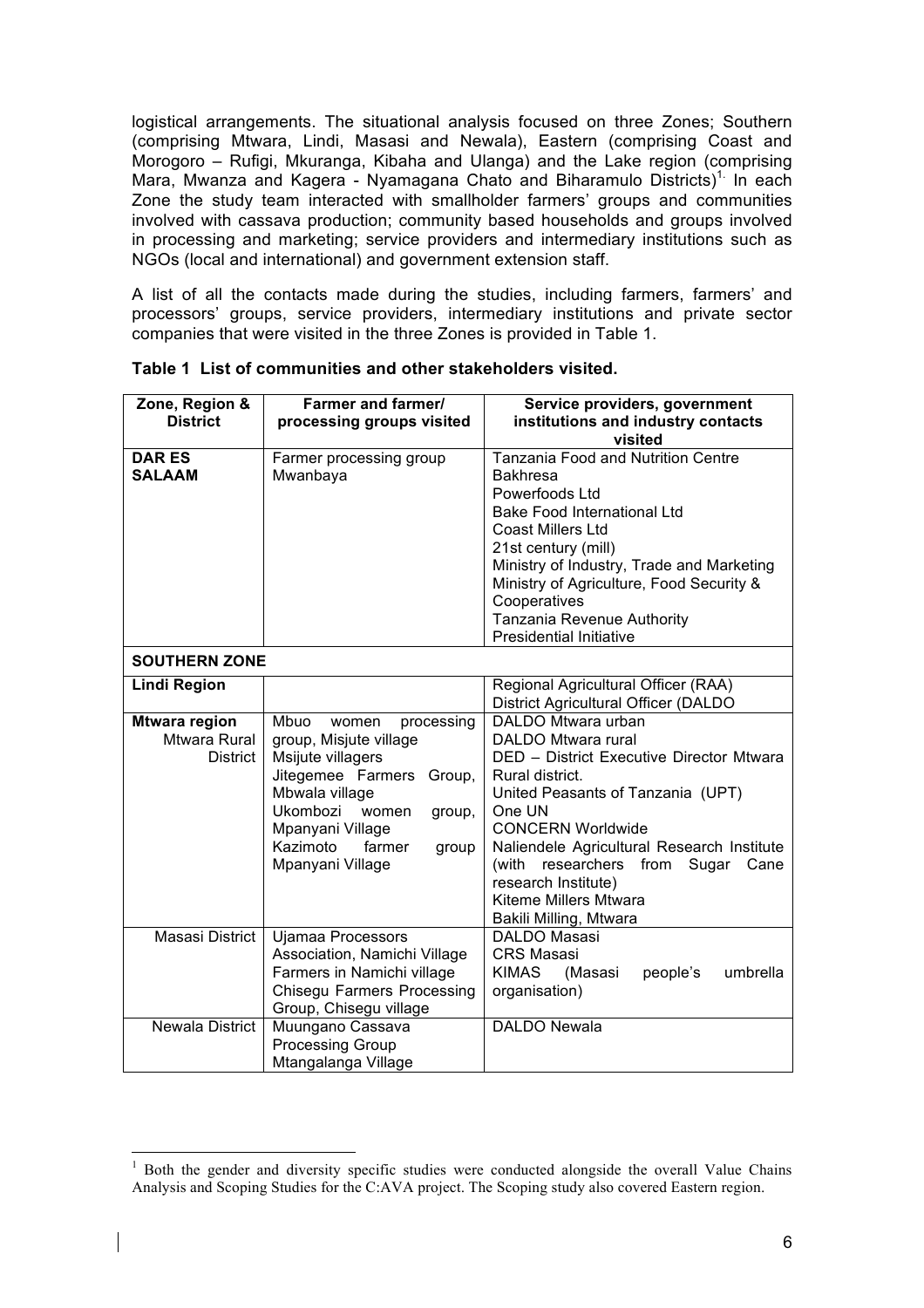| Zone, Region &<br><b>District</b>             | Farmer and farmer/<br>processing groups visited                                                                                      | Service providers, government<br>institutions and industry contacts<br>visited                                                                                                                                                                                                         |
|-----------------------------------------------|--------------------------------------------------------------------------------------------------------------------------------------|----------------------------------------------------------------------------------------------------------------------------------------------------------------------------------------------------------------------------------------------------------------------------------------|
| <b>LAKE ZONE</b>                              |                                                                                                                                      |                                                                                                                                                                                                                                                                                        |
| <b>Mara Region</b><br>Musoma<br>Municipal     |                                                                                                                                      | Tanzania Mennonite church, Lake<br>Diocese, Musoma (NGO)<br>Regional Manager, SIDO, Musoma<br>DALDO/ SMS Musoma office                                                                                                                                                                 |
| <b>Mwanza Region</b><br>Mwanza city           |                                                                                                                                      | <b>DALDO</b><br>Lake Zone Agricultural Research and.<br>Development Institute (LZARDI), Ukiriguru<br>KIMKUMAKA (NGO)<br>CRS Agriculture and Livelihoods manager<br>CRS Country programme manager, Lake<br>Zone.<br>Victoria Bakery; Pamba House<br>Supermarket; Small-scale flour mill |
| Magu district                                 | Individual female cassava<br>multiplication and processing<br>entrepreneur, Kanyama<br>village, Kisesa ward.                         |                                                                                                                                                                                                                                                                                        |
| Nyamagana<br><b>District</b>                  | Twijube farmer group,<br>Fumagila village                                                                                            |                                                                                                                                                                                                                                                                                        |
| <b>Kagera Region</b><br><b>Chato District</b> | Busaka processing group,<br>Busaka village                                                                                           |                                                                                                                                                                                                                                                                                        |
| Biharamulo<br><b>District</b>                 | Nyarubungo Outgrowers<br>Association, Kasuno village                                                                                 | RUDDO (NGO)                                                                                                                                                                                                                                                                            |
| <b>EASTERN ZONE</b>                           |                                                                                                                                      |                                                                                                                                                                                                                                                                                        |
| <b>Pwani Region</b><br>Rufiji District        | Sululu Farmers and<br>processing group, Bungu<br>village<br>Majaribio community based<br>processors group, Jaribu<br>Mpakani village | District Agricultural Dev. Officer (DALDO)<br>District Community Dev. Officer (DCDO)<br>Utete.                                                                                                                                                                                         |
| Mkuranga District                             | Muhogo SACCOS Group<br>Tambani Village.<br>Umaumikuu Cassava<br>Processors Association,<br>Mwanambaya village                        |                                                                                                                                                                                                                                                                                        |
| Kibaha District                               | Soga Cassava Farmers and<br>Research Group, Soga<br>Village                                                                          | District officials/ District commissioner;<br>District Administrative Secretary; District<br>Executive Director; DALDO/ SMS<br>Jumuiya Endelevu Bagamoyo JEBA<br>(NGO)                                                                                                                 |
| Morogoro<br>Region<br>Morogoro urban          |                                                                                                                                      | Intermech Engineering Ltd<br>Sokoine University of Agriculture<br>PASS. UNNAT.<br>New Jambo bakery<br>District Agriculture and Livestock officer                                                                                                                                       |
| <b>Ulanga District</b>                        | Male and female farmers<br>Mbuga village<br>Mbuga village executive<br>officer                                                       | District Administrative officer<br><b>DED - District Executive Director</b><br>DALDO/SMS<br>District commissioner                                                                                                                                                                      |
| <b>Tanga Region</b>                           | Mtimbwani Farmer<br>processing group                                                                                                 | Ply & Panel Ltd; Pembe Flour Mills Ltd;<br>District office.<br>Mlingano Agricultural Research Institute                                                                                                                                                                                |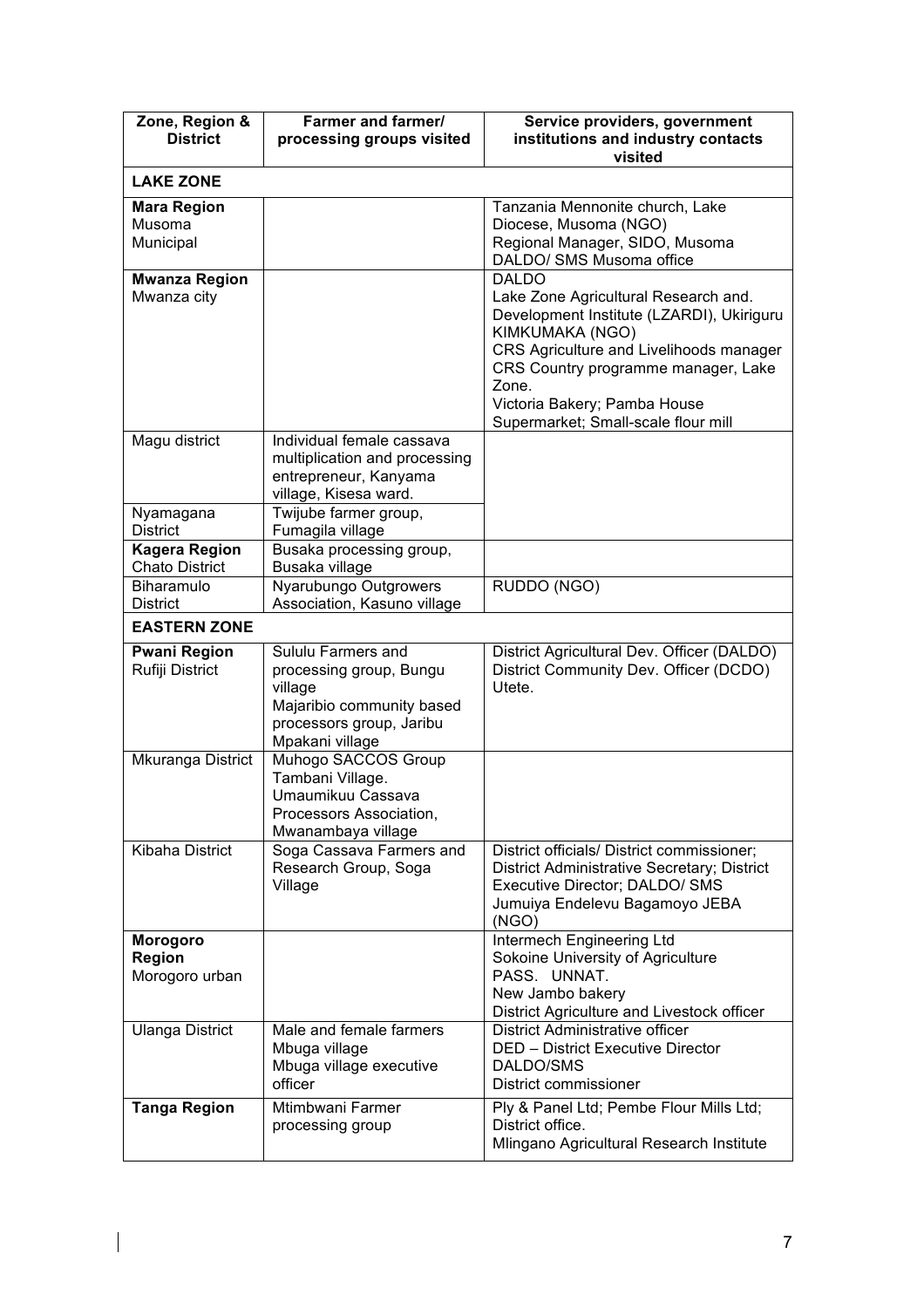

**Figure 1 Map of Tanzania showing districts visited during the situational analysis.** 

- 1. Musoma 1. Mukuranga 1. Mukuranga 1. Mtwara
- -
- 4. Biharamulo and Chato 4. Ulanga
- 
- 
- 
- 
- 2. Magu 2. Rufiji 2. Newala [and Tandahimba]
- 3. Mwanza 3. Kibaha 3. Masasi

# *2.2. Approach and survey tools*

The concepts used for the situational analysis have been informed by literature on gender analysis frameworks, particularly Moser (1987, 1989 and 1993) and Kabeer (2001). These frameworks emphasize practical and strategic gender needs and women's empowerment to overcoming poverty, which is helpful in identifying gender priorities and their estimated impact. For this study, Kabeer's (2001) definition of empowerment is utilized: 'the expansion in people's ability to make strategic life choices in a context where this ability was previously denied to them', which includes analysis of empowerment in economic, socio-cultural, familial/interpersonal, legal, policies and psychological spheres'. These concepts are also reflected in the Bill and Melinda Gates Foundation Gender Strategy.

The studies were qualitative in nature. For the gender and value chains study, information was collected using a checklist of questions designed for different categories of value chain participant. The checklist was used in semi-structured interviews, combined with direct observations in the field. For the gender situational analysis the study tools employed included desk review, focus group discussions (FGD) using a structured check list, key informant interviews (KII) and participant observation (PO). These research techniques were applied in all the sites visited in all three Zones. Further, in each of the districts visited, one to one interviews were held with the District Agriculture and Livestock Development Officer (DALDO) and District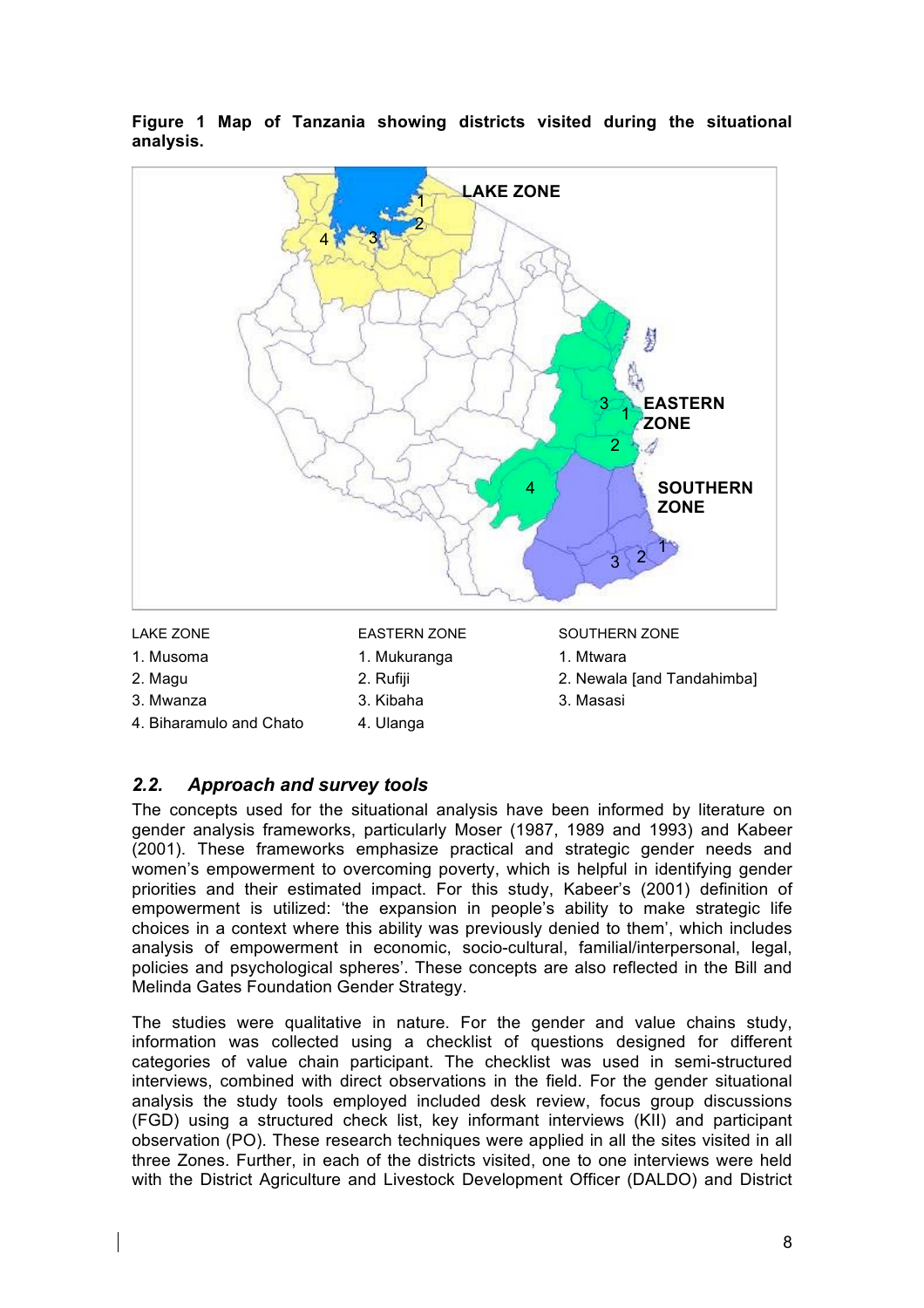Community Development Officer (DCDO's), farmers Groups, processing organizations, men's and women groups, service providers, intermediary institutions and other relevant institutions.

The checklists used for the value chain study and situational analysis are found in appendix 2.

Some limitations of the study are worth mentioning. Time constraints were a major problem, particularly for the situational analysis which had just two weeks of field work. More time was needed to build trust with the respondents. Methods used to collect information on gender and diversity issues needed more time particularly those related to establishing the factors promoting and limiting women's' participation in development and exploring the gender division of labor. Access to official gender disaggregated data on relevant aspects was not easily available. Due to time constraints only qualitative research instruments were used.

# **3. COUNTRY CONTEXT - GENDER AND DIVERSITY ISSUES IN TANZANIA**

# *3.1 National and Regional Policies on Gender and Diversity.*

Since the late 1980s, Tanzania has undergone significant socio-economic reforms representing a move away from the interventionist and socialist policies of President Nyerere (Ujamaa) to a more market-led and decentralized system. In the context of these reforms, the Government of Tanzania has made considerable efforts to integrate gender into its policy-making and institutional activities.

The Government of Tanzania has introduced gender equality policies in the economic, political and social spheres, with policies emphasizing non-discrimination and the use affirmative action. Examples include the commitment to increasing the number of parliamentary seats reserved for women, the requirement of employers to register and report on equality issues to a Labor Commissioner, and the provision of rights to maternity leave and breastfeeding. These policies have been introduced on the basis of the equality principles enshrined in the Tanzanian Constitution, which ban sex discrimination of any kind.

The general policy objective of the Tanzania Agriculture and Livestock Policy is to commercialize agriculture in order to increase farmers' income, reduce poverty, achieve food security, increase export earnings, support and promote agro-industries and environmental conservation. The policy document recognizes that the marginalized position of women is attributable to poor access to land, credit and services and emphasizes the importance of engendering extension services by recognizing women's multiple rules and time constraints. The Land Act and Village Land Act of 1999, which repealed customary and traditional practices, was enacted to provide gender equality in the ownership, use and management of land. Women are also recognized as being significant contributors to the small and medium-sized enterprise sector (SME) in the SME Development Policy of 2000 (TGNP, 2006; ADB, 2005).

In addition to a series of national gender policies, Tanzania is a signatory to various international policies on equity and non-discrimination, such as the Convention on the Elimination of All Forms of Discrimination against Women (CEDAW) and the Beijing Platform of Action. It is also party to regional and sub-regional policies, such as the SADC Declaration on Gender and Development and the African Charter of Human and Peoples Rights of 1981 (ACHPR). Tanzania has also ratified all eight core ILO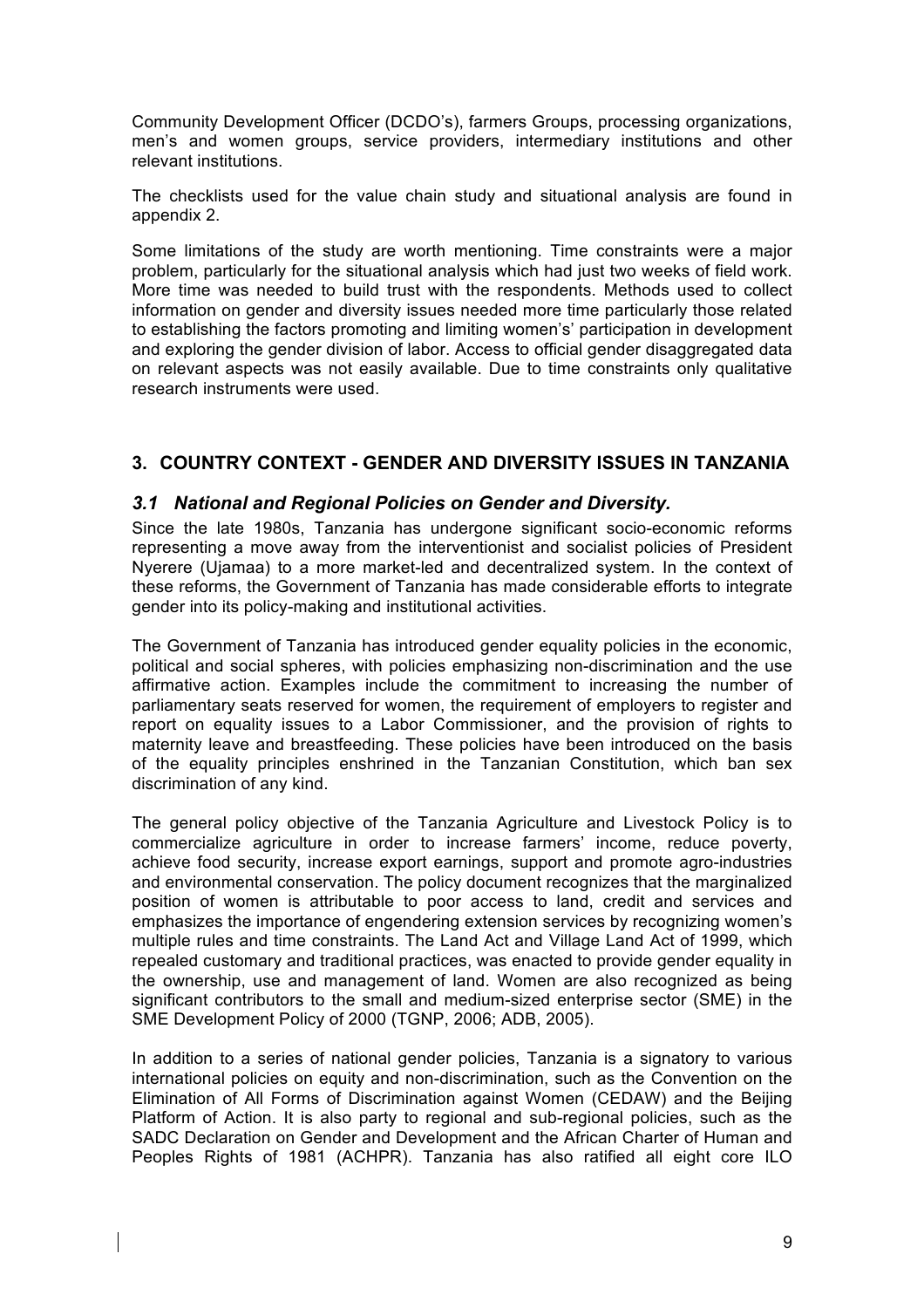Conventions, including Convention 100 and 101, which are drafted specifically to counter discrimination in women's employment (TGNP, 2006).

During the early 1990s, the Tanzanian government formed the Ministry of Community Development, Women and Children (MCDWC) to oversee policy and programs on community development, women and children's affairs, and family planning, and coordinate gender issues in the country. In 2000 the name was later changed to the Ministry Community Development, Gender and Children (MCDGC), representing a strategic shift towards a Gender in Development approach. The Ministry works in a range of priority areas, such as policy-making, institution-building, legal and human rights, education, employment, decision-making and health care. The Ministry also established the position of 'Gender Focal Points' in each ministry and at various levels of government and introduced gender budgeting initiatives in selected sectors (ADG, 2005).

Gender also plays a strategic role in poverty alleviation in Tanzania. In the mid-1990s, the Government instated the Vision 2025 development strategy, which set out the national vision to attain human development and a fully developed economy. The principal goal is the development of Tanzania into a middle-income country by the year 2025. Key to this are the processes of moving to a more industrialized society and increasing productive agricultural activities; emphasizing livelihood improvement; peace, stability and unity; guaranteeing good governance; providing education and ensuring economic competition). Vision 2025 includes reference to the importance of gender equality and women's empowerment in socio-economic relations, political life and overall culture, in order to improve livelihoods and guarantee equal access to education and healthcare (Planning Commission, 1995). The Tanzanian Government has developed a comprehensive Poverty Reduction Strategy that aims to encourage the full participation of women in eradicating poverty, and the promotion of equal opportunities for men and women. During this period of the late 1990s, the Government also began to devolve more power in the agricultural sector to the district level. Districts then became responsible for developing District Agricultural Plans (DADPs), designed to address local issues and encourage greater participation in extension services and development. The Agricultural Sector Development Strategy (ASDS) was launched in 2006, and the Agricultural Sector Development Program (ASDP) for agricultural growth and poverty reduction has been implemented since, linked with the National Strategy for Growth and Reduction of Poverty. However, the majority of the Government's efforts in addressing gender have been criticized due to the lack of human and financial capacity institutions have to implement policies, and lack of capacity at the district level (particularly in expertise and data collection) (ADB 2005).

As far as economic development is concerned, it is pertinent to note that the economy did not perform as well for the year 2007 compared to the previous two years. This is due to various reasons, including among others, the adverse effects of severe food and power shortages as well as drought, deterioration of key sectors and poor infrastructure and means of communication. As a result of these factors, the economy experienced inflationary pressures emanating from rising oil and food prices and a hike in transport prices, particularly during the second half of 2007. As the LHRC (2007:3) confirms, the inflation rate fluctuated throughout that year, for example increasing from 5.9% in June to 9.0% in July, then declining to 7.8% in August and further to 6.4% towards the end of the year. This performance did not meet government's expectations. Available records suggest that the government target for the year 2006/07 was to reduce the rate of inflation to 4.0 % (URT, 2007: 6)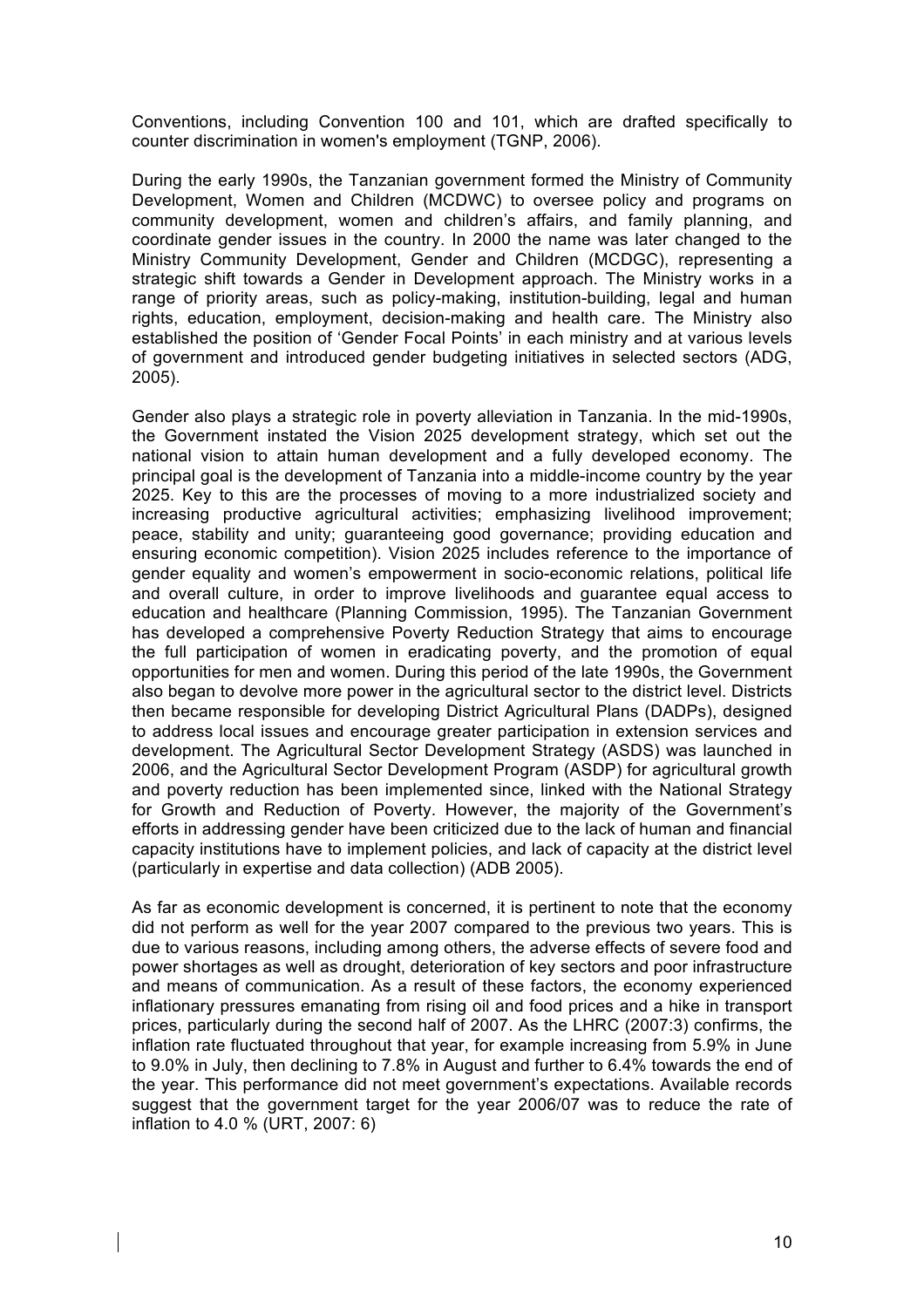# *3.2 Social, Cultural and Religious Influences and Regional Diversity.*

The Tanzanian mainland occupies a land area of 945,000 square kilometers (378,000 square miles). The main capital is Dar es Salaam City which is the largest city as well as the center for executive functions, while Dodoma town (which is located in the center of Tanzania), has been designated as the legislative capital. The Parliament meets in Dodoma four times a year. Likewise, the office of the Prime Minister is based there.

In 2008, the Tanzania mainland was estimated to have a total population of more than 39 million, of whom 51% were women. Tanzania has a very young population; about 44% of the population is below the age of 15 years and only 4% above 65 years in 2002.

The majority of Tanzanians (85%) live in rural areas and derive their livelihoods from agriculture and agribusiness related activities. The remaining (20%) are employed in the public and private sector including industry*,* commerce, and government. Poverty remains overwhelmingly rural, with some 83% of individuals below the basic needs poverty line living in rural areas. Districts in the Southeast have the worst adult literacy rates, under five mortality rates and access to improved water.

The Tanzania Bureau of Statistics Gender Profile of Smallholder Rural Agriculture Population in Tanzania mainland (2002/2003) showed that although 80% of farming households were male headed, over the previous two decades there had been an increase in female headed households of 14%, in comparison to 8% increase in male headed households. In some areas the increases were much higher, for example in Lindi, female headed households increased by over 30%.

Young people (12-17) were also involved in non-farm income generating activities. More children, both boys and girls, age 5-17, were involved in agriculture in female headed households than in male headed households. There were more elderly men in agriculture than elderly women in all regions.

The population consists of more than 120 ethnic groups, of which the largest five are the Sukumas, Hayas, Nyakyusas, Nyamwezis, and Chagas. Each of these ethnic groups has more than one million people. The majority of Tanzanians, including such large tribes as the Sukuma and the Nyamwezi, are of Bantu speaking people. The remaining ethnic groups belong to the Nilotic group and these include ethnic groups such as the Masais and the Luos, both of which are also found in greater numbers in neighboring Kenya. At the same time there is a small minority group comprising of Hadzape people who still derive their livelihood from hunting and gathering. Each ethnic group has its own language, but the majority are also conversant with Kiswahili which is the official national language and medium of communication. The official languages are both Swahili and English. There are three main religious affiliations, including Christians (40%), Moslems (40%) and traditionalists (20%).

Tanzania has 20 administrative regions and its population distribution over these regions and districts is extremely uneven. For instance, whereas some regions have as few as one person per square kilometer (3 per square mile), there are regions with nearly 200 persons per 51 square kilometer (133 per square miles) particularly in the well-watered highlands including the Kara islands and Kilimanjaro region. However, the national average density is 26 persons per square kilometer.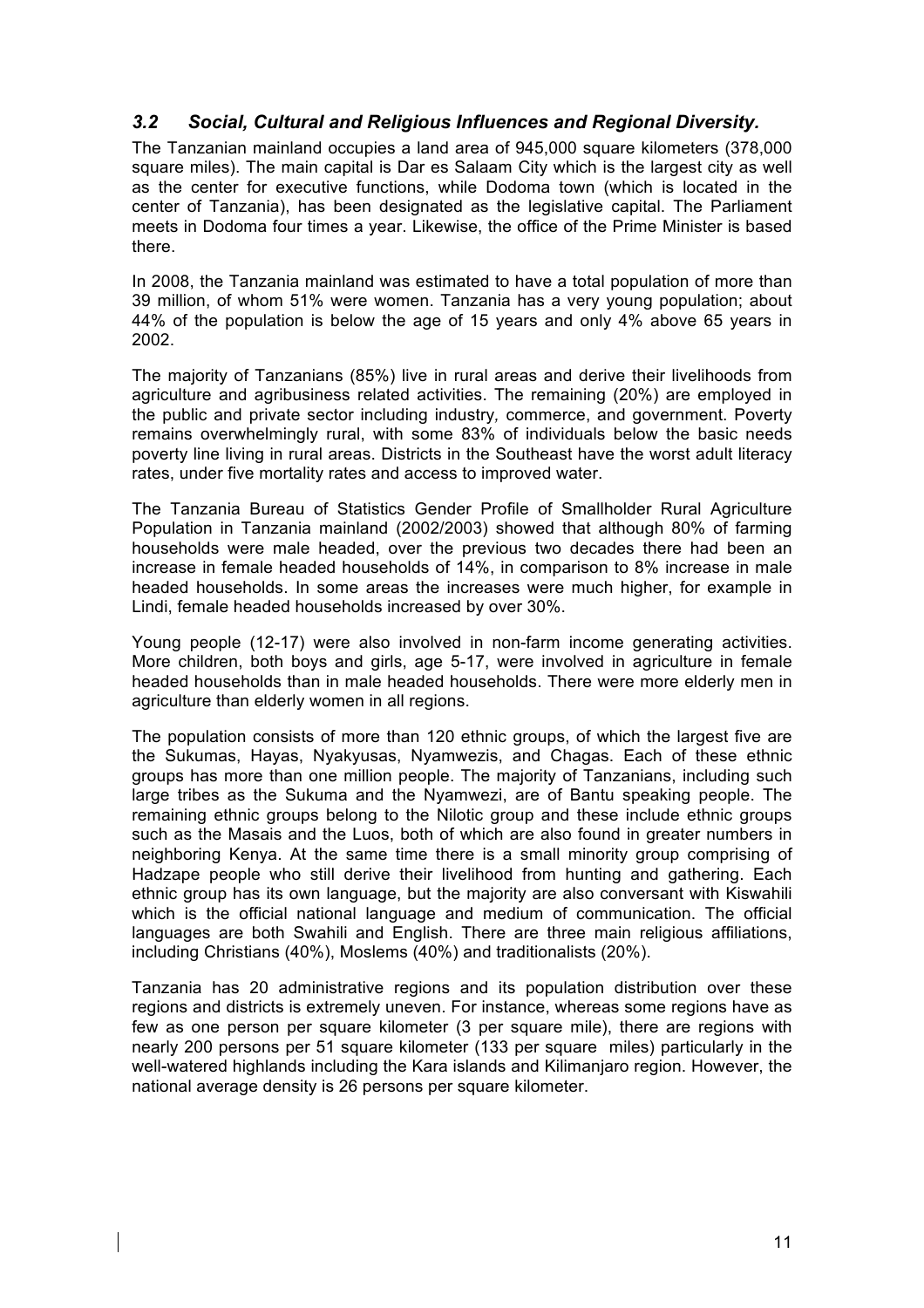# *3.3 Gender and Employment in Tanzania*

As is the case in most countries worldwide, women and men in Tanzania have been found to enter the labor force in different ways, and on different terms. In addition to differences based on gender, there are other socio-economic differences. For instance, there are marked differences among different groups of women and men with respect to location (rural-urban) class (rich-poor); education (educated – non educated) and type of jobs (skilled-unskilled), full time or part time, paid–unpaid, formal-informal, sector (public–private) and age etc. Certain kinds of work have been stereotyped as being masculine ('male') or feminine (female'), because of the socialization process into the prevailing gender division of labor which stipulates different roles for men and women. In most rural areas women carry water, firewood and farm produce on their heads, take care of children, cook and farm. In urban areas women are also concentrated in unskilled part time activities mostly in the informal and private sector. Only 32 % of the public sector employees are women. However, the majority of these are employed in 'female' stereotyped activities such as secretaries, telephone operators, school teachers and nurses.

Gendered assumptions, however, contribute to a process whereby most women are allocated low paid, unskilled or lesser skilled work in both the formal and the informal sectors of the money economy. The terms upon which women and men compete for employment are set by wider social relations, including cultural, economic and political arenas. These include the assumption that a woman's primary commitment is to care for a family at home, in the 'reproductive' sphere of life; and that each woman depends on a male provider for cash needs.

The skills label itself is usually arbitrary, and culturally defined. Skills associated with women tend to be undervalued, and defined as unskilled, even when they entail complex actions and thought processes, such as child care, subsistence farming or agro processing.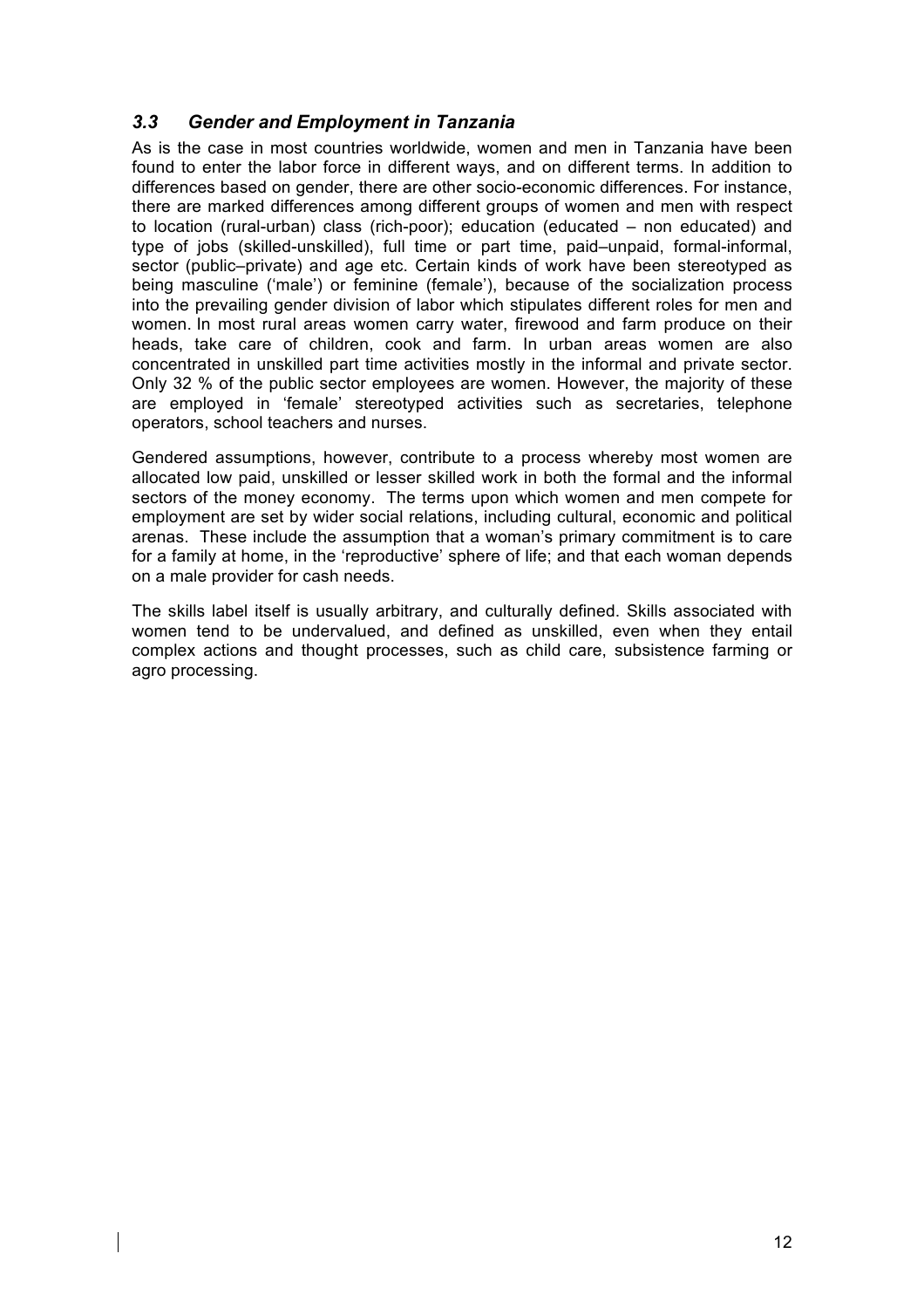# **4. PRESENTATION AND ANALYSIS OF FINDINGS**

Findings are presented based on the focus group discussions at rural community level in three Zones of the country, followed by insights from intermediary and end user stakeholders interviewed during the value chain analysis.

# *4.1 RURAL FARM HOUSEHOLDS, GROUPS AND COMMUNITIES*

The gender situational analysis was undertaken in three Zones of the country, Southern, Eastern and Lake Zone. Table 2 shows the village level communities and groups that were visited and the numbers of men and women who participated in the discussions.

| Zone               | <b>Districts</b>          | <b>Communities and groups visited</b>                                                                         |                | <b>Informants</b> |
|--------------------|---------------------------|---------------------------------------------------------------------------------------------------------------|----------------|-------------------|
|                    |                           |                                                                                                               | M              | F                 |
| <b>Southern</b>    | <b>Mtwara Rural</b>       | Key informants Msijute village                                                                                | $\overline{5}$ | $\overline{2}$    |
| Mtwara             | <b>District</b>           | Mbuo women processing group, Msijute village<br>(inactive processing group)                                   |                | $\overline{2}$    |
|                    |                           | Jitegemee Farmers Group, Mbawala village<br>(members 12 women, 1 man, carrying out farming<br>and processing) |                | $\overline{1}$    |
|                    |                           | Ukombozi women group Mpanyani Village,<br>farming, processing, small enterprise                               |                | 6                 |
|                    |                           | Kazimoto farmer group (mixed group)                                                                           | 3              | 1                 |
|                    | Masasi<br><b>District</b> | Ujamaa Processors Association, Namichi Village<br>(mixed group)                                               | 1              | $\mathbf{1}$      |
|                    |                           | Individual farmers in Namichi Village                                                                         | $\overline{3}$ | $\overline{1}$    |
|                    |                           | <b>Chisegu Farmers Processing Group (mixed)</b>                                                               | 17             | (mixed)           |
|                    | Newala<br><b>District</b> | Muungano Cassava Processing Group,<br>Mtangalanga village (members 9 women, 2 men)                            | 1              | $\overline{2}$    |
| Lake               | Magu district             | Individual interview with cassava multiplication<br>and processing entrepreneur, Kisesa.                      |                | $\overline{1}$    |
| Mwanza<br>region   | Nyamagana<br>district     | Twijube farmer group, Fumagila village (mixed<br>group; women and men interviewed separately)                 | 3              | 4                 |
| Kajera<br>region   | Biharamulo<br>district    | Nyarumbugu Outgrowers Association, Kasuno<br>village                                                          | $\overline{6}$ | 4                 |
|                    | <b>Chato District</b>     | Busaka processing group, Busaka village, (mixed)                                                              | 3              | 2                 |
| <b>Eastern</b>     | Rufiji district           | Sululu processing group, Bungu village (mixed)                                                                | 1              | $\overline{2}$    |
| Pwani              |                           | Majaribio community based processors group,<br>Jaribu Mpakani village (mixed)                                 | $\overline{5}$ | $\overline{3}$    |
| region             | Kibaha Rural<br>district  | Soga Cassava Farmers and Research Group,<br>Soga.                                                             | 33 (mixed)     |                   |
|                    | Mkuranga<br>district      | Muhogo SACCOS, Community based farmers'<br>and processors group Tambani village (mixed)                       | 20 (mixed)     |                   |
|                    |                           | Umaumikuu Cassava Processors Association,<br>Mamangwa and Mwanambaya village. (mixed)                         | $\overline{1}$ | $\mathbf{1}$      |
| Morogoro<br>region | Ulanga<br>district        | Mbuga individual farmers, Mbuga village. (women<br>and men interviewed separately)                            | $\overline{6}$ | $\overline{5}$    |
| Tanga<br>Region    |                           | Mtimbwani Farmer processing group                                                                             | 23             | 20                |

**Table 2 Village communities and groups visited and numbers of informants**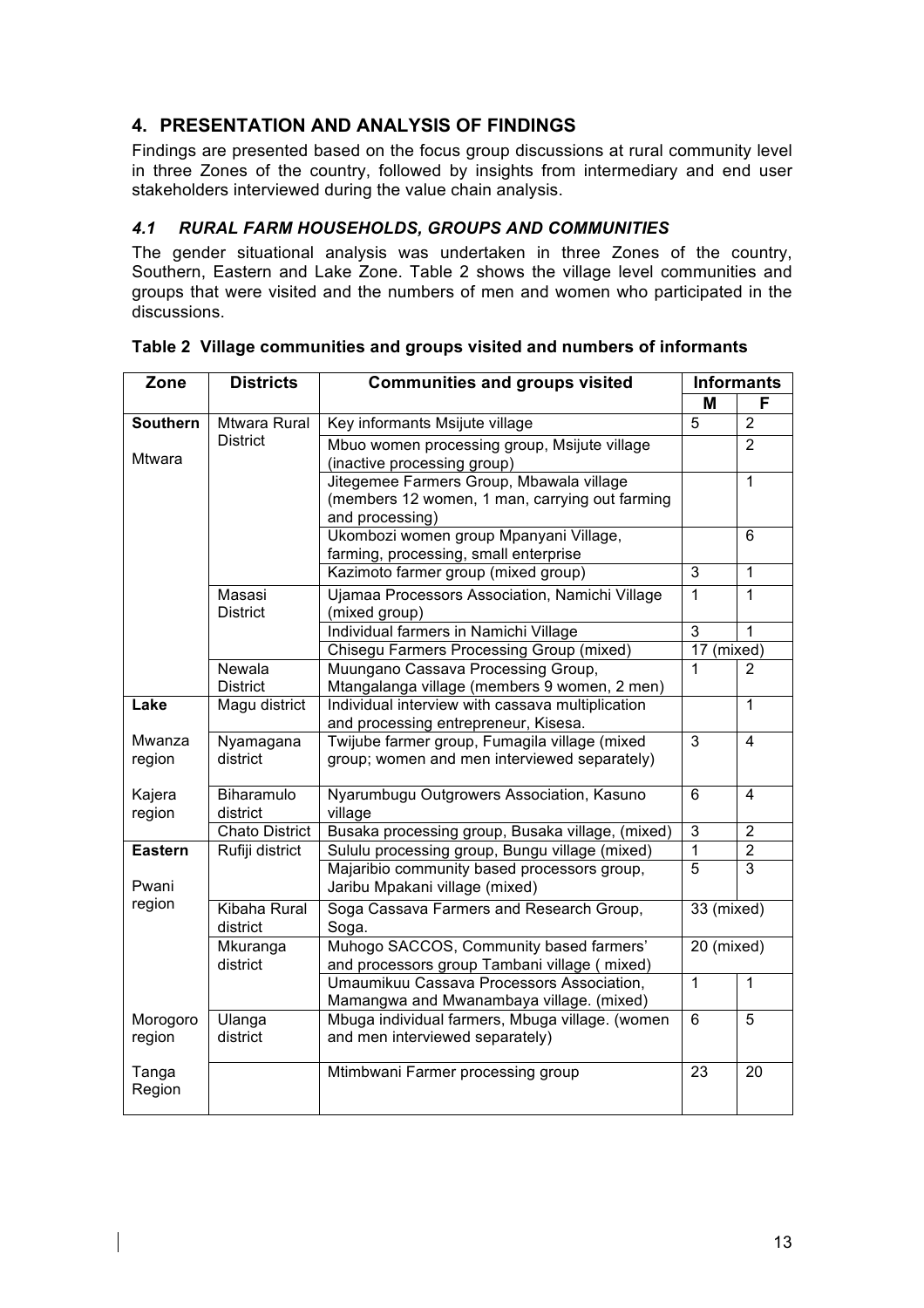## **4.1.1 Gender roles, responsibilities and the division of labor**

An important dimension of gender analysis is the examination of daily, seasonal and spatial patterns of work of men, women and children in domestic, agricultural enterprise and livelihood activities**.** In most rural areas in Tanzania there is a clear pattern of participation and division of labor between men and women that is not uniform, but varies from place to place depending on the type of economic activities and local cultural norms and values.

The daily work pattern of women and men differ substantially. In general, women were found to work longer hours and have more varied tasks and responsibilities compared with men. In Mbawala village and Mpanyani village in Mwanza district, women wake up at 6 o'clock in the morning and go to fetch water, whereas husbands wake up at 7am. In households where they can afford breakfast, the woman prepares breakfast. Otherwise, for the majority the usual practice is to go to the farm directly. Both men and women stay in the farm until midday when they both come back home for lunch which is prepared by the women. After lunch, both men and women rest for a while before going back to their respective farms until around 5 or 6pm in the evening. The women collect firewood and vegetables. Thereafter, women go back to their respective homes to attend other household chores, while men go out to socialize. In Mpanyani village, it was reported that some men can stay out until past ten o'clock or later when there are social events such as the world soccer cup.

The interaction of gender, age and land and crop management can be complex and is closely related to household structures. For cultivation of crops, men and women have joint plots (usually husband and wife together) or separate plots – the latter being more common in female headed households and in polygamous households. Separate plots for men, women and children were more common in the Lake Zone, but were also found in the Southern Zone in Masasi district. Separate plots can afford women more direct control over the land and the goods from it, in some cases. Villages with high rates of polygamy were Fumangila village, Nyamagana District, Mwanza Municipal and Mpanyani Village, Mtwara Rural. Cassava is grown by both men and women in family farms, or on men or women only managed farms. Women heads of households usually manage their own land and crops; and young people in a household may have their own plots. Both men and women rear livestock, particularly small stock in the case of women. In communities near water, men's activities included fishing.

Table 3 shows the participation of men, women, children and hired labor in the main activities associated with cassava production and processing. Few activities were considered as the exclusive responsibility of either men or women. The exceptions were land clearance (men) and the activities associated with cassava processing washing, soaking and drying which are more commonly carried out by women, particularly in Lake Zone and Eastern Zone. In all areas, children assist with the lighter agricultural field activities and processing tasks. Tasks performed by hired labor are mainly for heavier production tasks, with few locations reporting assistance from hired labor for processing.

Taking each region in turn, in the Lake Zone, both men and women are involved in production of cassava. However, men are responsible for cultivating land and marketing produce while women are responsible for more regular tasks such as planting, weeding and cassava processing. A similar picture was given in the Eastern Zone where men mainly carry out the heavy agricultural tasks (e.g. land clearing and ridging) at the beginning of the season, while women are more involved with tasks, particularly weeding, which are carried out over the whole of the cropping season.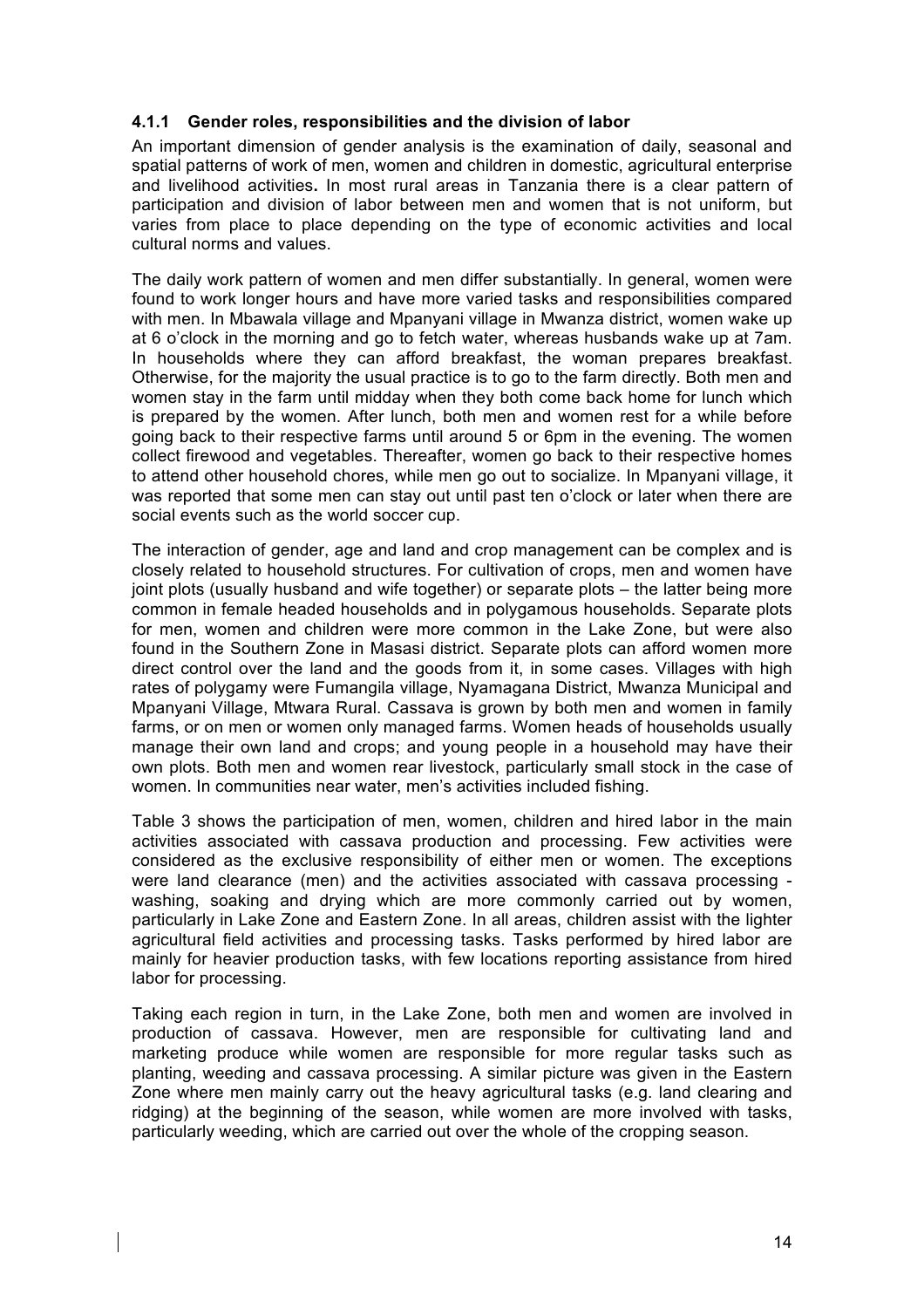In the Southern Zone the activities more likely to be done by men were land clearing and tillage, while women specialized more in cassava processing activities, which is similar to the Lake Zone. Children assist with some activities such as peeling or washing. However, processing and packaging activities are done by women only in order to guarantee quality of the final product. Men were increasingly becoming involved in processing activities.

Cassava roots are perishable and they easily get spoiled within three to four days after harvest. They are also heavy because of the high moisture content (nearly 70 %). In addition, cassava roots contain cyanogenic glucosides which break down to form hydrocyanic acid (HCN) that is toxic and poisonous if consumed in large amounts. Processing is necessary to reduce the moisture content and weight and to improve product storage, enhance flavor and reduce the HCN potential. Traditional processing methods are very effective in reducing the HCN potential to safe levels, if properly carried out. It is mainly women who carry out processing of traditional cassava flour.

Gender specialization appears to be more marked in the Lake Zone than the Eastern or Southern Zones, especially in processing. Most men-only tasks in cassava cultivation are labor intensive, but short term, whereas those of women are more routine and time consuming. Given the importance of women's tasks in the management of the cassava crop, including women in training is vital for project impact. However, women's work patterns present a challenge to finding appropriate times and locations for training.

In all regions, labor is hired to assist with field operations, although in the Southern Zone this was said to be restricted to the relatively better off families who employ hired labor during land clearance, tilling, weeding and harvesting. In most families, the common practice is for their own children to assist in almost all these activities. This is purposely done in order develop and impart knowledge and skills for use in future. Only Lake Zone villages reported employing labor to assist with processing tasks. The cost of hiring labor varied from village to village and was negotiated between the farmer and laborer. Both men and women hired labor, for instance, in Fumagila Village, in Nyamagana District, both men and women hired labor from neighboring districts, Kwimba and Misungiri. Women use part of their incomes from other income generating activities such as vegetable production and livestock rearing to cover these costs.

In some areas of Lake Zone (Nyarubungu village, Kagera region) and some locations in Mtwara in Southern Zone, the practice of collective labor was common for some activities in cassava production. For example in Mtwara, participants undertaking communal labor for harvesting were provided with food and allowed to take home pieces of left-over cassava. No cash payment is provided to those who participate in this communal activity.

Men are dominant in marketing in the Lake Zone and in other zones more men than women are involved in agricultural trade, selling cassava, fish, cashew, rice, maize and sesame.

In all villages, women tend to play greater roles in household activities. Responsibility for family health care, appears to be shared, however, child care duties and water and firewood collection still fall mainly on women although these roles are beginning to change. In the Southern Zone where water is scarce, women can struggle in carrying out these roles. However, despite these changes, men are still dominant in relation to land ownership and control and decision making, particularly the utilization of incomes from family farms and or other income generating activities, including those of women.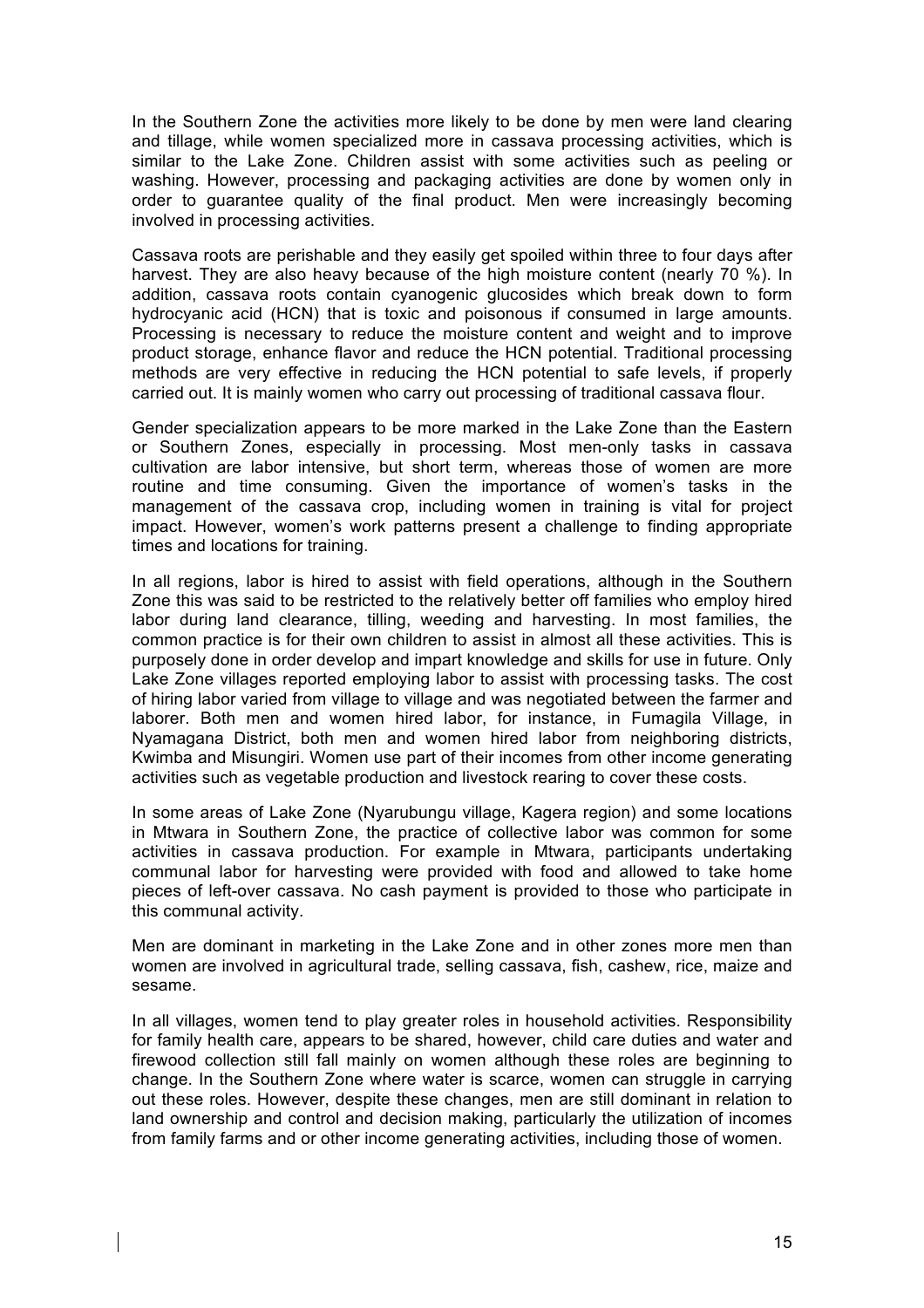Gender roles are changing however, particularly with the increase in female-household headship in the county. For example, in Fumagila village (Mwanza) women reported that about one third of the households are headed by women. These include widows (90%) and a few mature women who are not married but have children. Nationally the percentage of rural households which are female headed has increased from 16.7% in 1991/92 to 23% in 2007 (Household budget survey 2007).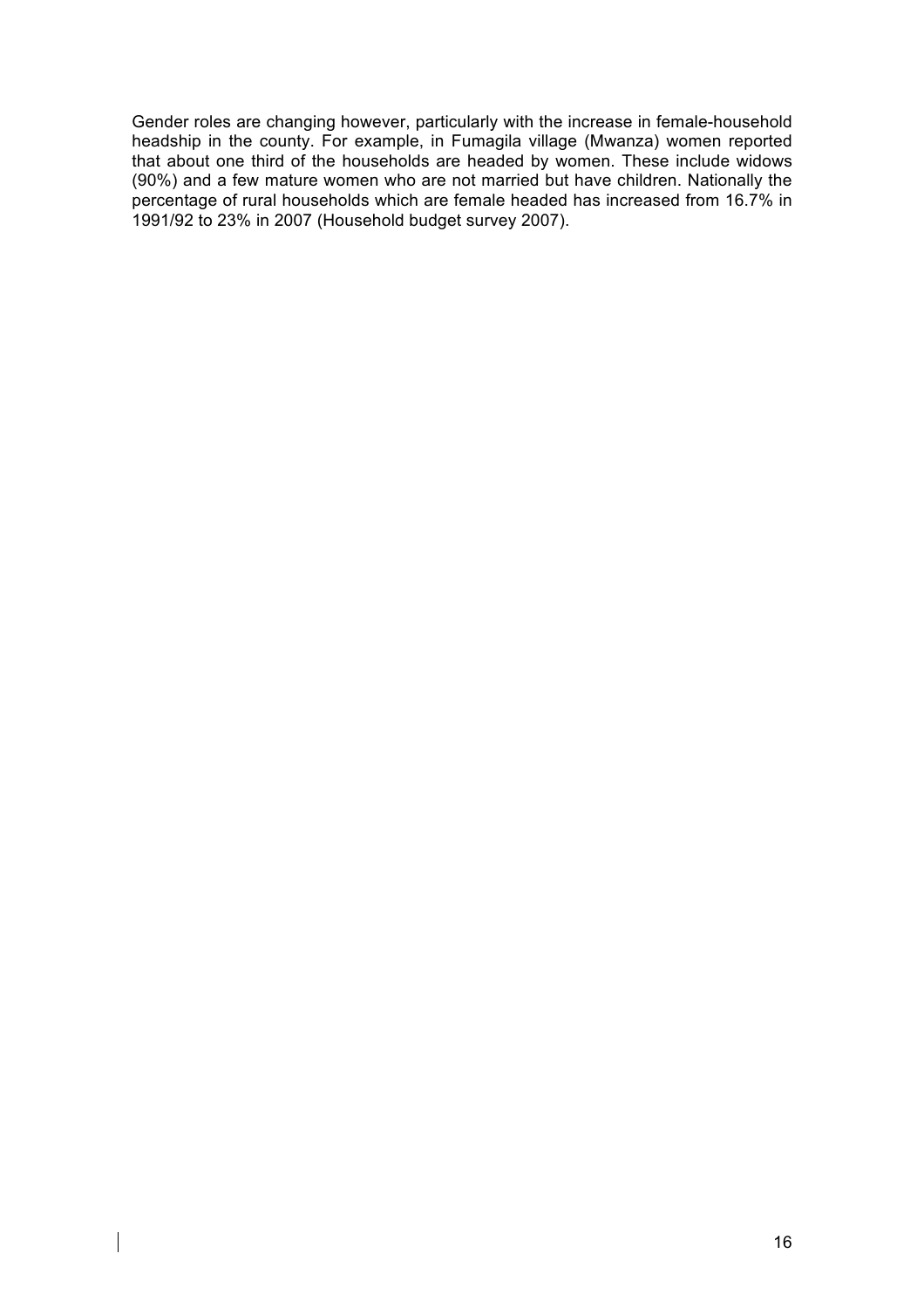|                                    | <b>Lake Zone</b> |                     |                 | <b>Eastern Zone</b> |                         |                           | <b>Southern Zone</b> |              |              |                           |                 |              |
|------------------------------------|------------------|---------------------|-----------------|---------------------|-------------------------|---------------------------|----------------------|--------------|--------------|---------------------------|-----------------|--------------|
| <b>Activity</b>                    | Men              | Women               | <b>Children</b> | <b>Hired</b>        | Men                     | Women                     | <b>Children</b>      | <b>Hired</b> | Men          | Women                     | <b>Children</b> | <b>Hired</b> |
| Land clearing                      | $\checkmark$     |                     |                 |                     | $\checkmark$            |                           |                      | $\checkmark$ | ✓            |                           |                 |              |
| Land tillage                       | $\checkmark$     | $\checkmark$        | $\checkmark$    | $\checkmark$        | $\checkmark$            | $\checkmark$              | $\checkmark$         | $\checkmark$ | ✓            | $\checkmark$              |                 | $\checkmark$ |
| Ridging                            | $\checkmark$     | $\checkmark$        | ✓               | $\checkmark$        | $\checkmark$            | ✓                         | $\checkmark$         | $\checkmark$ |              |                           |                 |              |
| Planting                           | $\checkmark$     | ✓                   | ✓               | $\checkmark$        | $\checkmark$            | $\checkmark$              | $\checkmark$         |              | ✓            | $\checkmark$              | $\checkmark$    | $\checkmark$ |
| <b>Weeding first</b>               |                  | Information missing |                 |                     | $\checkmark$            | ✓                         | $\checkmark$         |              | ✓            | $\checkmark$              | $\checkmark$    | $\checkmark$ |
| Weeding second                     |                  | Information missing |                 |                     | $\checkmark$            | $\checkmark$              | $\checkmark$         |              | ✓            | $\checkmark$              | $\checkmark$    | $\checkmark$ |
| Harvesting                         | $\checkmark$     | $\checkmark$        | $\checkmark$    | $\checkmark$        | $\checkmark$            | $\checkmark$              | $\checkmark$         | $\checkmark$ | ✓            | $\checkmark$              | $\checkmark$    | $\checkmark$ |
| Transporting from field            | $\checkmark$     | $\checkmark$        | $\checkmark$    |                     | $\checkmark$            | $\checkmark$              | $\checkmark$         | $\checkmark$ | ✓            | $\checkmark$              | $\checkmark$    | $\checkmark$ |
| Peeling cassava                    | $\checkmark$     | $\checkmark$        | $\checkmark$    |                     | $\checkmark$            | $\checkmark$              | $\checkmark$         |              | ✓            | $\checkmark$              | $\checkmark$    |              |
| Soaking cassava                    |                  |                     |                 |                     |                         | $\checkmark$              | $\checkmark$         |              | ✓            | $\checkmark$              | $\checkmark$    |              |
| Washing cassava                    |                  | $\checkmark$        | $\checkmark$    |                     | $\overline{\mathbf{v}}$ | ✓                         | $\checkmark$         |              | ✓            | $\checkmark$              | $\checkmark$    |              |
| Drying cassava                     |                  |                     |                 |                     | $\checkmark$            | ✓                         | $\checkmark$         |              | ✓            | $\checkmark$              | $\checkmark$    |              |
| Chipping cassava                   |                  |                     |                 |                     |                         | $\checkmark$              |                      |              | $\checkmark$ | $\checkmark$              | $\checkmark$    |              |
| Fermentation with cover            |                  | $\checkmark$        | $\checkmark$    |                     |                         |                           |                      |              |              |                           |                 |              |
| Uncovering, raking, fungus removal | $\checkmark$     | $\checkmark$        | $\checkmark$    | $\checkmark$        |                         | Not reported in this Zone |                      |              |              | Not reported in this Zone |                 |              |
| Drying of fermented cassava        |                  | $\checkmark$        |                 | $\checkmark$        |                         |                           |                      |              |              |                           |                 |              |
| Storage in bags                    |                  | $\checkmark$        |                 | $\checkmark$        | $\checkmark$            | $\checkmark$              | $\checkmark$         |              | ✓            | $\checkmark$              | $\checkmark$    | ✓            |
| Marketing                          | $\checkmark$     |                     |                 |                     | $\checkmark$            | ✓                         |                      |              | ✓            | $\checkmark$              |                 |              |
| Child care                         | $\checkmark$     | $\checkmark$        | ✓               |                     |                         | $\checkmark$              | $\checkmark$         | $\checkmark$ |              | $\checkmark$              | $\checkmark$    |              |
| Health care                        | ✓                | $\checkmark$        | $\checkmark$    |                     | $\checkmark$            | ✓                         | $\checkmark$         | $\checkmark$ | $\checkmark$ | ✓                         |                 |              |
| Water and firewood collection      | $\checkmark$     | ✓                   | ✓               |                     | $\checkmark$            | ✓                         | ✓                    | $\checkmark$ |              | ✓                         | $\checkmark$    | ✓            |

# **Table 3 The Gender Division of Labor in cassava production**

Source: Based on focus group discussions with farmers and groups in the three regions.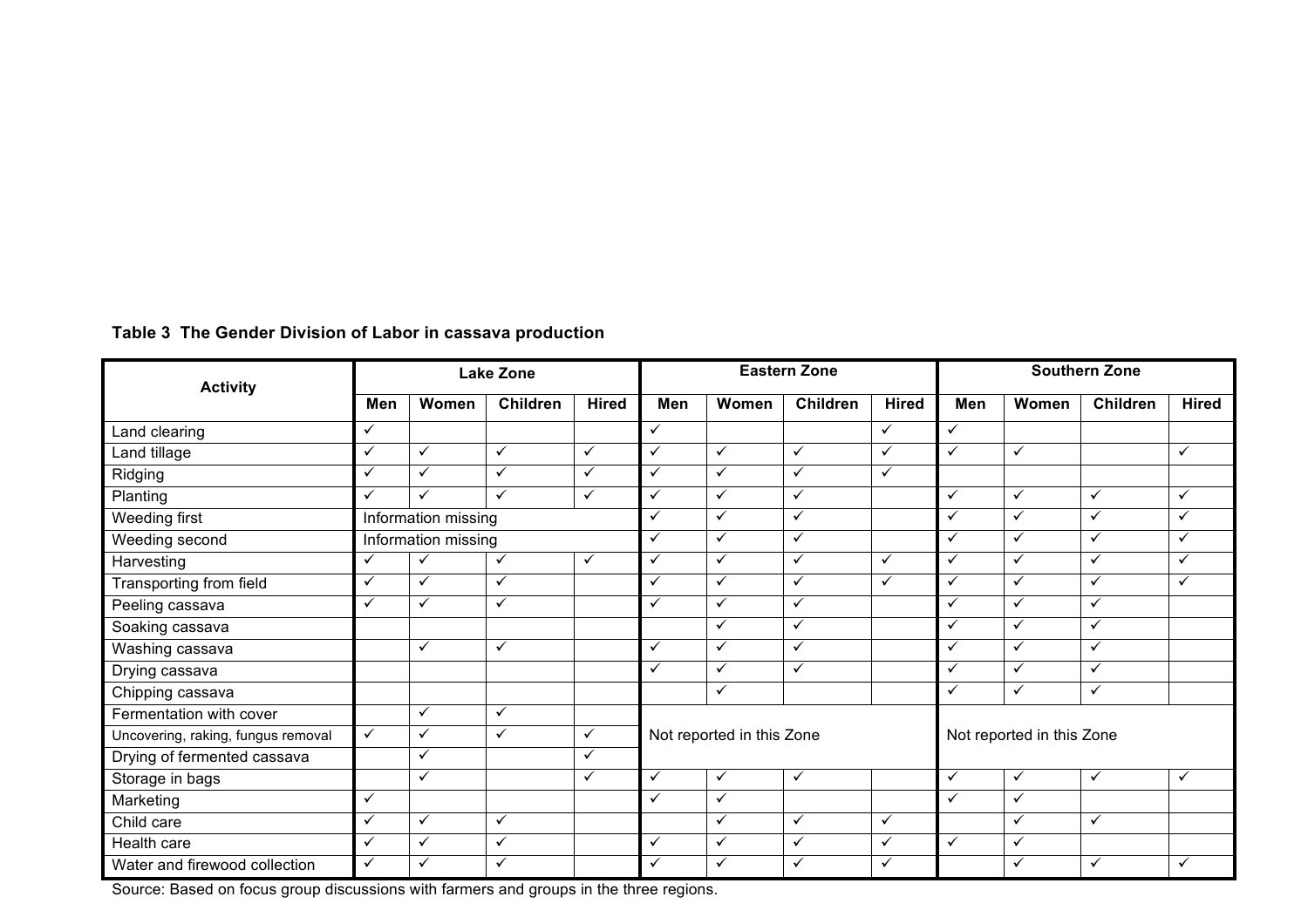# **4.1.2 Youth**

The study revealed that youth have a low level of interest in farming, unless payment for their labor is immediate. The NGO UPT in Mwanza reported that youth 'have nothing to say' in meetings if their fathers are present and would rather escape to the towns than work on the farm. Many of the youths selling various goods on the streets of Dar es Salaam are from the Southern Zone. Juma (2007) argues that in rural Tanzania 'young people are motivated to start their own business and create their own employment, because the chance of finding jobs in the current labor market are so limited, however they lack support…. such as, availability of investment capital, risk absorption capacity, know-how in terms of financial management, enterprise development and market accessibility'. Youths' capacity could be strengthened to improve their opportunities for adding value to cassava as a money-making enterprise. A communication strategy would need to be tailored and packaged differently for youths in order to raise awareness of opportunities.

## **4.1.3 Situation of Vulnerable and Disadvantaged Groups and Households**

Different definitions were given by communities in relation to poverty and vulnerability. Three broad categories of vulnerable people in rural communities were identified;

- Men and women who are physically capable, but for various reasons, do not engage in agriculture. In some areas this was explained as a cultural preference for urban wage labor over farming.
- Men and women who are not physically strong enough to participate in agricultural production because of their age, sickness and or physical disability.
- Individuals who are very poor and do not have money to undertake agricultural activities or contribute to group effort.

Examples of the first category were given in Southern and Eastern Zones. For example, in Namichi village, Masasi district, respondents indicated that there were men and women who were physically strong but for unknown reasons they did not join fellow villagers/ community members to grow cassava. In Rufiji, we were told that there was a small ethnic group known as 'Wadengereko', who could be categorized as vulnerable. Although, land is available in Rufiji, the Wadengereko do not choose to earn their livelihood from farming. Many of them migrate to urban areas, notably Dar es Salaam, to look for casual work as local hotel attendants (mostly men) or domestic servants (mostly girls).

Relatively few cases of people living with HIV/AIDS or disabilities were mentioned. In the Lake Zone, HIV/ AIDS was said not to be a major issue of concern because not many people were affected with the disease in the region. The elderly were recognized to be among the most vulnerable in all areas.

Discussions in all three Zones identified the poor who do not have money to support agricultural activity as a vulnerable group. In Southern and Eastern Zones, communities reported that actual access to land was not a problem; both men and women could access village land individually or in groups as long as they made a request to the village land committee. In villages visited in the Eastern Zone, respondents said there were very few groups of people who could be categorized as vulnerable or marginalized. Land was available for anyone old enough to work in agriculture, whoever wants to use it, including women, youth and migrants. The example was given of migrants from Kilwa and Ikwiriri districts (Wangido) who migrated to Rufiji as hired laborers, but later some settled permanently, acquired land and took up cultivation of various food crops such as cassava, maize and paddy. Pastoralists from Shinyanga and Tabora regions have also migrated into the Rufiji area looking for pastures for their animals. According to DCDO, Rufiji District, "No records of land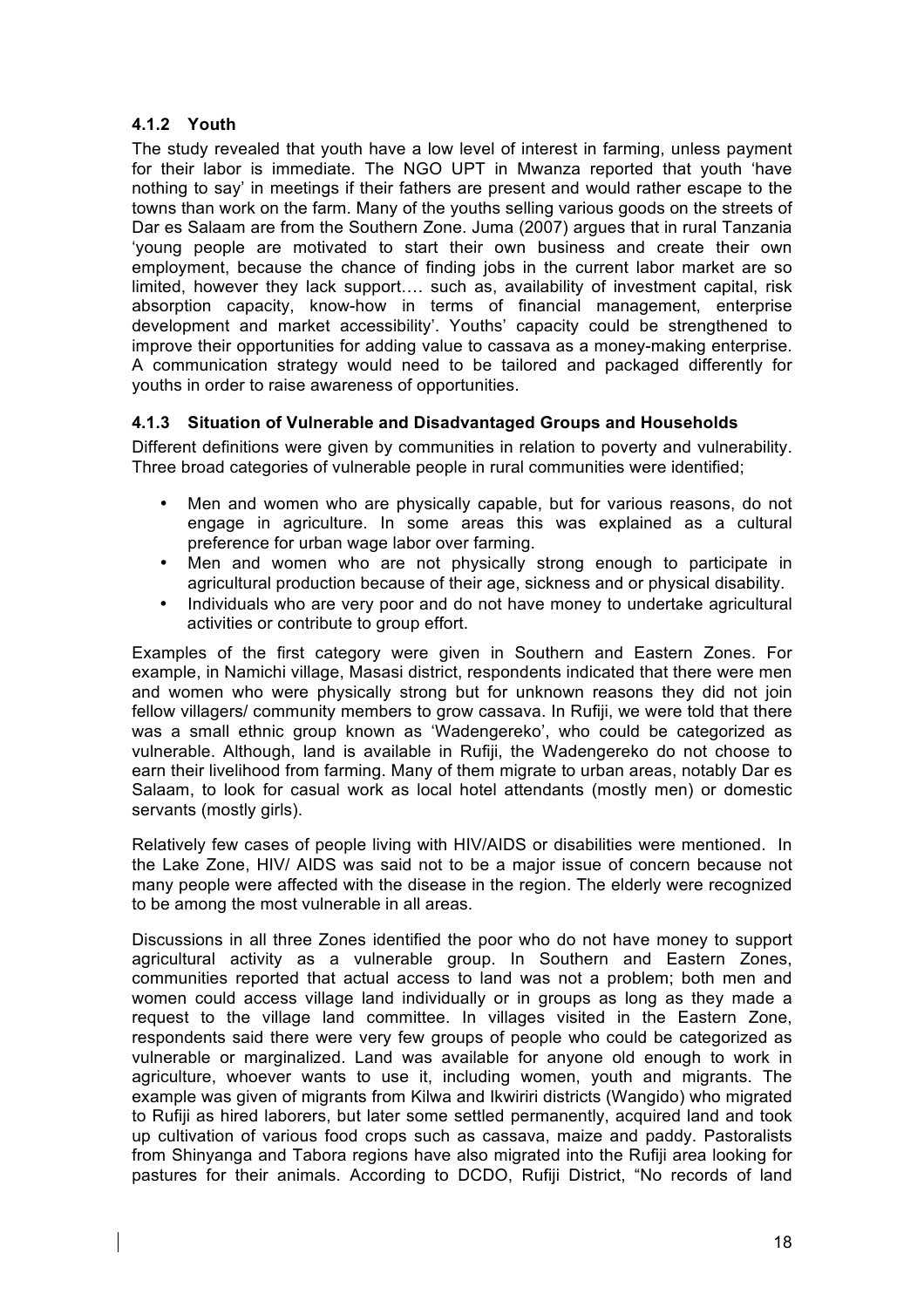conflicts have been recorded in our District despite a high influx of ethnic groups such as Sukuma's and Ngindo's from neighborhood regions. We are living harmoniously and peacefully". A similar account was given in Lake Zone concerning migration of Sukuma and their livestock to Mara region, without problems.

For these reasons, most respondents defined poverty and vulnerability in relation to actual ability to utilize land rather than to access it.

In Mbawala village, Mwanza district, a poor person was defined using three indicators:

- Having no farm
- Eating one meal per day
- Cannot raise any money to join a farming group.

In Bungu village, Rufiji, any household cultivating less than one acre of any crop was considered as poor. Interestingly, it was reported that about 10% of the total households in Bungu village were poor, including both male and female headed.

In Mbuga village, in Morogoro region, people reported that women used to be vulnerable because they could not access land. This culture has now changed and both men and women can access land now.

The various meanings of poverty and vulnerability cited by respondents are similar to those indicated in Tanzanian employment policy which states that "*poverty is a state whereby no income is earned from any source….. less income which is inadequate for normal livelihood ….leads to a miserable life and it is women, youth and disabled who are the most vulnerable" (*GOT, 2004**).** 

In the communities visited there was awareness of the need to include in development plans, women, the poor and people with special needs such as the physically disabled and people living with HIV/ AIDS without any discrimination. This is partly due to traditional norms at household level and also government and NGO policies and programs that seek to encourage the participation of women and the poor. In Mwanza, there is an NGO known as KIVULINI, which advocates for the rights of vulnerable groups and women.

However, it is a challenge to realize these principles in practice. There may be challenging trade-offs between achieving speedy implementation of programs and ensuring social inclusiveness. For example, RUDDO, an NGO working with farmers groups and multiplication of cassava cuttings in the Lake Zone, considers all farmers eligible to get cassava cuttings, regardless of their gender and that the poor are also given special attention. However, to get cassava cuttings, each individual must have a well prepared farm. Most individual farmers were not able to meet this criteria and that only 20 out of 100 individuals qualified in the initial round. No details were available on the gender composition of these individual farmers.

It is important for programs to gain understanding of the situation and capacity of women and disadvantaged groups in order to set eligibility criteria for their participation (e.g. contributions in cash or kind, land cleared, membership dues, materials etc.) at a realistic level. Without these considerations they could be effectively excluded.

# **4.1.4 Access to and Control of Assets and Resources**

## *4.1.4.1 Access to land*

The most common methods of gaining access to land are through customary law, buying, or renting; however there are differences in men and women's entitlements and experiences in these methods. Discussions at community level explored the relative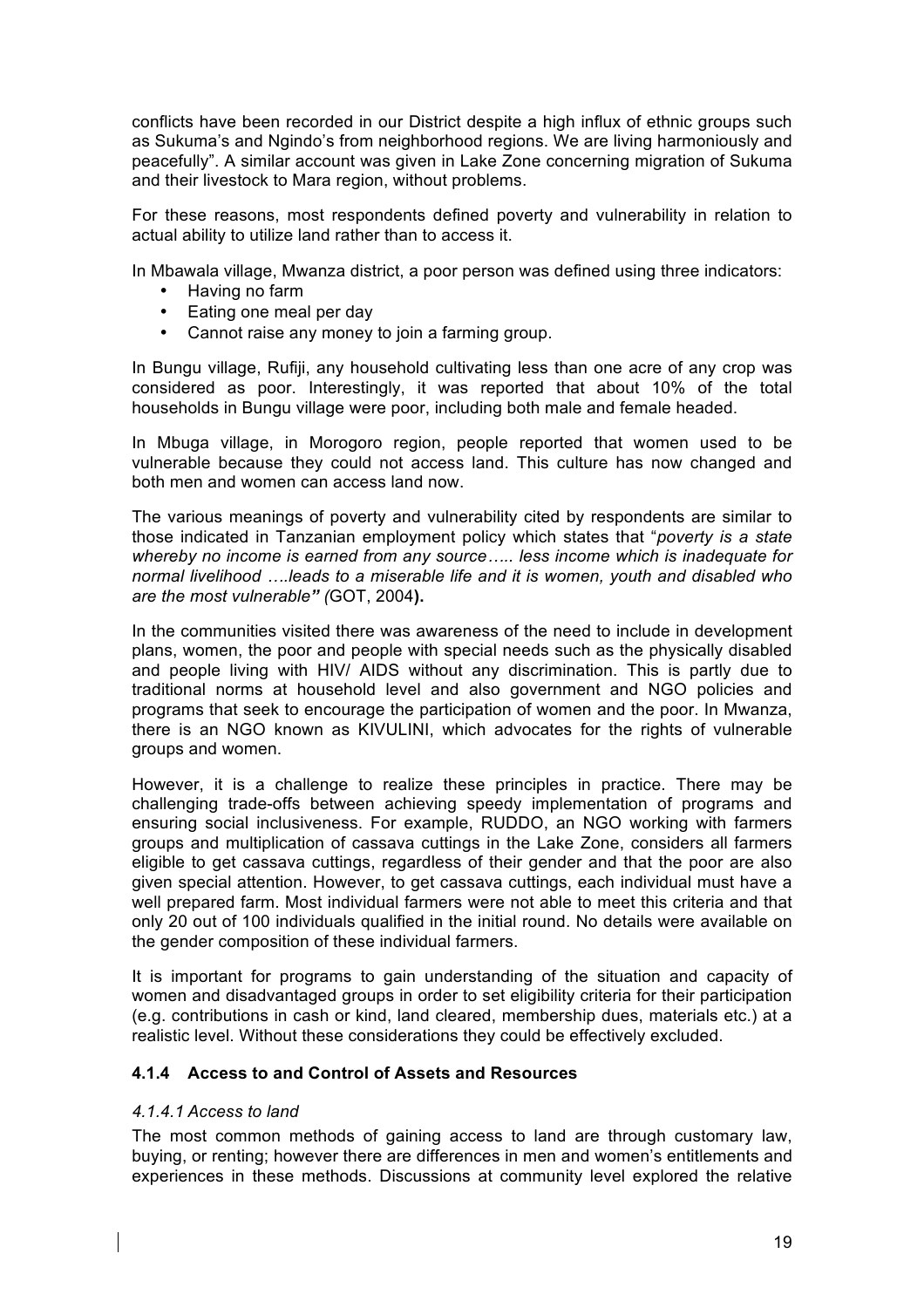extent of men's and women's access and control over assets and resources both at community and household levels. As indicated previously, access to land was generally not considered a problem in most of the locations visited, but difficulties were reported among some social groups. Depending on whether the inheritance system is patrilineal or matrilineal, women's access to land is either through their husbands or parents. They can also access land through village leaders, or through purchase or rent. Youths access land through their parents, or village leaders.

Most villages in Mtwara Rural District are matrilineal and in these communities it is the women who inherit access to major resources such as land. Additional requirements for land can be met through renting or application to village councils. However, in terms of making major decisions on agricultural activities, it is the maternal uncles who must give consent. Women are also limited in their ability to purchase or rent land due to poor access to credit and lack of collateral. In the villages visited, both men and women had access to land and respondents said that vulnerable members of the community could also be given land by the village authorities. In Newala village it was reported that land was not a constraint in the village, and if anyone or any group wanted additional land to farm, they put a written request to the village government, who would meet and decide on the proposal.

In some villages (e.g. Mbwala) it was reported that disadvantaged groups such as the absolute poor and migrant laborers have difficulty accessing land. However, the main constraint is the lack of means to make use of the land.

In the Lake Zone, land access is closely related to the type of household. Men control land allocation, and therefore married women can access land through their husbands. Households headed by unmarried women, with or without children, can access family land for cultivation in their natal village, but widows residing in their deceased husband's village often have problems and are sometimes chased away by the husband's family including in-laws and close relatives (according to the NGO KIMKUMAKA).

In the Southern Zone there are important variations in land access within the Zone. For example, in Msijute village located near the coast in Mtwara Rural district, 75% of households had less than two acres of land compared to Mpanyani village further inland in the same district where 55% of households were estimated to have more than 5 acres of land. In Masasi, land holdings vary between 2-10 acres per household.

Farmers in Pwani region, Eastern Zone, reported that the average area cultivated per household was two acres, but there were some men and women who owned less than that. At the same time, there were some women who owned larger areas of land; up to five acres. Widows and children inherit family estates and other property depending on both customary and religious practices. Sometimes women buy or rent land. In Rufiji district, women generally move to their husband's village on marriage where they are allocated land by their husbands. A person with more than 10 acres of cassava is considered well off, while a poor person might have ½ to 1 acre of cassava. Some households, particularly migrants into the area do not have land.

Farmers in Biharamulo village in the Lake Zone in reported an average of 2 acres per household. In Fumagila village in Nyamanga district there seemed to be a different perception of land availability between women and men. Women reported an overall shortage of land whereas the men suggested that 75% of the population had 3-5 acres of land. Most of the land under cassava cultivation is operated jointly by men and women as family land. However, women are allowed to access some small pieces of land ranging from  $\frac{1}{2}$  - 1 acre of land where they grow sweet potatoes and vegetables. Men's access to land is mainly through inheritance, purchase or renting (about 50% of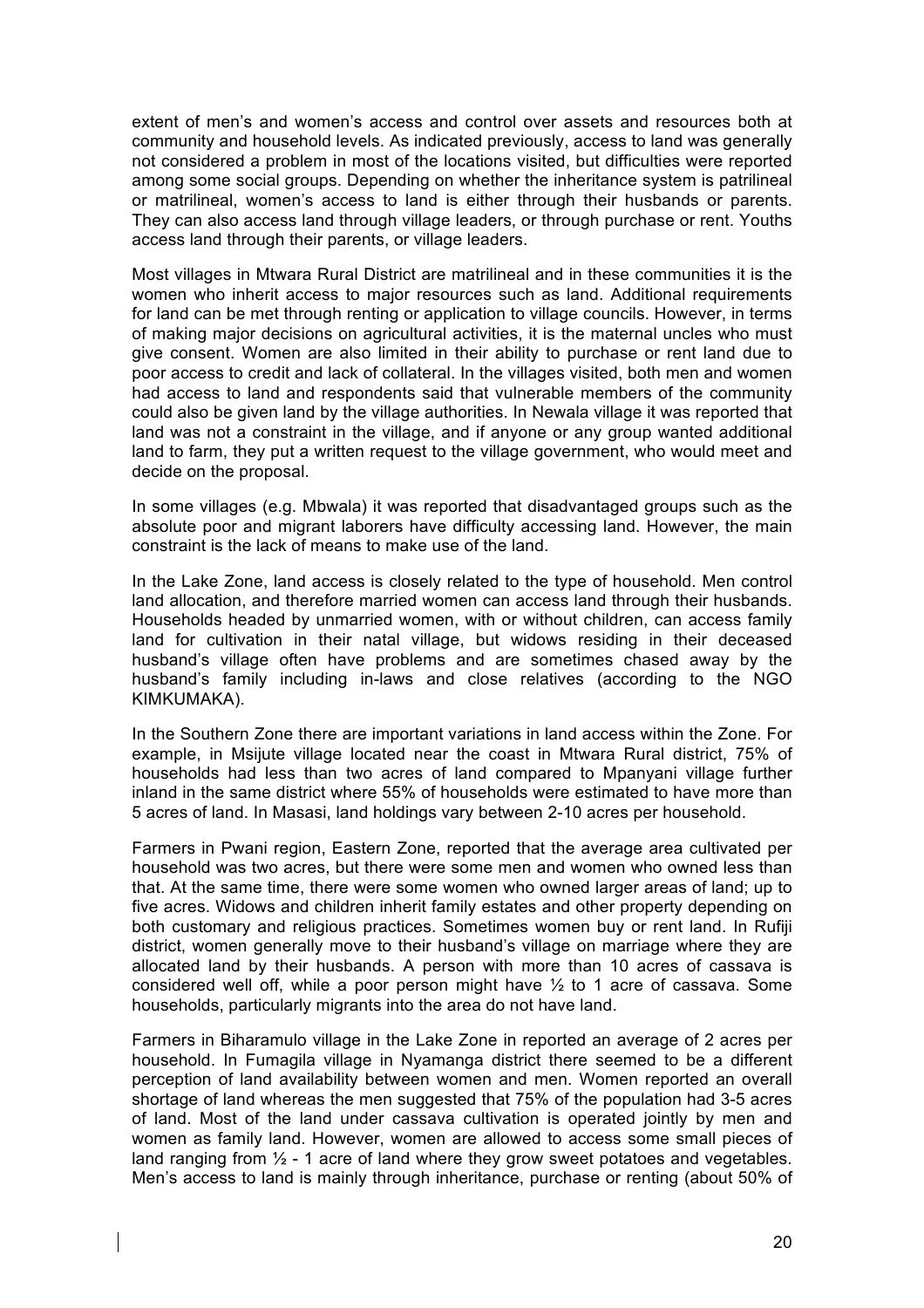farmers). Purchase costs are 10 million Tsh per acre and leasing costs are 50,000/= Tsh per acre, which means that access to land by poor people is a problem.

A National Bureau of Statistics (2003) study found that nationally, women headed households relied on customary law and borrowing to access land, while more male headed households had bought land and were holding land ownership certificates. At national level, male headed households had 1.1 hectares more land than female headed households. The lowest difference was reported in Dar es Salaam (0.3 hectares) and the widest difference was noticed in Tabora, with a difference of 2 hectares in favor of men.

#### *4.1.4.2 Access to credit*

Lack of access to credit was seen as an important constraint preventing further investment in agriculture and increasing production. Farmers, particularly female farmers, have difficulty accessing formal credit for agriculture mainly due to lack of the required collateral, with the exception of those who are members of savings and credit societies -SACCOS. Membership of SACCOS does not depend on sex and husband and wife can be members at the same time. New members pay a fee of 10,000 Tsh. Loans are repaid on a monthly basis within a full year. An interest rate of 10% is paid to the bank and another 10% to SACCOS, bringing total interest to 20% on principal.

On the other hand, informal credit (amounts of around Tsh 2000) may be accessed to address short term problems like sickness, but rarely for agriculture which is considered a long term investment. In the Southern Zone some villages reported a very high proportion (90%) of community members involved in informal borrowing.

The women in Mbuga village, Ulanga district described the 'merry-go round' system of savings which is very common throughout Tanzania. This tends to operate in groups of 10 women, who each put in Tsh 1,000 per week and then each member in turn gets to take home the money.

In Mkuranga District, all members of the Muhogo SACCOS have access to credit. In Rufiji District, it was reported that the District has established a savings and credit association but it is only men who are in organized groups are supported. The men stated that they collaborate with their wives to start various projects such as poultry, horticulture, and small scale cashew nut processing groups. Similarly, in the Lake region there were problems of accessing credit (Nyarubungu Outgrowers Association). The farmers considered that access to credit through NGOs and government institutions was easier for highly educated men and women entrepreneurs and group leaders.

## *4.1.4.3 Mobility*

Infrastructure and transport facilities vary with location. Economic, social and cultural circumstances also vary between households and individuals. For example, in many households in rural Mtwara, women are less mobile than men because of the time constraints imposed by their multiple duties. They lacked the means and resources to travel. In addition, it was said to be culturally unacceptable for a woman to spend a night away from home without her husband.

## **4.1.5 Cassava and livelihoods**

In this section we examine women's and men's current livelihood patterns and the role and importance of cassava. Farming is the main livelihood activity for rural men and women in all three Zones, but particularly important in the Southern and Lake Zones. A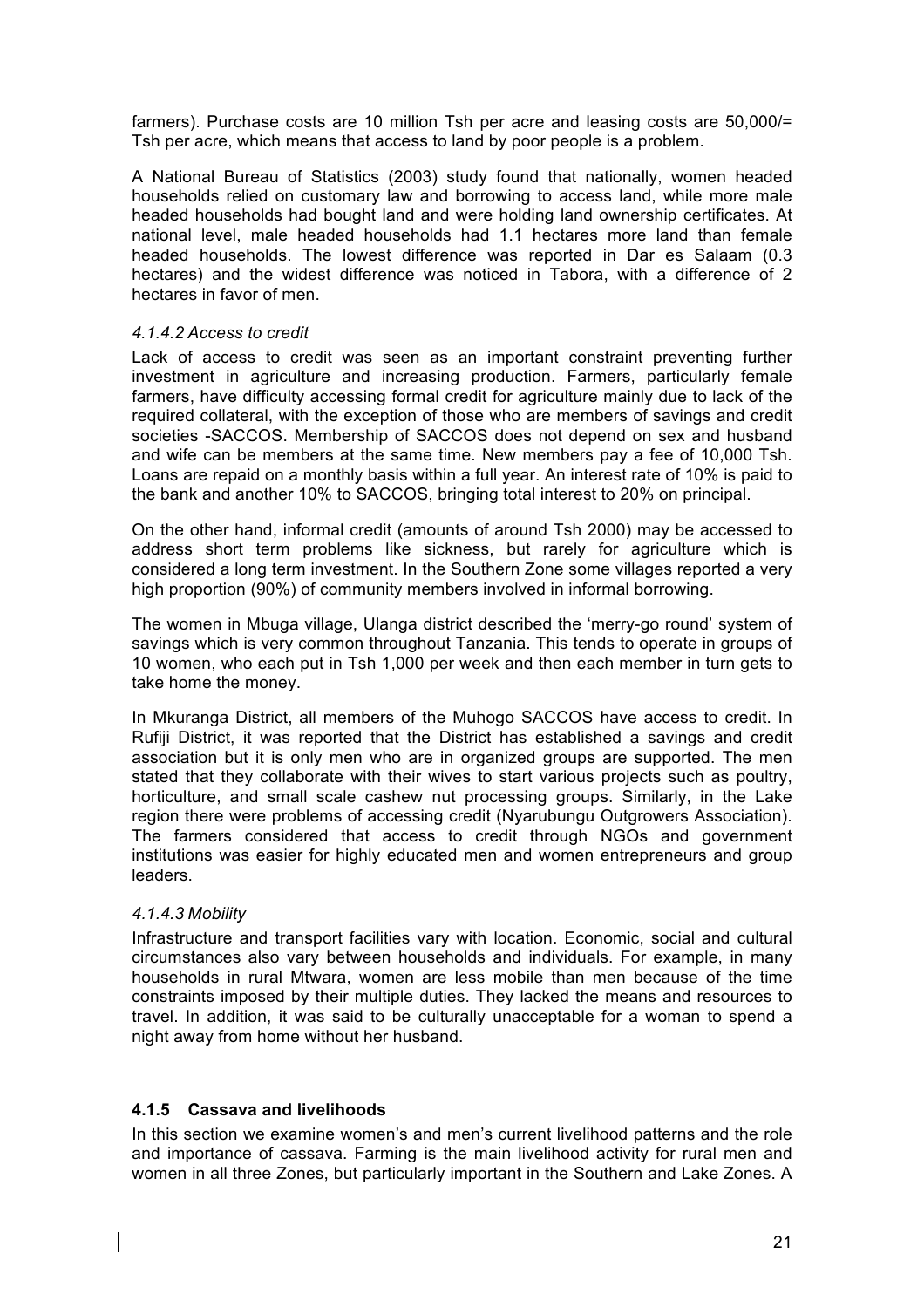higher percentage of women than men are employed in agriculture in both Southern Zone and Eastern Zones

|             |  | Table 4: % of men and women employed in agriculture (in the 12 mths preceding |  |  |
|-------------|--|-------------------------------------------------------------------------------|--|--|
| the survey) |  |                                                                               |  |  |

| <b>ZONE</b> | <b>Southern</b> | Lake  | <b>Eastern</b> |
|-------------|-----------------|-------|----------------|
| Men         | 84.5%           | 81.3% | 34.3 %         |
| Women       | 90.4%           | 81%   | 44.6%          |

Source: Tanzania Demographic and Health survey 2004/05 http://www.nbs.go.tz/dhs/index.htm

In all the Zones, many families keep some livestock for both food and income generation purposes; cattle, sheep and poultry. In Nyamichi village in Masasi District, approximately 60% of men and 40% of women keep livestock. In communities near the lake or in coastal areas, fishing is important.

The importance of cassava in people's livelihoods overall was high, particularly as a source of food security and cash income, but the extent varies by location.

#### *4.1.4.1 Food security*

Food insecurity is a major issue of concern in most rural areas in Tanzania. This is due to unpredictable rainfall, poor equipment, such as the hand hoe, limited skills in modern crop husbandry and the poor infrastructure. A study undertaken by the Tanzania Bureau of Statistics found that a higher percentage of female headed households were more likely to face food shortages. The problem of food security may perhaps be more prominent in the Southern Zone where there are water shortages. Cassava plays a significant role in household food security. Most households have a food security strategy, where a portion of the yield from their cassava farms is reserved for use during difficult times. It is evident that some communities have strategies to ensure self sufficiency in food availability throughout the year.

In the Eastern Zone, cassava became an important crop during the famine years. But with changes to cassava activities over last ten years, it is being now seen as more of an income generating crop.

We also found that farmers, including both men's and women's groups in the Southern Zone, grow several types of cassava varieties including sweet and bitter varieties. The sweet varieties are more popular than the bitter varieties, but the bitter varieties were said to be more resistant to pests and wild animals and they also give high yields and store better in the ground than the sweet varieties. Respondents in some villages also told us that some households grow sweet varieties which they eat raw as a snack without the soaking and sun-drying. There is a common belief that the cyanide levels in sweet varieties are less compared to bitter varieties.

Cassava is consumed as a main staple food in almost all household regardless of type, class and ethnic origin. In Ukombozi women's group, we were told that, in most households, they take cassava porridge for breakfast, *ugali wa kisamvu* and fish or soya beans as lunch and the same for dinner. At the same time, we found that a high proportion of households have only two meals per day.

#### *4.1.4.2 Importance of cassava for food and income*

In the Southern Zone, cassava was the overall most important food crop and in the communities visited, it was ranked No. 1. Cassava was also reported as a source of income, ranking between  $2^{nd}$  and  $4^{th}$  in importance in the villages visited. Other crops such as maize, millet, cowpeas and rice are also grown as both food and cash crops. In some villages, such as in Nyamichi village in Newala District, high value crops such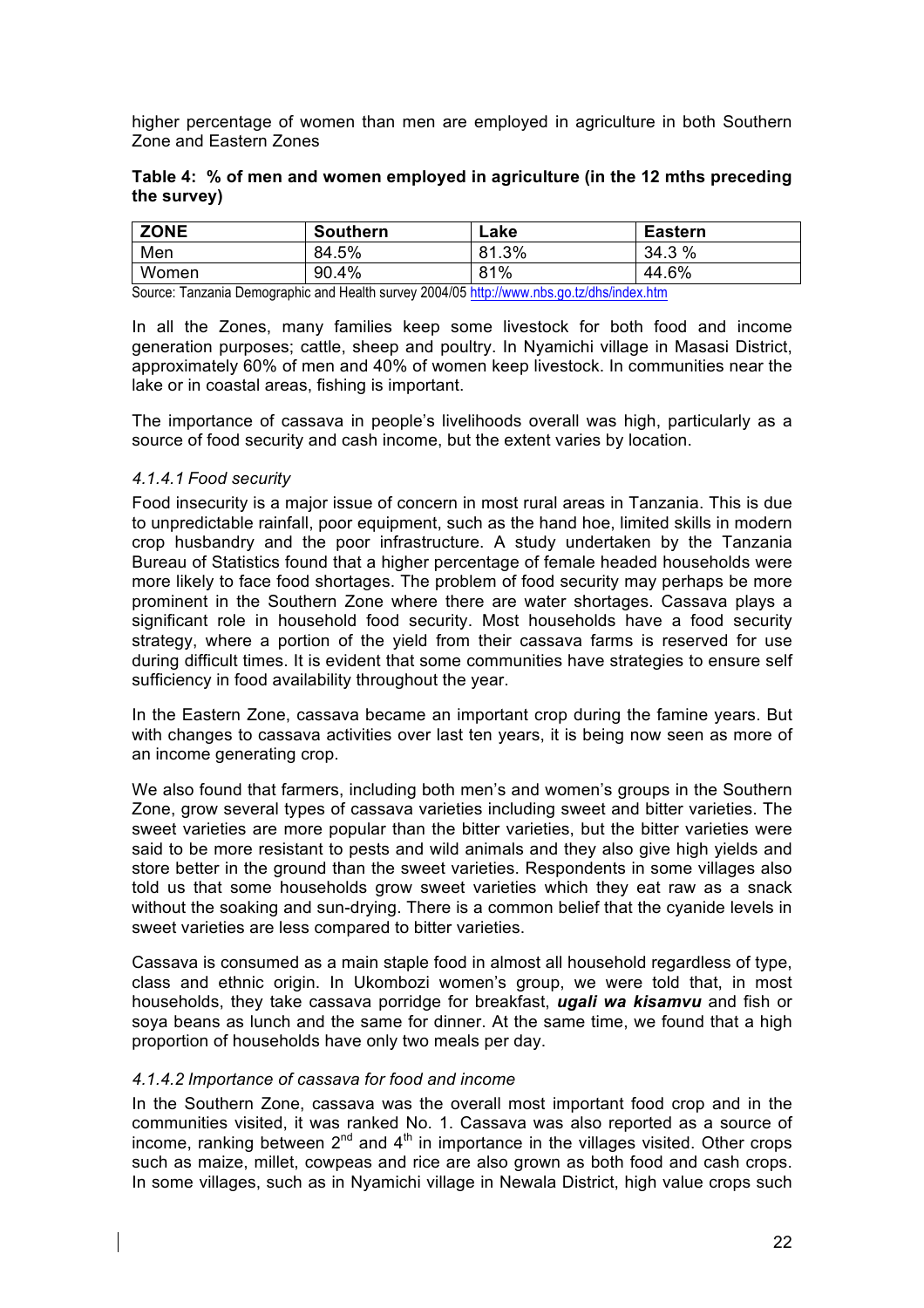as cashew, sesame and groundnuts are the main cash crops. Cashew is the most important overall source of crop income in the Zone, but cassava is clearly also important.

In the Lake Zone, cassava was ranked first or second as a source of food. In addition to cassava and maize, food crops such as beans, groundnuts and banana are grown. Cash crops include tobacco, rice, gram and coffee. Cassava was listed as a source of cash in some villages. Sweet potatoes are grown as a food and cash crop mainly by women.

In Eastern Zone cassava was ranked as the number one food crop in communities in Kibaha and Mkuranga districts and by Sululu processors group in Rufiji district. In Mbuga village in the remote district of Ulanga in Morogoro region it was ranked fourth as a source of food. Its importance as a cash crop depends on its place relative to perennial crops such as cashew and citrus which are important sources of income in the locations where they are grown.

#### *4.1.4.3 Non-farm rural income*

In most rural areas of Tanzania people survive by doing many different things or activities in addition to farming as a way of complimenting household incomes. Both men and women engage in various income generating activities both in agriculturerelated and non agricultural activities. This involvement is not restricted to type of household (male or female headed), location (rural or peri urban), sex, ethnicity, or marital status.

Cassava is grown not only by individual men and women at household levels. In the Lake Zone, we found two entrepreneurs who are involved in cassava production and processing, and in Southern and Eastern Zones there were a number of farmer processor groups producing cassava flour for sale.

In all sites, we found that rural communities also rely on other short term rural non-farm activities. Although farming, including livestock rearing, is the main livelihood activity for women, a small proportion of women (25% of women in Mbwala) are engaged in other income generating activities including self employment in petty trading or craft work (e.g. trade in dried fish, cassava, mangoes; weaving mats and baskets, making clay pots, braiding hair, and tailoring), see Table 5. In some villages, such as Mbawala and Nyamichi, some men are also involved with activities such as charcoal making, masonry and carpentry, bicycle repair and petty trade, while those with education are employed as teachers and nurses. In the rural areas visited in the Southern Zone, there were no reports of household members employed as factory workers. In contrast, in peri urban areas, such as those in proximity to Mwanza in Lake Zone, there were opportunities for industrial employment in factories, for example in soft drinks factories and Nyakato steel industry. Some of those with education – and mainly men - were employed as civil servants.

|                         | Proportion of people involved |       |  |  |  |
|-------------------------|-------------------------------|-------|--|--|--|
| Type of Livelihood in % | Men                           | Women |  |  |  |
| 1. Farming              | 100                           | 100   |  |  |  |
| 2. Fishing              | 25                            |       |  |  |  |
| 3. Trading              | 25                            | 25    |  |  |  |
| 4. Artisan              | 25                            | 25    |  |  |  |
| 5. Factory workers      |                               |       |  |  |  |

#### **Table 5 Livelihood strategies in the Southern Zone: Mbawala Village**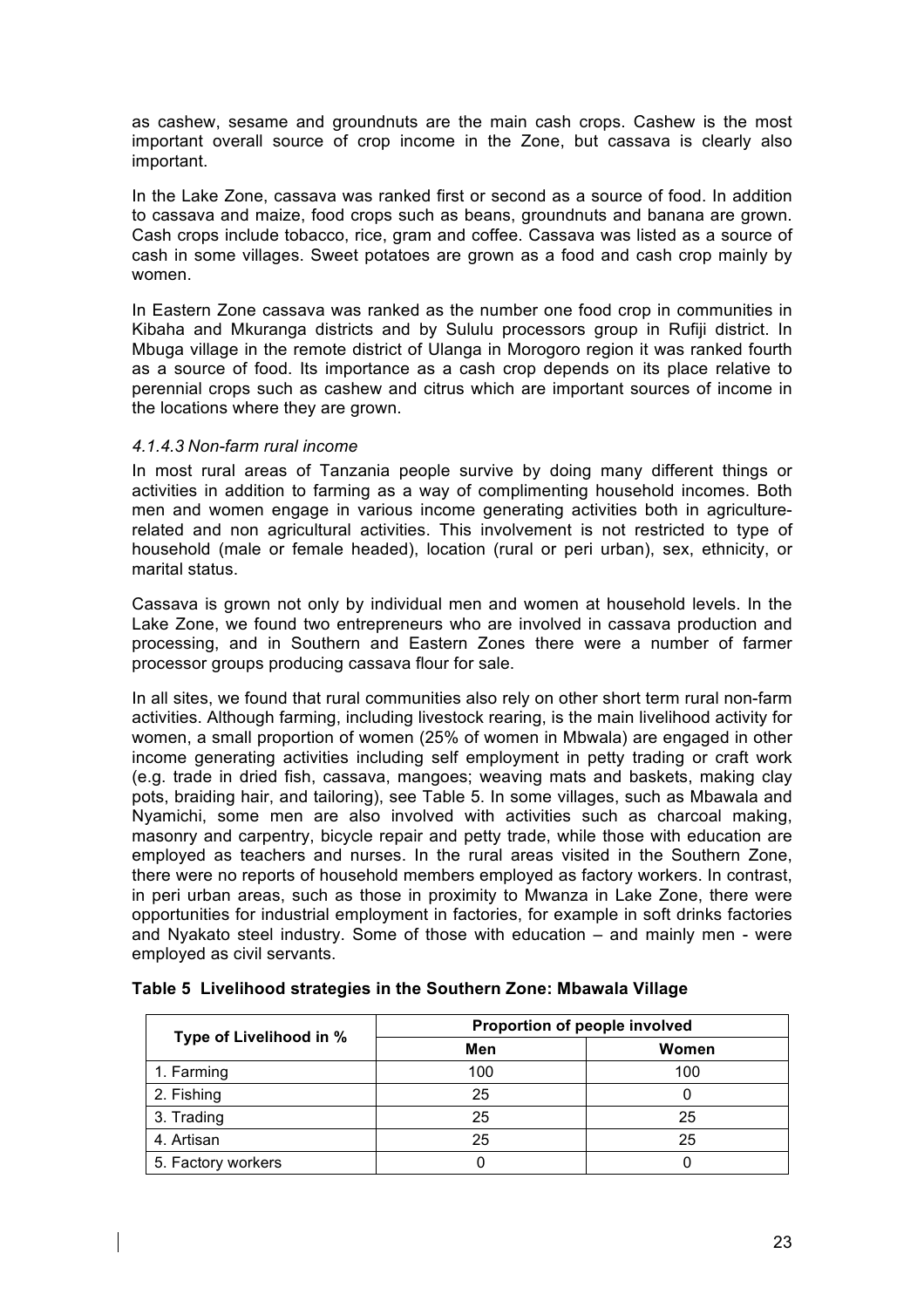#### *4.1.4.4 Gender and trends in cassava production*

In different Zones the areas planted to cassava vary according to the relative importance of the crop and the availability of land and resources for production.

In Southern Zone, farm sizes were between 2 and 10 acres per household, although there are households which have more than this (e.g. Mpanyani village). In Eastern Zone, farmers in Pwani region reported that they held up to five acres, while in the Lake Zone, farm sizes were between three and five acres. The average area of cassava planted is around 2 acres per year per household.

In order to find out patterns and trends of farm sizes, respondents were asked to indicate the sizes of their cassava farms by comparing last year and this year's farming seasons. The findings indicated significant gender differences both across and within respective villages. In Mbuo village, some women indicated that they did not grow any cassava last season because sickness, or having no farm of their own. In contrast, some men indicated that they increased cassava farms by over 100%. This implies that although cassava production at village is increasing, there are significant variations between farms cultivated by men and women.

Additionally, in all sites, both men and women tend to intercrop cassava with other crops such as maize, cowpeas, groundnuts, sorghum and pineapples. In view of this, it was not easy to get information on yields per acre because cassava as not grown alone neither is it harvested at all at once. Harvesting is mostly done piecemeal.

In discussion of the reasons for an increase or decrease in the cassava area compared with the previous season, it emerged that the land area under cassava cultivation had not increased much either for men or women due to various reasons, including poverty and lack of markets. In most villages, farmers including both men and women expressed their intention to increase land under cassava production. However, they saw this as conditional on the following factors being in place:

- Good return for their labor
- Establishing cooperative or joint ventures to end exploitation by middlemen. Some middle men are buying 3 ton of cassava at Tsh 40,000/= which is very low compared to production costs.
- Sustainable markets which are easily accessible.
- Availability of credit and other support services such as hired labor.
- Processing centers are available within reach.
- Inputs are easily available

In most of the villages we visited, all the field tasks for cassava production are done manually, using simple implements such as a hand hoe and a cutlass.

#### *4.1.4.5 Cassava Products*

Over all sites there were five common forms in which cassava was consumed, including cassava leaves, fresh roots, dried roots (grits and chips) and traditional cassava flour. In all sites we found the following:

Firstly, in all households the consumption of cassava leaves as a vegetable (kisamvu) to eat with cassava stiff porridge, 'ugali wa muhogo' or rice is very common in all households regardless of type (male of female headed) income (rich or poor) level of education, age or ethnic group. Cassava leaves have a nutritive value similar to other dark green leaves and is an extremely valuable source of vitamins A (carotene) and C, iron, calcium and protein. The high consumption of cassava leaves in most households in the Southern Zone helps men women and children to acquire protein in addition to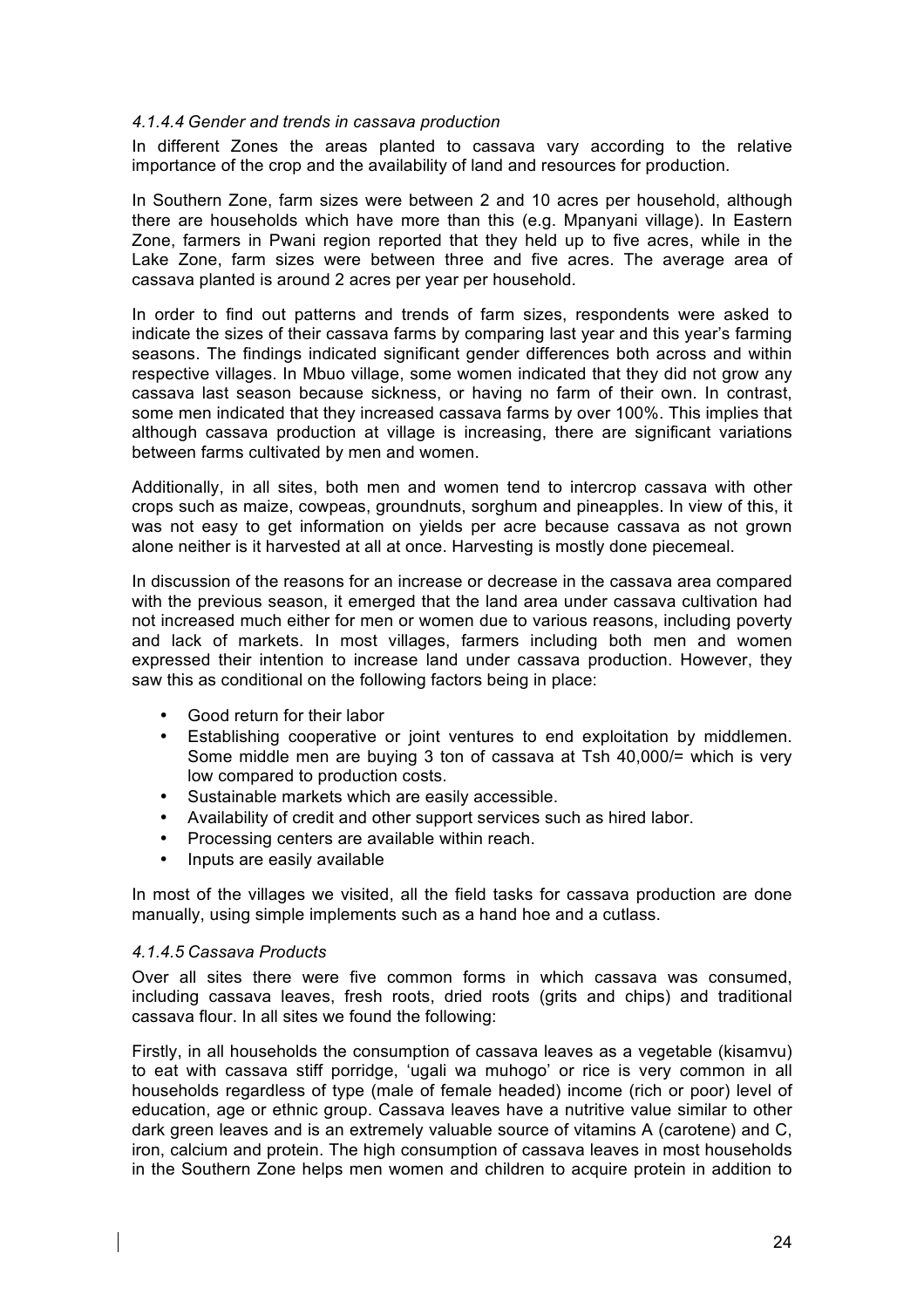the vitamins and minerals. It is the duty of the women and girls to prepare cassava leaves. Generally, cassava leaves are prepared by pounding them into pulp with a pestle and mortar before boiling in water along with groundnuts, and coconut juice or peas. This pounding, washing and boiling process eliminates cyanogens from the leaves and makes them safe for human consumption.

In most villages in the Southern Zone, women prepare *fresh roots* of sweet cassava for breakfast. In some families, men and women of all ages and ethnic groups eat raw cassava roots of sweet varieties as a snack between meals. Some sell it in order to get income. In all households, fresh roots of sweet cassava are roasted (mostly by women and girls) on an open fire while preparing food, or are boiled in water or fried in oil. The latter is common among petty traders (mostly men of all ages) who do it for sale.

Across the sites visited, most households (including male and female headed) cassava roots are processed and stored as dried roots*.* These dried cassava roots are locally known as *makopa* and are either stored in the house for later household use or marketed as chips, grits and traditional flour. There are two types of preparing dried cassava roots; one method involving fermentation and the other not fermenting. Fermentation is done through soaking of peeled fresh cassava roots for three to four days to enable the cyanide to come out. Afterwards, the fermented cassava is dried in the sun by both women and men. Non fermented cassava is not soaked, but requires peeling, grating and pressing to remove the cyanogens before sun drying. Most of these activities are done by women. Peeling cassava roots is particularly laborious, and it is estimated that the task has a labour requirement of 20 person days per hectare for cassava root peeling). Traditional cassava flour prepared without fermenting or grating/pressing is harmful because of the high content of cyanogens. Cassava grits or chips are milled into traditional cassava flour by women and girls at home by pounding with a pestle and mortar a few hours prior to the preparation for the evening meal. Some women's processing groups were making different snack products from the TCF.

## *4.1.4.6 Health and environmental issues in cassava processing*

Respondents in village processing groups demonstrated some awareness of health issues relating to cassava. Several of the groups (e.g. Mbuo group and Jitegemee) had arrangements for directing the dirty water collected from washed or fermented raw cassava chips to a pit located at a distance from the processing area. Interestingly in Mpanyani village, households had ponds for the collection of rainwater for both cooking and drinking purposes. The water did not look clean, however, women from Ukombozi Farmers Group told us that the prevailing culture in the community was to boil the water from such ponds before use. These responses point to the fact that the women were knowledgeable about health matters. Further, a woman respondent from Mpanyani village in Mtwara told us they have adequate knowledge of sorting cassava leaves for making *kisamvu* by taking out those with cyanide. Nevertheless, the environmental issues and water quality could be significant constraints were the groups to upscale their operations in terms of daily volumes.

## **4.1.6 Power, decision making and gender relations in the household**

In most sites visited, the ownership and control of resources at household level was articulated as joint ownership. Within households, women have a tendency to own kitchen equipment and utensils whereas men own farm inputs and implements. However, in households headed by women (widows, never married and mature women), it is women who own and control the resources. However, these women tend to own fewer resources relative to men and they tend to be poorer than their male counterparts.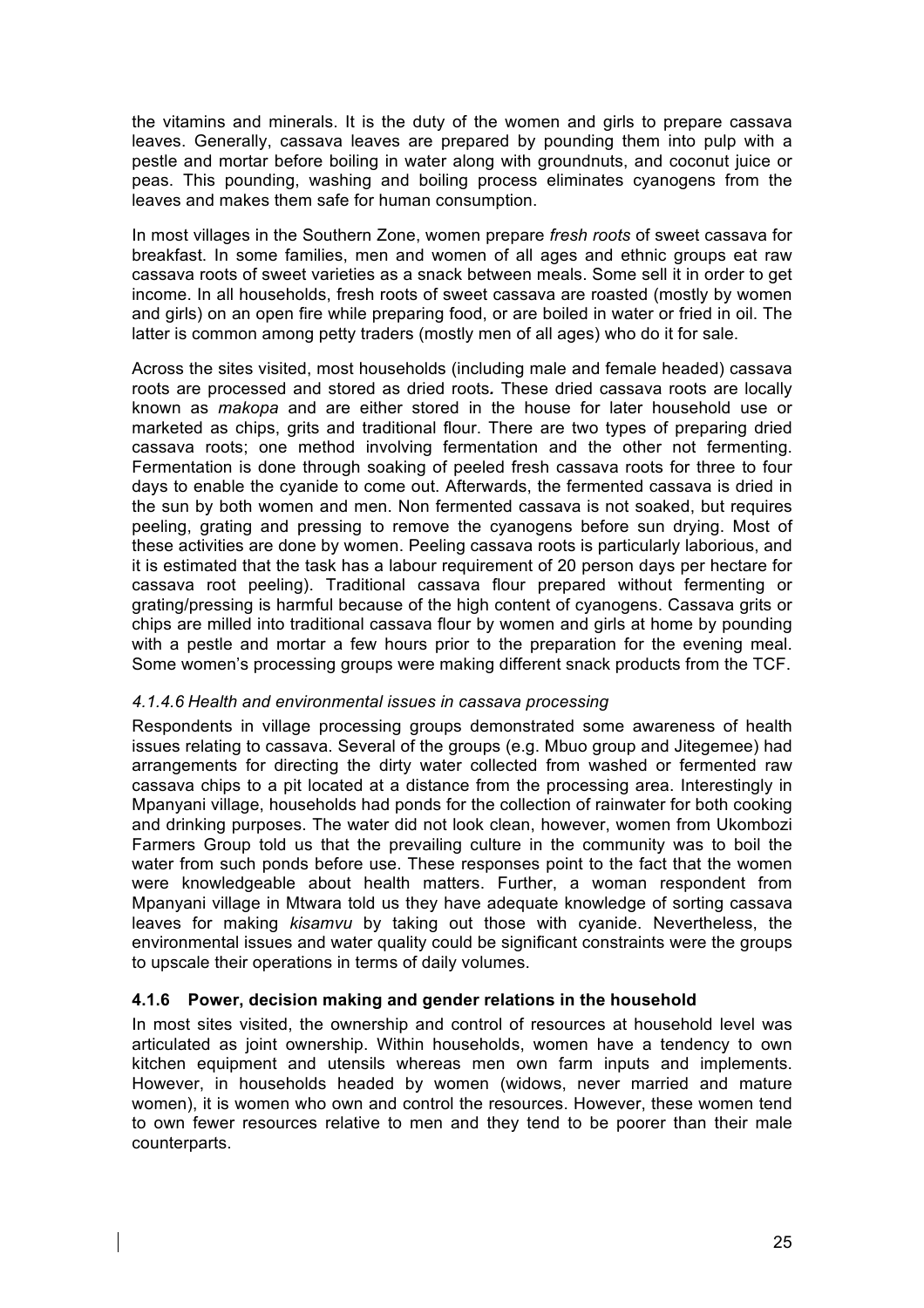Discussions at community level have highlighted the issue of control of income from sales of cassava roots and processed products. In most male headed households across the Zones visited, men are the key decision makers on income which is controlled and allocated by them. This appears to be the case even in matrilineal societies (in parts of Southern Zone) where women have more influence over land use. Socially defined gender roles, such as women's responsibility for food security, require high levels of agricultural and economic activity and the majority of their income is spent on household food and other essential items. Gender relations at household level are not static, and much negotiation and sometimes conflict occurs, in relation to access and use of resources.

In the Southern Zone, incomes from cassava sales in male headed households are controlled mostly by men and in most cases, it is men who make decisions on how incomes are to be spent. For instance, in Namichi Village in Nachingwea District, decisions on when to sell makopa (cassava grits) are made by men. Likewise, it is men who control incomes from makopa sales, but sometimes they involve their wives in deciding how to use the money. In most households, the immediate priorities are the purchase of school uniforms and household equipment. In other villages in the Southern Zone women reported that men would often sell food stocks without the women's knowledge, and women would feel unable to confront men about it because they would be threatened with divorce.

In Ukombozi Women Farmers Association in Mpanyani village, Mtwara rural which is matrilineal society, it is women who make decisions on various aspects of farming including farm sizes, types of crops to be grown for each season. When probed whether men make any farming decisions, the women responded "*the men are there to eat only". When you see a farm that is not well cared for, the blame generally goes to the wife/ wives*." In this village, it was women who were responsible for food security as well as other basic household facilities such as kitchenware, clothes and community services. As a result of this, most women spend incomes from cassava to purchase food items particularly those which are not available locally such as fish and meat. Additionally, the women use their incomes from cassava to invest in utensils for their group enterprise, a roadside café and paying hired labor for clearing and tilling virgin lands.

An assessment of gender relations at household level reveals similar observations to those in existing literature by gender equality advocates. To most gender activists, household are areas of power struggle between men and women on various aspects including personal and family oriented issues. Most studies argue that the nature and character of gender relations in most rural households is not homogeneous neither static. In most households, including male and female headed, there is a lot of bargaining, cooperation, conflicts and contradiction. In the Lake Zone, men were said to be the key decision makers in male headed households particularly on family incomes and other family related matters such as education, house construction etc. The conditions of women's access to land show such contradictions in terms of their support to unmarried women, while imposing harsher conditions on widows. Demographic survey data from Tanzania illustrate the zonal variations.

According to the Tanzania Demographic and Health survey of 2004/5, the Southern Zone and Lake Zone have less than 50 % of employed women deciding on the use of their own income. This compares with 66.4% for the Eastern Zone and the national average of 60.1%. Rates are higher in urban areas. In the Lake Zone, joint decision making is as frequent as individual, while in the Southern Zone, for 36.9% of women the decisions were made by someone else. The decision making autonomy of women is highest on food and health care, and lowest on large purchases. These empowerment issues may relate to education as well as culture. The Southern Zone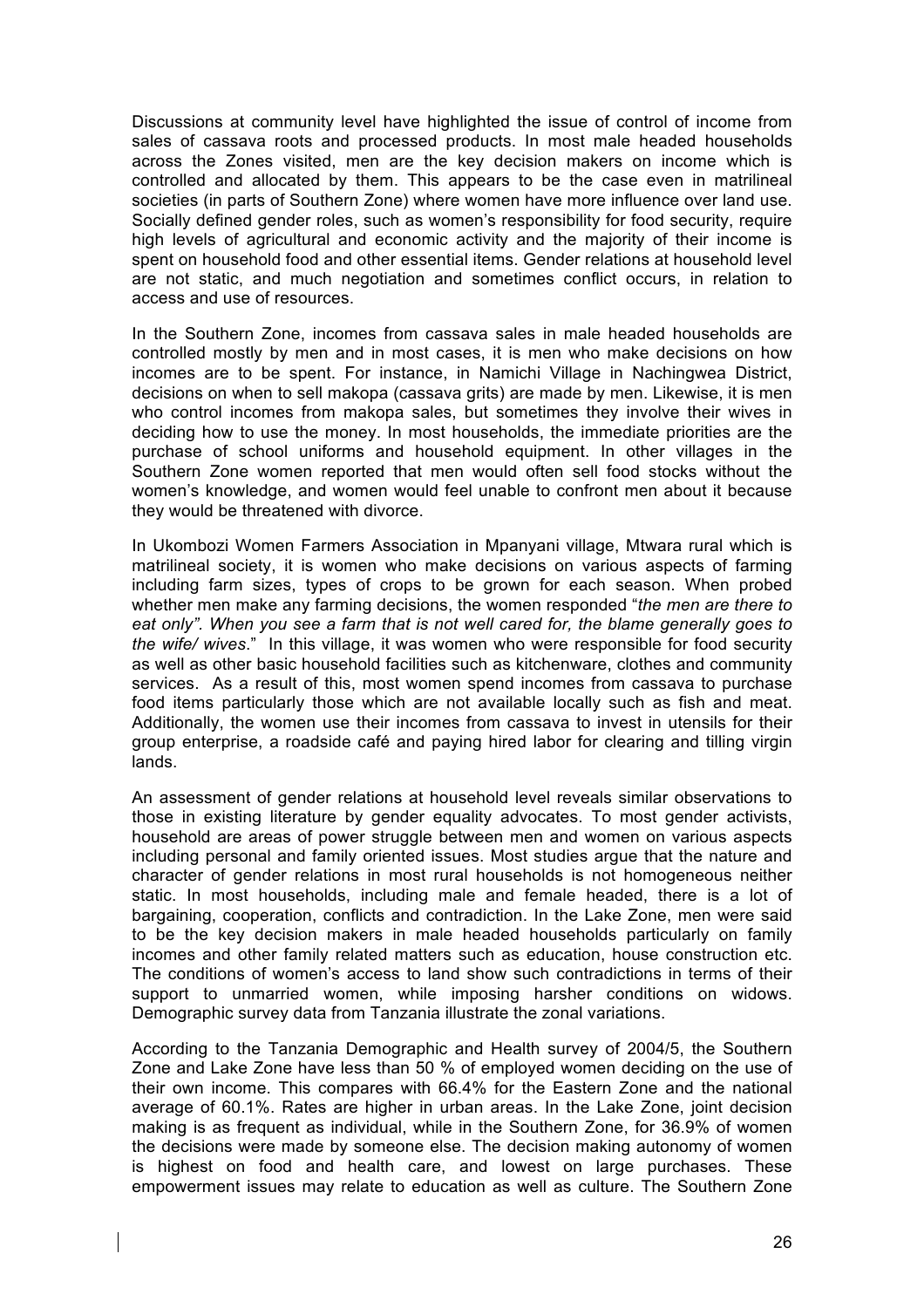and Lake Zone have higher %age of women without education and lower female literacy levels than the Eastern Zone.

|                                                                                | <b>Southern</b><br>Zone | Lake<br>Zone | <b>Eastern</b><br>Zone | Urban | <b>Rural</b> |
|--------------------------------------------------------------------------------|-------------------------|--------------|------------------------|-------|--------------|
| %age of women employed who<br>decide themselves on use of their<br>income      | 44.8                    | 45.8         | 66.4                   | 78.4  | 44.7         |
| %age of women employed who<br>decide jointly on use of their<br>income         | 18.3                    | 45.4         | 17.4                   | 14.4  | 31.0         |
| %age of women employed where<br>someone else decides on use of<br>their income | 36.9                    | 8.8          | 16.2                   | 7.6   | 24.3         |

#### **Table 6: Women's employment and control over income**

\*Tanzania Demographic and Health survey 2004/05 http://www.nbs.go.tz/dhs/index.htm

While not completely separate from household dynamics, women's involvement in groups for farming and/or processing, where decision making is done through elected committees (often all female in the case of women's groups), which can provide an alternative channel to access benefits from their own labor. However, groups varied in the degree of skill and transparency with which their leadership managed group resources. In some mixed groups, leadership is dominated by men.

## **4.1.7 Planting materials, cassava diseases and cassava management**

In the context of the challenge to cassava production posed by diseases such as cassava mosaic disease (CMD) and cassava brown streak (CBS) the access of farmers to high yielding and disease resistant planting material is very important.

In the Southern Zone, farmers in most villages indicated that they are getting cassava planting materials from various sources such as fellow farmers, government institutions and local NGOs working in their districts. For instance, in Mtangalanga village in Newala District, all farmer groups were given planting materials including individual farmers and most vulnerable people including widows. Most villages are growing traditional varieties including Nikonga, Nalikuchimba, Ntakane, Badi, Nakuchumba and Kigoma Mafiyi (Mbawala Village).

In the Eastern Zone, farmers are growing both sweet and bitter cassava varieties such as kiroba, Kibandameno, Kichoko and Kisawulo respectively. The last two types are bitter.

In the Lake Zone, respondents indicated difficulties in accessing enough of the right cuttings for planting. Due to the high prevalence of cassava diseases, smallholders farmers want to access tolerant varieties but the formal institutions responsible for providing such input, including Ukiliguru Agricultural Centre in Mwanza and NGOs such as KIMKUMAKA, are not able to meet the extent of the demand in one season. Conditions for distribution of cassava cuttings for multiplication may narrow the number of farmers eligible to participate. According to a RUDDO respondent, all individual farmers including men and women were eligible to get cassava roots, however, to get cassava cuttings, each individual must have a well prepared farm. Only 20 out of 100 individuals qualified to receive cuttings in the initial round.

# **4.1.8 Village farming and processing groups**

Both farmers' groups and processing groups at village level were visited (see Table 2 for names and numbers of informants). Discussions covered the social composition of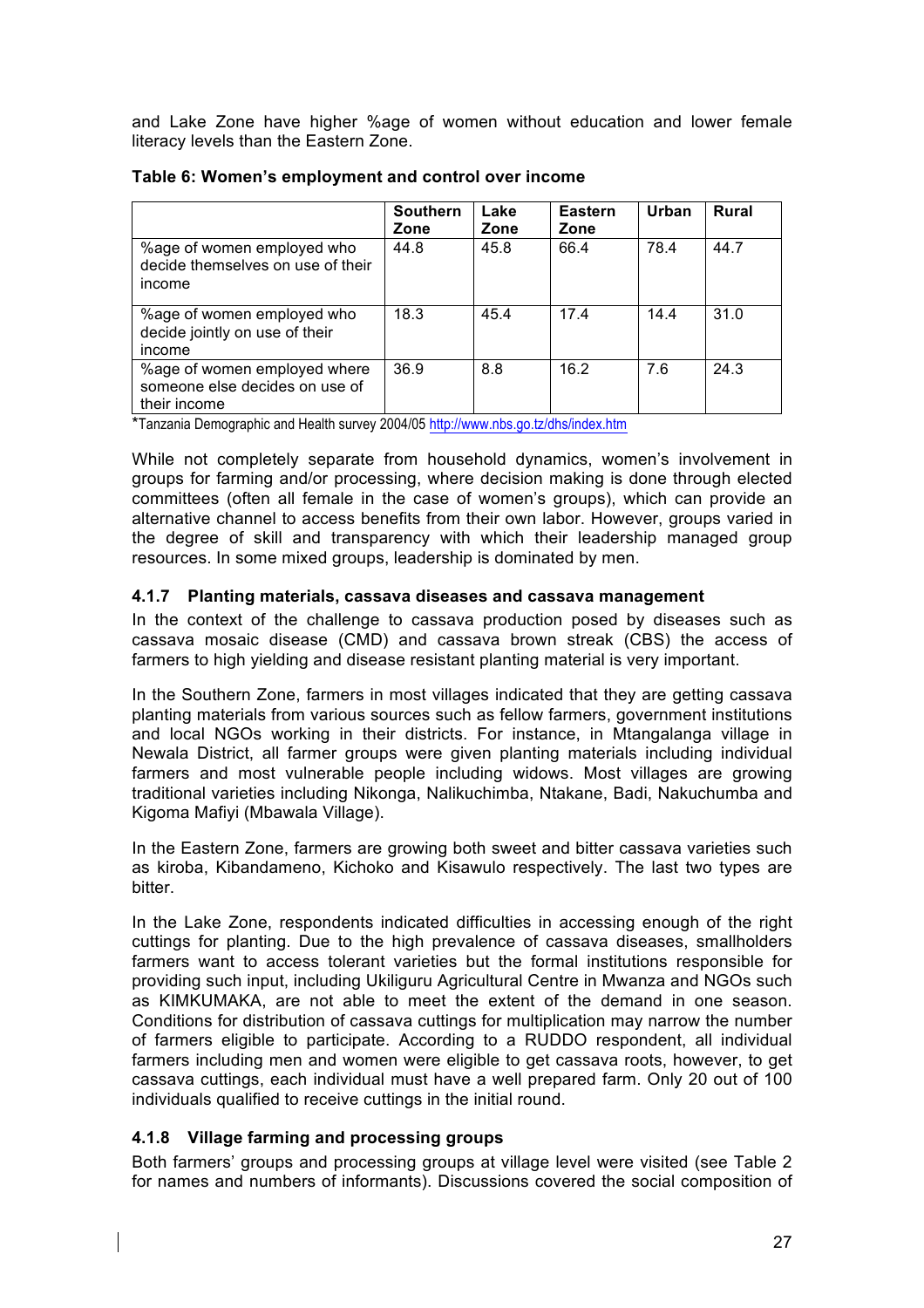farmers groups and village processors' organizations as well as their organization and activities.

Experience in other African countries, particularly Ghana and Nigeria has shown that as cassava yields are boosted through improved varieties and agronomic practices, the crop labor requirements increase. Hired labor is expensive and often unaffordable for smallholder farmers and in this situation there may well be additional demands on women's labor time. Hence the need for establishing strong and efficient farmers groups becomes paramount. Farmers' groups for cassava production were considered to be advantageous in sharing the labor burden of production as well as accessing information. In terms of sales, there are opportunities for further income if cassava roots are processed into cassava products. Similarly, the labor requirement of processing and access to equipment is more easily provided through group membership.

A further important advantage of group membership is access to credit through group credit schemes. For example, in Eastern region, four farmers groups joined together to form a saving and credit organization popularly known as MUHOGO SACCOS with a total of 49 members.

Group activities are mainly collective farming and/or processing. In addition, some groups run small enterprises. Farmers' groups grow crops, particularly cassava, on their group plot, contributing labor and sharing the proceeds. Not all the processing groups met were active. Some were producing small amounts of high quality traditional cassava flour (HQTCF). Their main constraints were lack of information on markets as well as lack of equipment.

#### *4.1.8.1 Group membership and organization*

The membership of farmers' groups met during the study was relatively gender balanced. However, some processing groups have more female membership, building on women's traditional role in processing. For example, the Tanga Starch Processing Group had 20 women and 23 men and the Sululu Group had seven members, four of which were women. The group leader (chairperson) was usually male, whereas supporting leadership (treasurer and in some cases the secretary), were women. Women's groups in particular can provide opportunities for women to participate in leadership and decision making, increasing access to equipment and forwarding women's strategic interests.

Most groups require their members to pay an entry fee and a regular contribution. This varies significantly in different areas of the country and with the extent of group development and profitability. In Eastern Zone the entry fee for the Jaribuni Mpakani group was 20,000/= whereas for the Sululu group it was 50,000/= Tsh. For the latter, the entrance fee has just been raised to Tsh 500,000/=. This amount has been set so high purposely to discourage less committed people from joining the group. In contrast, in Southern Zone, the members of the Jitegemee Women Farmers Community Processing Group, are required to make an annual contribution of Tsh 2000/= and Tsh 500/= per person per month. In Namichi village processing group (comprising 3 men and 1 woman,) the group has set rules for new entrants. According to those rules, a new member wishing to join the group is required to pay Tsh 50,000. In this case too, the high amount was purposely set in order to discourage new entrants from joining the group.

Most groups met during the survey have clear leadership structures, with a chairperson, secretary and treasurer. In some Southern Zone village groups such as those in Mbawala and Namichi there was a 'guardian' who is responsible for overseeing the smooth implementation of the main group activities. The general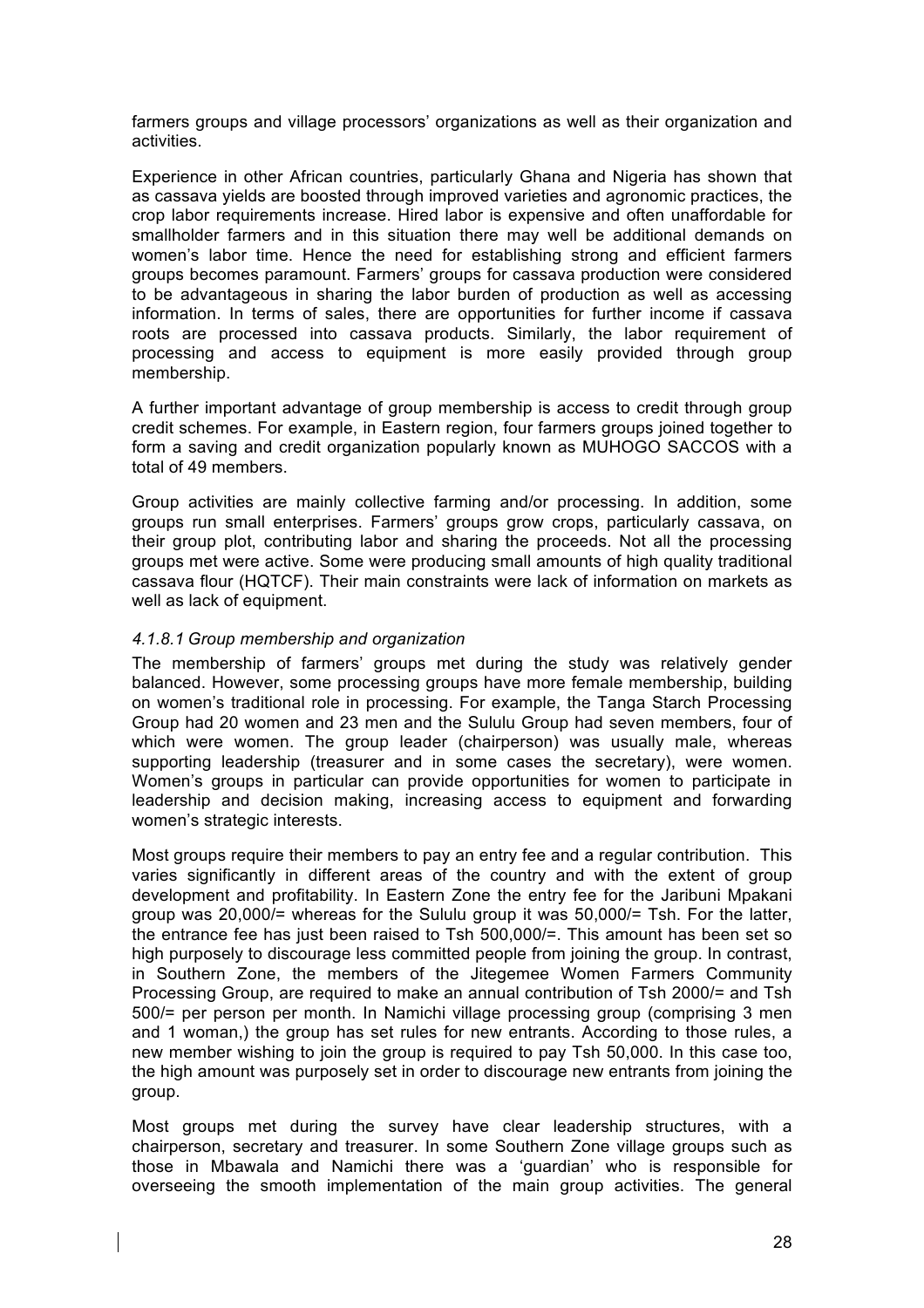practice was to elect members for different roles using defined criteria. For instance, Ukombozi women group they told us that for any person to be voted for any leadership position she or he must have the following qualities: the ability to read and write, be socially acceptable and posses other specific qualities such as being hardworking and full time in the village. This is because the leadership is expected to be the main 'think tank' and the key decision makers for the group. In order for the leaders to be effective, group members establish participatory structures. Some of these include weekly meetings where group members meet regularly to deliberate on important group matters affecting the groups such as farming, division of labor etc.

Women were well represented in group leadership in groups which had a majority of women members. For instance, in the Muungano Cassava Processing Group at Mtangalanga Village in Newala District comprising 9 women and 2 men, all the leadership positions including chairperson, secretary and treasurer, were women. The same was the case for Jitegemee Farmers Group in Mbawala village, Mtwara District; with a membership of 12 women and one man; all the leadership positions were held by women. The Ukombozi farmers processing group was established in 2004 with ten members but four dropped out at different periods. Most are in the age range of 24 – 34 years. All are married except one who is a widow. Only two have been to school (one who completed class four and the other class seven). These two women are the group treasurer and secretary respectively. The Chairperson has not been to school but she is very active and dynamic and she has successfully managed the group at its formative stage.

However, in the mixed farmers' processing groups the chairpersons were men. Women were elected as treasurers (Mbawala Village) and another woman in the same group is the guardian. The Jitegemee Farmers Group was established in 2005, the tenth anniversary of the fourth International Women Conference that was held in Beijing in 1995. It was also the year of general elections for the Presidential and Parliamentary elections in Tanzania. During that year there were a lot of campaigns promoting women's access to leadership positions. It is not stated whether women were elected into those leadership positions because of the two factors or it was purely a coincidence.

Most groups have regular meetings to plan and discuss their activities and organize labor allocation. For example, the Jitegemee Farmers Group members meet twice per month to discuss cassava farming, their milling business, how to increase land under cultivation as well as the division of farming responsibilities including how much time to spend in individual and collective farms respectively. Specific days are usually allocated for group activities. The group imposes fines for members who are late (500/- ) or do not attend meetings and group activities (1000/-). By employing those measures and penalties, the group said that it has been able to stay together without any difficulties.

In the Lake Zone, the Busaka Processing Group (Chato District) was established in 2005, as a savings and credit organization. When members were asked about the strength of their group, they cited good management as one positive factor among others. The group is chaired by a man, but both the secretary and treasurer are women. Altogether there are nineteen members, the majority of whom are women (17 out of 22). They have been working together for almost four years, without any conflicts. On the other hand, the women respondents from the same group told us that more women than men have dropped out the group for variety of reasons. Some of these include failure to comply with the conditions set by the group, such as regular participation. This is likely to be a reflection of the demands on women's time arising from the demanding combination of their productive and household reproductive roles such as food preparation and child care.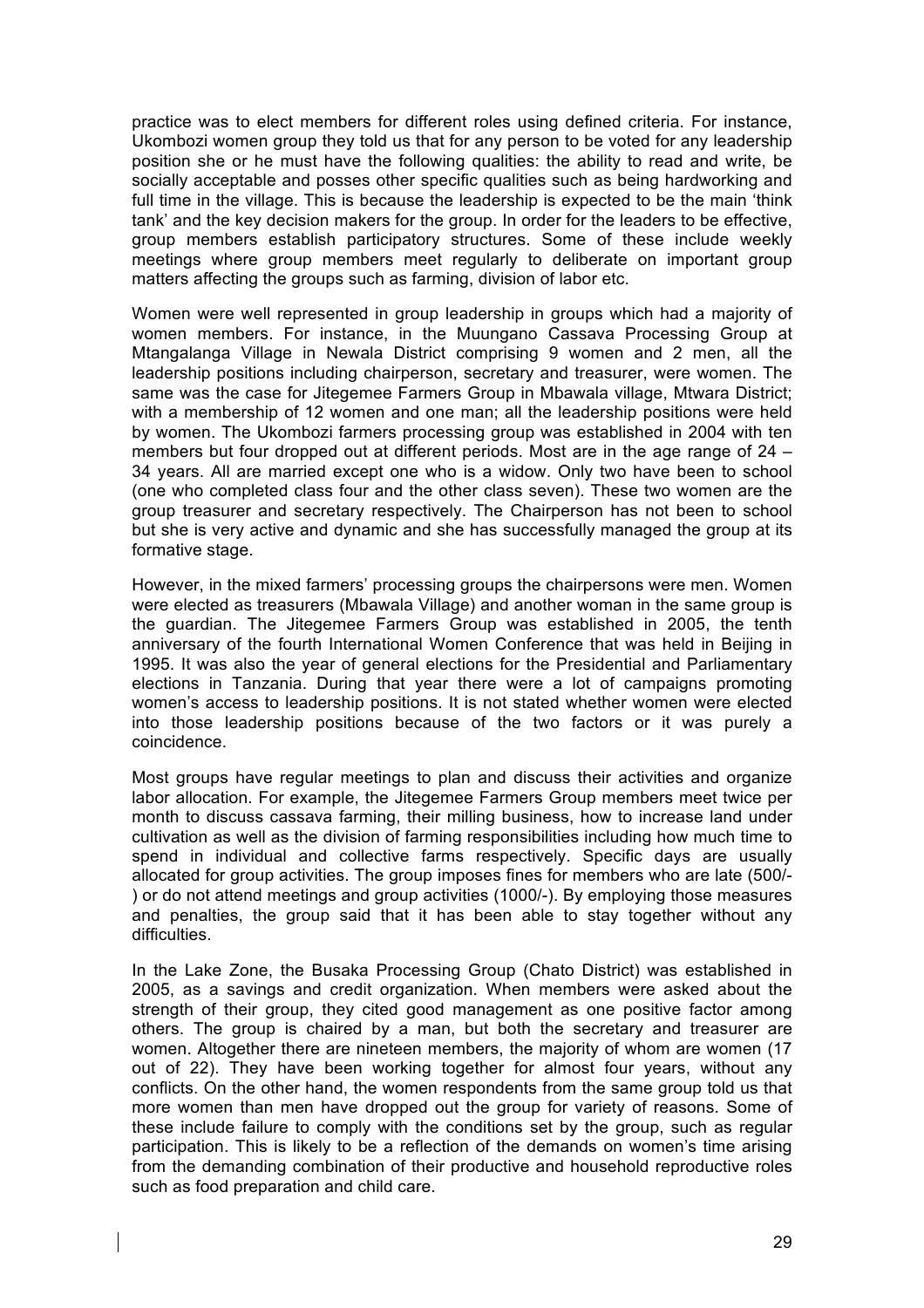In Fumangila village, in Nyamagana District, Mwanza Municipal, we found that the village chairman is also the chairman of the group. He is assisted by a secretary (a man) and treasurer (a woman). In Nyarubungu Outgrowers Association, we were told by both the group deputy chairperson and group secretary (both men) that at times, some married women are banned from attending group meetings due to 'misconceptions about the role of women in development'.

#### *4.1.8.2 Group management of resources and allocation of benefits*

Discussions at group level explored the level of resources owned by the farming and processing groups and how these were managed between men and women. The sharing of benefits among group members was also discussed.

UPT reported challenges of low attendance (limited by household duties) and low participation of women in village meetings in Mtwara (cultural norms that make it unusual for women to speak in front of men). Concern Worldwide also illustrated challenges through their experiences of community based processing groups with all female membership in Mtwara. The assumption was made that the groups would do their own marketing, but after they had marketed their produce at shows and exhibitions there was no more active marketing. One factor was that husbands would not allow their wives to travel without them. Another assumption was made that with basic training, groups would maintain their equipment. This didn't happen, e.g. in Njengwa village the milling machine no longer functions because oil wasn't added to the engine. Many of the graters also no longer function because of a lack of maintenance. In response to this, the Mtwara Rural Council then revised their plans. Youths were identified and were attached to each machine to carry out maintenance operations. However, getting fuel was a problem. The Council then thought of developing a network of processor groups to facilitate mutual support. This didn't work for a number of reasons; women didn't have the time available because of their multiple duties; the lack of resources to pay for travel; and culturally it was unacceptable for women to spend a night away from home without their husband. It is critical that in implementing activities there is a shared understanding of the context, motivation and incentives which will influence key target groups.

In the Eastern region, groups indicated that their members had equal access to group resources and that benefits from their joint labor were equally shared. The Sululu Farmers and Processing Group was established in 2000 with support from the International agricultural research centre, IITA in collaboration with SARNET to improve farmers' livelihoods through the production and marketing of cassava flour. The group owns a five acre cassava farm. In addition, each member owns their individual or family farm ranging from 5 – 8 acres per household. Moreover, group members have access to processing equipment including the processing shed, store, drying tables, motorized cheaper and a grater. This equipment was donated by IITA.

The Majaribio community based processors group at Jaribu Mpakani currently involved in cassava production was established by a local NGO, SSMalongo, who advised community members to start an experimental farm known as "Majaribio farm" in order to grow tomatoes, which never took off. However with the support from IITA and TFNC in 1999, the Jaribu Mpakani group started growing cassava. The group was given support for construction of a building to house cassava processing equipment. As in other groups, the members divided income from sale of cassava products among themselves as dividends. Group members were given between Tsh 20,000 – 30,000/= per year as dividends in the first year. However, part of the group income is used to pay membership annual fees and or entry fees. Group members have bought basic household gadgets such as radios, bicycles and mobile phones.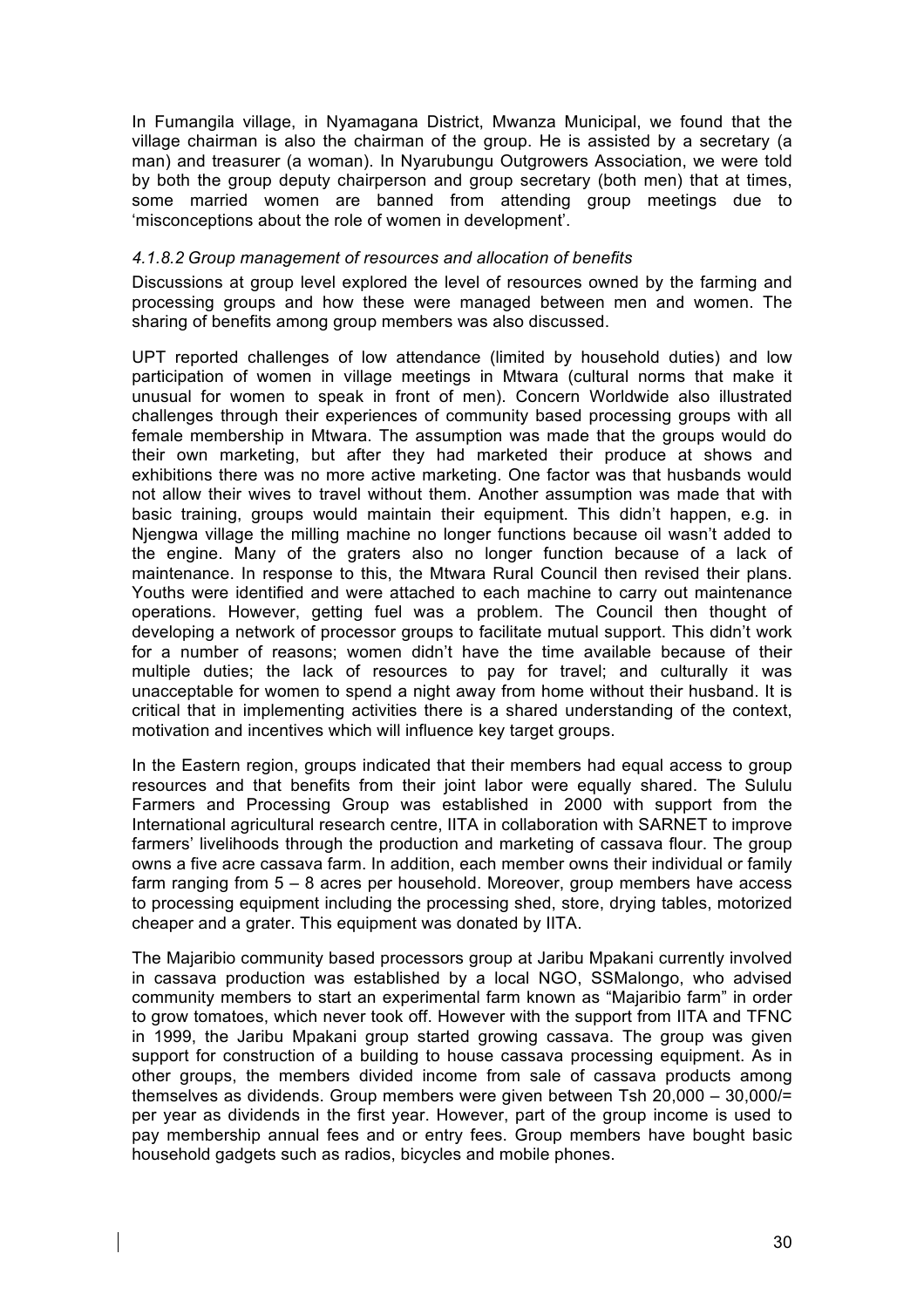In Soga village, in Kibaha district, it was reported that some farmers use their incomes to pay for hired labor. In the Sululu Group, it was reported that last year (2007/08) each group member got Tsh 300,000/= as a dividend at the end of the year. Most of this income was mainly used for payment of school fees and house construction, thus signaling improvement in living conditions. In the case of Mbuga Male Farmers group in Ulanga district, we found that the group used their income for covering various costs incurred in cassava activities as follows:

| <b>Operation</b>                | Cost per acre (Tsh) |
|---------------------------------|---------------------|
| Land clearing                   | 40.000              |
| <b>Burning</b>                  | 20.000              |
| De-stumping                     | 50.000              |
| Tillage                         | 35.000              |
| Planting                        | 10.000              |
| Weeding 3 times                 | 63.000              |
| Harvesting                      | 40.000              |
| Peeling                         | 10.000              |
| Drying                          | 10.000              |
| Transporting from field to home | 60.000/             |
| Storage                         | 15.000              |

**Table 7 Costs of cassava operations, Ulanga district.** 

In the Southern Zone, group property such as milling machines, buildings and processing equipment, belong to the group. However, different groups have different arrangements for accessing the group equipment. For instance, in the Jitegemee and Ukombozi women groups, only members are entitled to use group property for individual household needs. The Jitegemee group indicated that they owned a grater and pressing machine which they were given by the Mtwara District Council in 2005. Both men and women are responsible for operating the machines. In terms of benefit sharing, each member got 10,000 Tsh in the first year as dividends from group income while in the second year they bought additional equipment for use during cassava flour demonstration events. In the third year, each member got Tsh 5000. The group has no access to any form of credit support. They have planted 1.5 acres of cassava which is intercropped with bambara nuts and rice. Additionally, each group member has a family farm ranging from 0.5 – 10 acres of land where they grow cassava, millet and upland rice.

The Mbuo Women Processing group was established in 2004 by Concern Worldwide. They owned a cassava grater, milling machine, buckets, kitchen and modern cooking utensils which were provided by Concern worldwide. Additionally, the group has a bank account. However, this group had stopped processing HQTCF mainly due to management problems within the group.

Group resources are sometimes used to raise money by providing services for other villages. In Msijute village, for instance, the women processing group used to mill cassava for neighboring communities. However, in this group some minor problems were reported including theft of processing equipment such as buckets, and mismanagement of incomes from sale of cassava due to lack of transparency and management skills.

The Ukombozi Women Farmers/ Processing Group have just started and they are yet to receive any dividends from working together in cassava production and processing. The group has a small café or kiosk where they sell food and various products made of cassava flour. Two women work in this kiosk on rotational basis. When on duty, such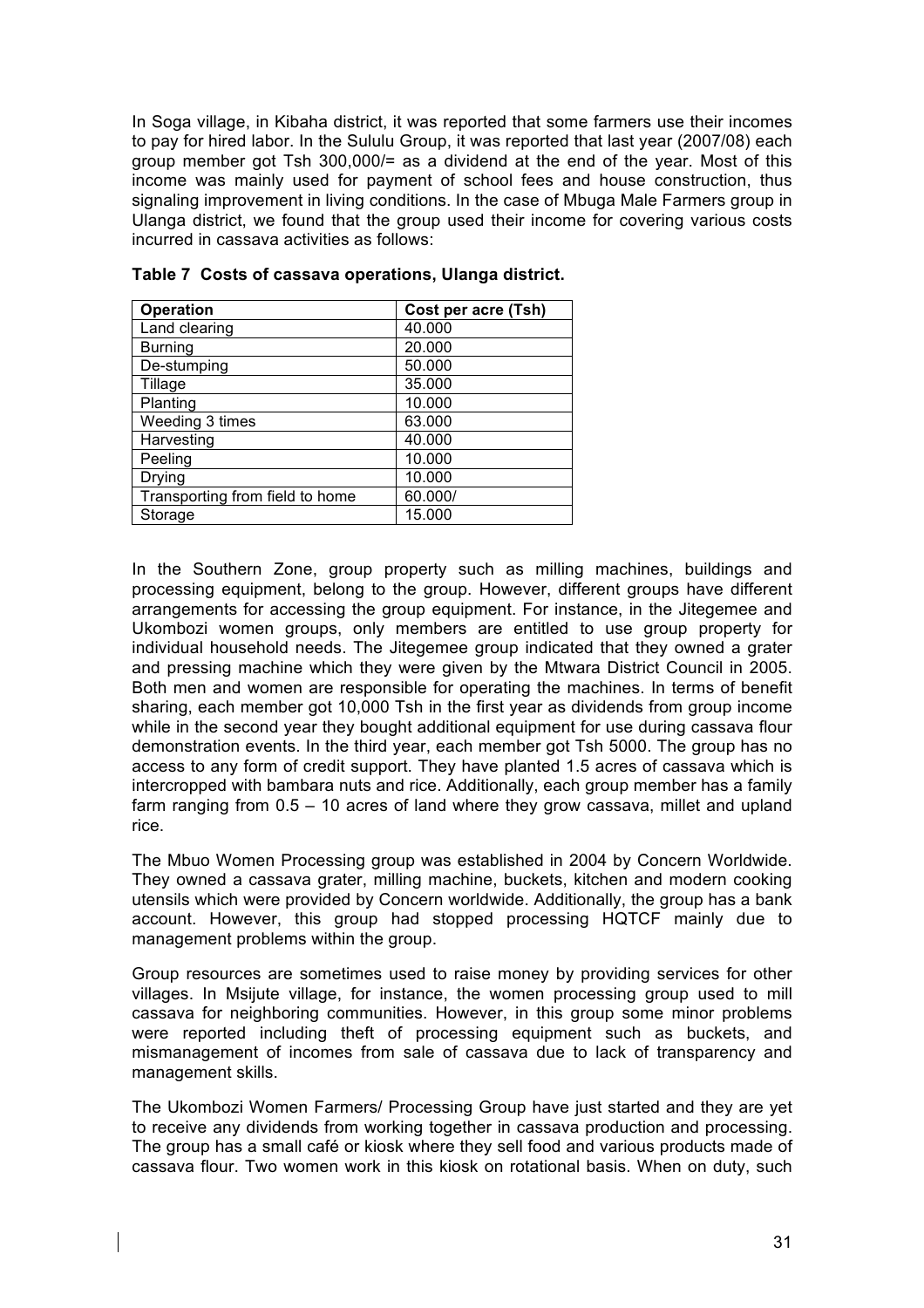women are not obliged to do any farm work in the family or group cassava farms. They are allowed to consume leftovers.

# *4.2 GENDER DIVERSITY AND COMMUNICATION*

#### **4.2.1 Sources of agricultural information**

Women and men's local knowledge of their farming system allows them to manage their cassava generally in a low input / low output system. Men and women indicated that they have adequate knowledge and skills on how to grow cassava in their own fields which they inherited from their fore fathers and mothers respectively.

Women respondents from Twijube Outgrowers Association reported that, "*we got information from our parents. When we were small children we used to work together with our parents in our family farm. This is how we acquired knowledge on how to grow and process traditional cassava flour* (oTCF)".

However, for most farmers, further knowledge would be needed to gain the maximum benefit from improved planting material and disease management and to adapt to, contribute to and benefit from cassava/HQCF value chain opportunities.

In village level discussions, men and women farmers and processors were asked about their sources of information on issues relating to agriculture and in particular cassava production and processing. Important sources of information for women are through village meetings and from NGOs. Those who are members of farmer or processor groups are more easily able to access information from NGOs and government actors.

This was the case for farmers visited in Mtwara rural. For instance, in Msijute village, although it was not clearly stated, it appeared that the NGO Concern Worldwide was their main source of information and external resources. The majority of the remaining community members got information from the few traders who are operating in this village. The women's group in Mpanyani village received information and training from the UPT female community mobiliser. Access to information from outside the village was limited for women since in most households women are less mobile than men; women do not have the time available because of their multiple duties; the lack of resources to pay for transport; and the cultural restrictions on a woman spending a night away from home without her husband.

In the Lake Zone, discussion with respondents in all sites visited illustrated the different avenues of information accessible to men and women. At village level (e.g. Fumagila Farmers Processing Group and Association, Kagera region), both men and women accessed information in meetings organized by the village government. NGOs such as RUDDO and CRS provide specific information to both men and women farmers and processing associations located in the respective sites. As far as access to information on tolerant cassava varieties, the NARS, Ukiriguru and NGOs involved in cassava promotion such as GLCI, RUDDO, and CRS, are the main sources mainly responsible for this. As a strategy to reach the community they promote the establishment of farmer groups - either men only, or women only, or joint groups. Through such groups, comprised of not more than 25 members, these NGOs and government actors at district level are able to disseminate different types of information on cassava production and processing. Information on cassava production and processing is shared in meetings that are held on a regular basis. For the Busaka processing group, and Fumagila women group, discussions on cassava production and processing is one of the agenda items in the group meetings.

Two entrepreneurs (1 female and 1 male from Mwanza and Mara region respectively), indicated that they obtained information from the electronic media, in particular the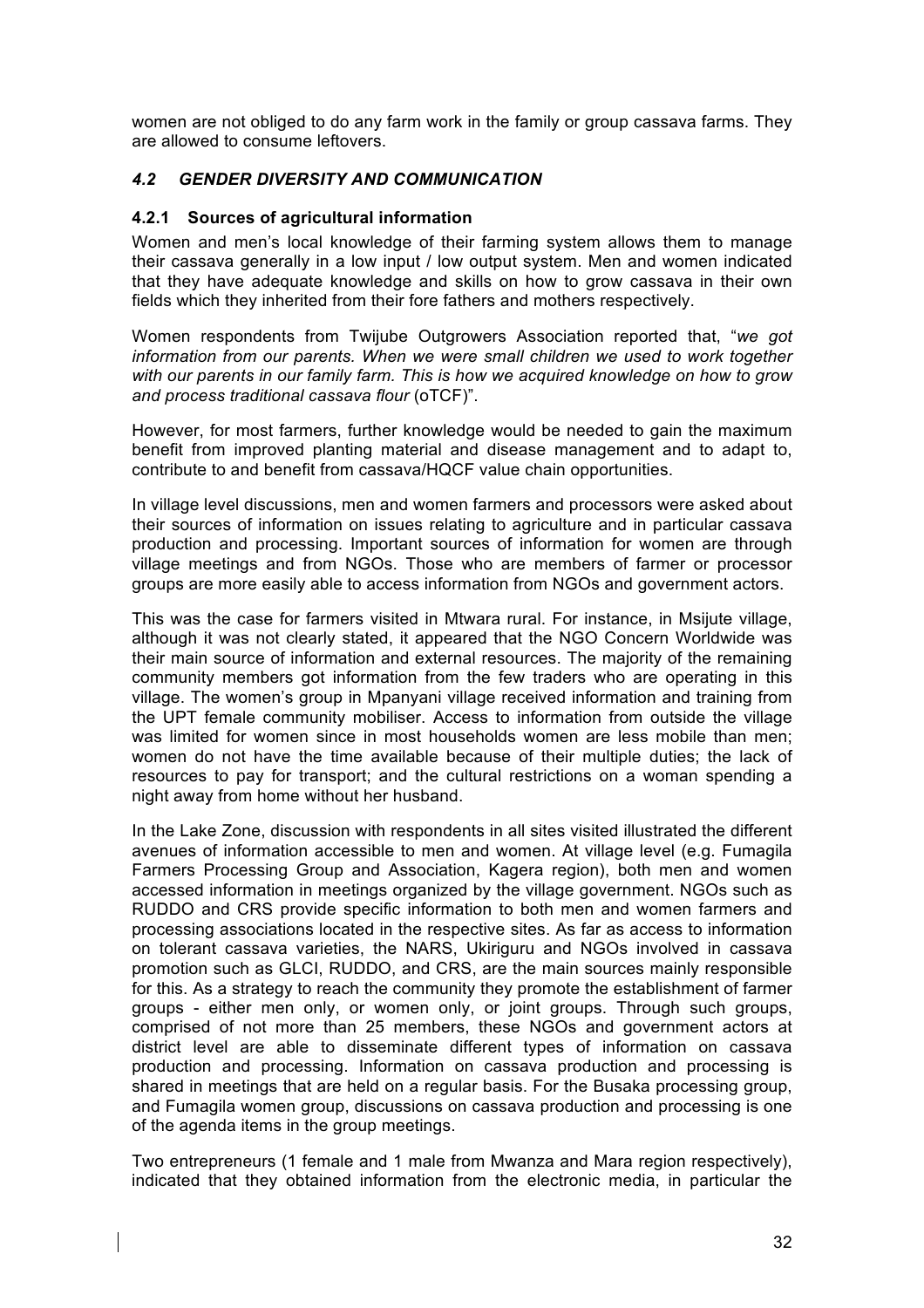television and additional information was obtained from government institutions such as the NARS, Ukiriguru in Mwanza as well as local/ regional NGOs such as RUDDO, KIMKUMAKA and GLCI. The Mennonite Church gets information from its links with local and international organizations such as the District Councils in the three districts in Mara region and Danish government.

In the Eastern region, two groups visited, Soga farmers group and Muhogo SACCOS group had received information from the NGO TADENA on value addition.

# **4.2.2 Access to media**

Various communication technologies offer potential for improving farmers' access to information relating to cassava; yet access to modern media – radio, mobile phones, TV etc. tends to be less available for women and girls in comparison to men and boys.

Radio is the main option currently available in rural areas - television is currently limited. Men have access either through direct ownership or through meeting at trading posts which have TVs. Women are less likely to own such equipment and do not socialize in public places or bars which have TVs.

Mobile phone ownership was high in some locations and with some groups. In villages visited in the Southern Zone, mobile ownership was lower than in the Lake and Eastern Zones. In Msijute villages, a few men and women had access to mobile phones, radios and television, with more men than women having access to other resources such as mobile phones, television and radio. Msijute village is located 20 minutes from Mtwara town. However, women in Msijute had greater access compared to the group in Mpanyani village (about a 2 hour drive from Mtwawa) where none of the women had access to such resources. In Mbawala village, a few male heads of households had mobile phones and radios.

In Eastern Zone, it was reported that a few households had TVs, nearly 50% of all households have mobile phones and nearly 100% have radios. Here too it was reported that men have better access.

# *4.3 MARKETS, INTERMEDIARY PROCESSORS AND END USER INDUSTRIES*

Information on marketing was explored at village and group level and with entrepreneurs and traders in the cassava value chain with a particular focus on the role of women in cassava markets and trade.

## **4.3.1 Marketing and linkages at village level**

In the Southern Zone, it was generally the case that both men and women farmers groups, as well as processing units were poorly linked to external markets outside their respective villages, districts and regions. A large proportion of cassava roots produced in Mtwara region is either consumed as food at household level or sold directly to local traders from Mtwara town during the harvest season. Cassava is processed into traditional cassava flour and/or HQTCF by the two women only groups Mbuo Women Processing Group in Msijute Village and Ukombozi Women Farmers and Processing Group in Mpanyani Village. Most of their sales were local, for example, the Mbuo Women Processing Group had put signboard advertising their products and prices. Flour was sold at Tsh 300/ kg. The Jitegemee group in Mbawala indicated that they are experiencing problems in selling the HQTCF because most people have their own home produced TCF which is prepared by women and children using traditional techniques including a mortar and pestle. They reported that the Mtwara District Cooperative Officer (DCO) normally invites the group to exhibit HQTCF and other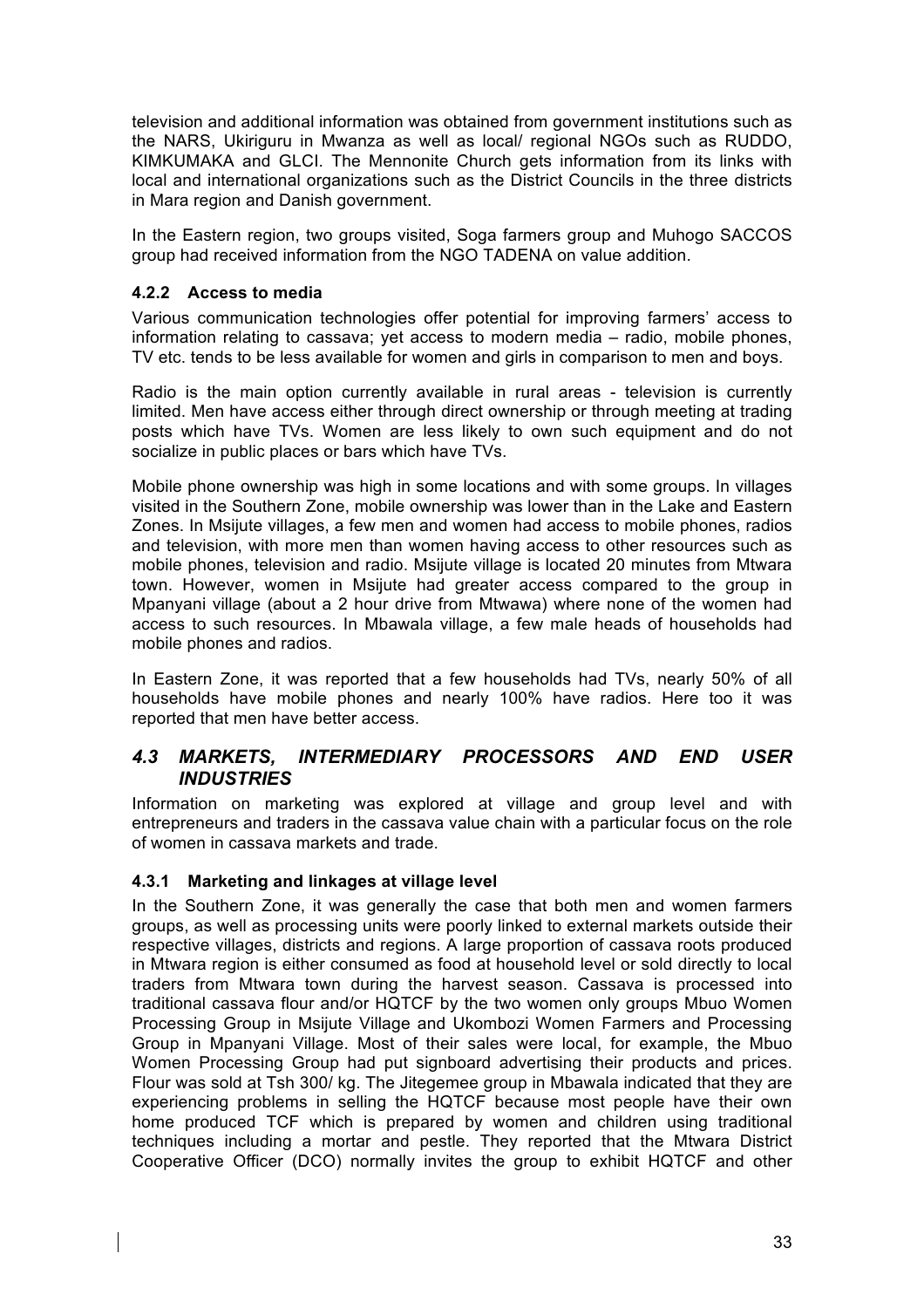cassava products during the Nane Nane celebrations for farmers in Tanzania, which take place annually in the first week of August.

In the Eastern Zone, in Sululu and Jaribu Mpakani villages, farmers sell cassava products (both fresh roots and dried chips) to village traders or traders from Dar es Salaam. For instance, it was reported by Sululu Group, that fresh cassava roots are sold at Tsh 50/= per kg and both chips and HQTCF is sold at Tsh 400/= per kg at individual level. Sululu group also sell cassava grits at Tsh 400/= per kg in the village.

Prices reported by the Jaribu Mpakani group depended on the harvesting arrangements and product type as follows: Tsh 30/= per kg for fresh roots if buyers harvest them by themselves on the farm; Tsh 40/= per kg if the farmer harvests fresh roots by themselves and take them to the chipping site. Tsh 50/= per kg for peeled cassava brought by farmers to the chipping centre. Tsh 60 per kg if farmers provide extra services such as peeling and washing fresh cassava roots before taking them to the processing centre.

# **4.3.2 Intermediary processors, traders and End User Industries**

## *4.3.2.1 Intermediary processors*

No larger scale cassava processing enterprises were found in Mtwara Rural District. The few cassava processing mills in Mtwara town (Magomeni area) were privately owned by some few well to do men only. Interestingly we also found out that owners of these few cassava milling machines came from Nachingwea district in Mtwara region.

In the Lake Zone, there are different enterprises involved in processing cassava including male and female entrepreneurs. One of the female-run enterprises involved in cassava production and processing trade is the Hamida Mukasamro Plant Material Multiplication and processing enterprise which was established in 2006. In tracing the reasons that made this woman (a widow in her early fifties) to engage in cassava production and processing, we found that she picked the idea from a call that was made by the president of the United Republic of Tanzania concerning food insecurity in the Lake Zone and the problem of diseases that were affecting cassava production. Initially, she started with a small farm (about 0.5 acres) which was intercropped with other crops such as maize. However, four years later, she expanded her farm size to 15 acres and concentrated on cassava cuttings for multiplication purposes. At the same time, Hamida is also processes HQTCF and sells it to markets, including supermarkets in Dar es Salaam. Hamida is responsible for growing and processing cassava into HQTCF.

As the owner of the enterprise she employs a male supervisor who is supervising about 10 employees, (mostly women aged between 15 – 50 years from Kanyama village, Kissesa ward, Magu District). These part time (and/ or piece wage) employees) are paid different rates according to the task performed (clearing, cultivating, weeding, manuring, harvesting and preparing cuttings.She harvests 100 bags (70 kg per bag) per acre of cassava. After being processed to HQTCF, each kilogram is sold at 800/= Tsh wholesale price. Further we were told us that she does not have her own milling machine for processing HQTCF, but uses private milling machines located within Mwanza Municipal. Hamida's farm is located about ten kilometers from Mwanza city in Kasuno village. She has two raised-cement drying platforms which she prepared for 100,000/= Tsh each.

Discussions were held with another individual entrepreneur in Musoma Municipal, Rev. Bishop Ndege, Tanzania Mennonite Church, and Lake Diocese (NGO) who has also been involved with cassava production and processing since 2008. The church is involved with promoting both cassava production and processing as a strategy for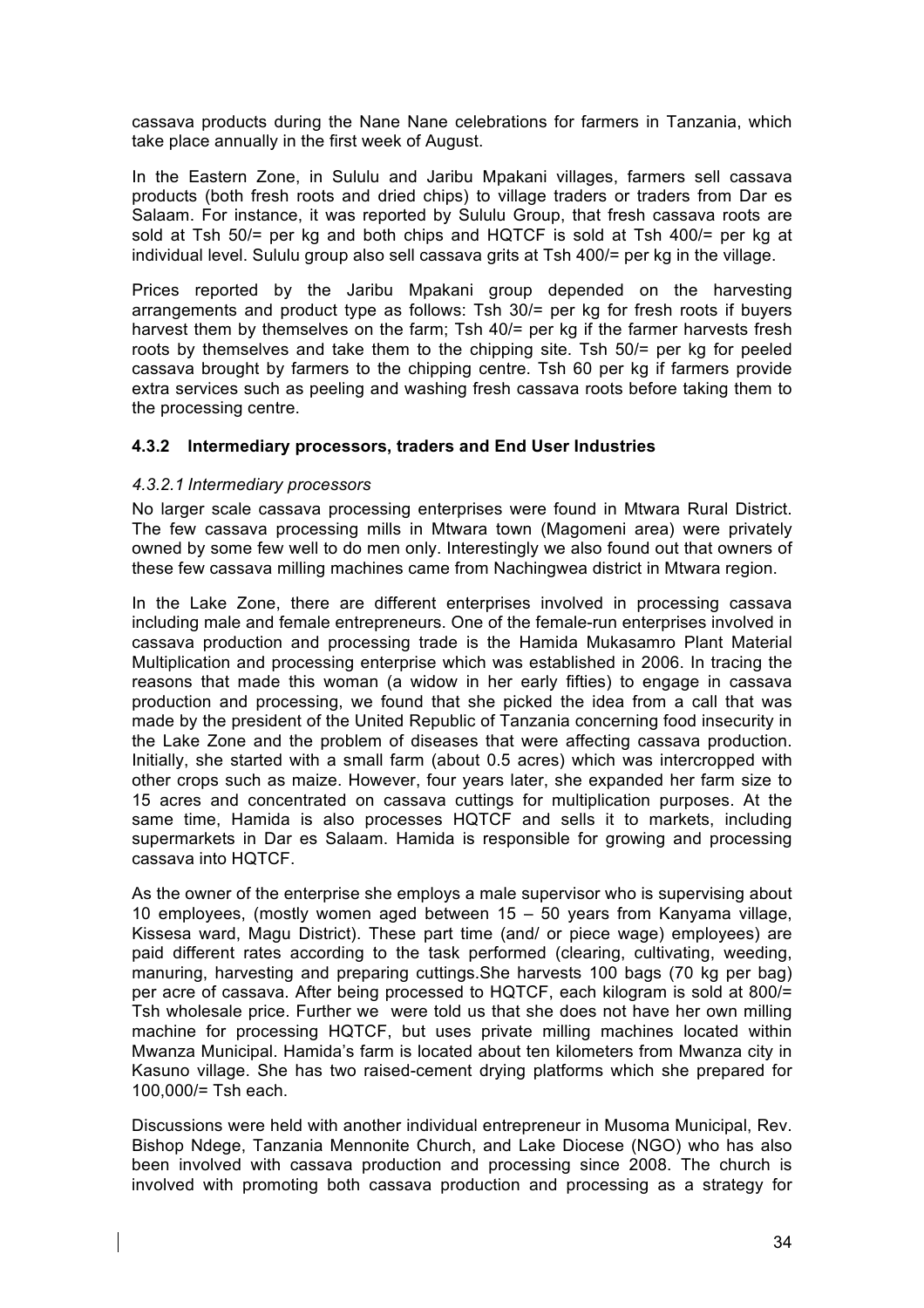empowering members of his congregation (including both men and women) to raise income and get out poverty. Initially, the Bishop obtained financial support (about 26 Million Tsh) from the government through a program known PADEP for training people how to grow cassava. The money was used for training purposes including how to grow and process cassava into HQTCF. About 160 people were trained including 80 Mennonite church worshipers and 80 non- Mennonite church members, mainly Village extension officers. The church is operating in three districts namely, Bunda, Serengeti and Musoma Rural.

#### *4.3.2.2 Milling Industries*

In the flour mills, most professional chief millers were foreign nationals, observed to be mainly Indian or Kenyan. The majority of milling factory employees were male. Apart from women in administrative positions and the odd one in security, the majority of women were mainly employed in the packaging section, i.e. bagging and sewing (if flour is sold in small quantities to retailers). Women were also reported to be employed in cleaning jobs, i.e. sweeping floors. One miller explained that he only employed men aged between 21 and 55 years old in the production department because of the heavy work involved. Both packaging and cleaning employees were on casual contract basis. Most employers replied that this is because this type of work varied from day-to-day depending on daily work targets.

However, all employers, when queried about payment and other allowance differences, were quick to inform researcher that "daily workers have similar rights to permanent staff under the new labor law which defines labor conditions and rights of employees as well as minimum wage and leave allowance. Some employers said that they provided free food (e.g. breakfast if they were on a night shift) for their employees. However, Section 35 of the Employment and Labor Relations Act (ELRA) states that "Sub-Part E, regulation related to Unfair Termination of Employment, does not apply to an employee with less than six months of employment with the same employer, whether under one or more contracts". Due to time constraints for this study, this issue was not explored further. However, from the above statement, it can be assumed that, even with the New Labor Act, casual employees, mainly women, still do not fully have the same rights as their permanent co-workers.

## *4.3.2.3 Biscuit Manufacturers*

The biscuit producers interviewed employed about 130 – 150 staff (in one case this covered two sites). The factory managers reported there are more women employed in biscuit production than men. This applies in particular to packaging because this is considered "delicate work". In addition, women are employed in administration (e.g. accountants, personal assistants, receptionists). However, they were reluctant to give specific information relating to gender.

Many factory owner encountered were of Indian origin. Other technical skill positions were taken by foreigners. Biscuit manufactures reported that they were also following the labor law, and that they allowed women to go on maternity leave. In one factory, the employer said that they only allowed women to go on maternity leave once every two or three years. Again, similar to flour milling employers, employees in the packaging department were typically on casual contracts.

## *4.3.2.4 Bread Bakers*

Employees at bread bakeries were typically male. Only the cleaning and to some extent packaging (e.g. at a bakery in Mwanza) is done by female employees. At the same time, the bakery in Mwanza also employed female guards ("because they are considered reliable"). It was indicated that permanent workers had leave entitlement (including maternity leave). There were separate toilets for men and women located on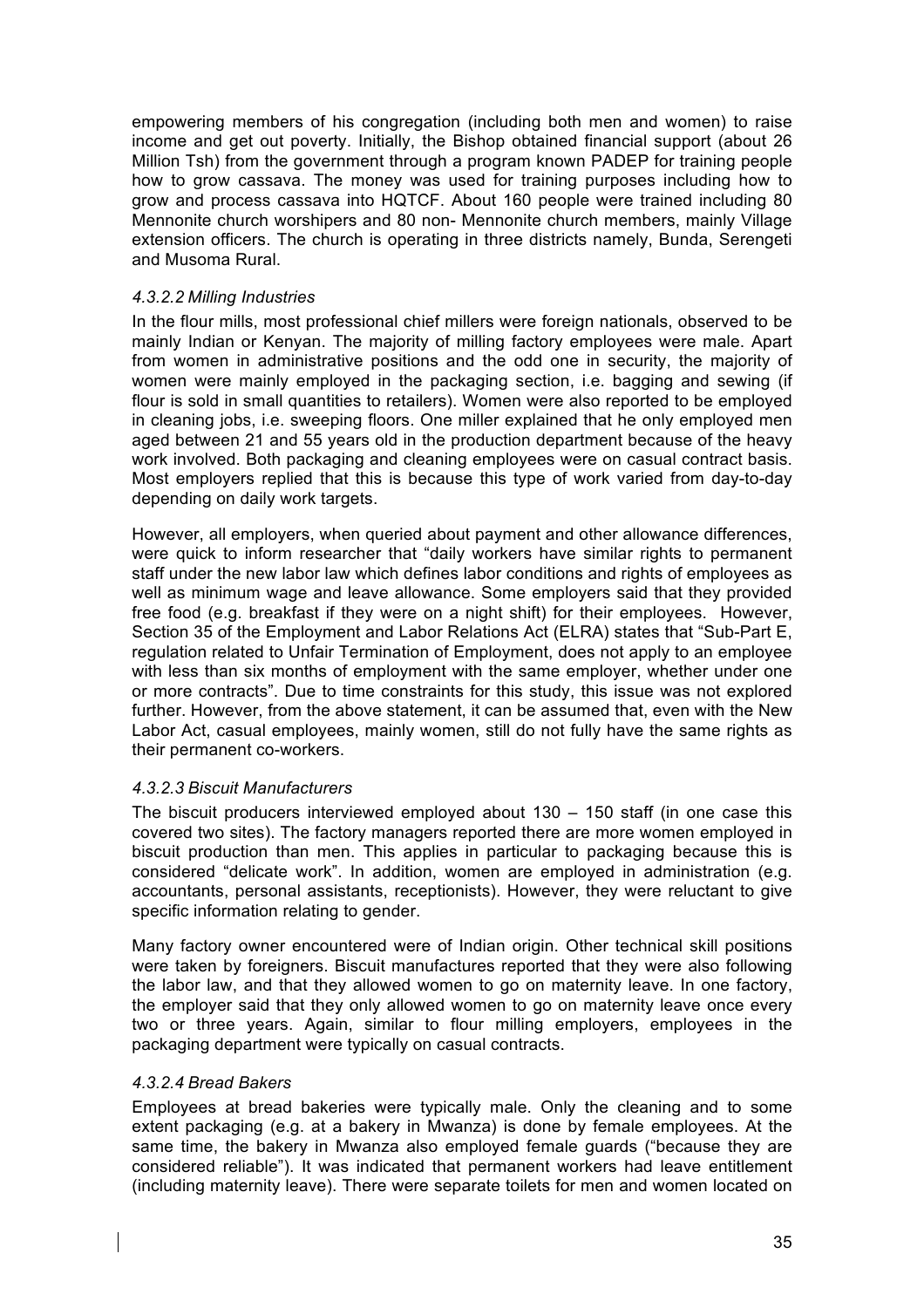the premises. Bakery owners were reluctant to discuss wage structures. The bakery in Mwanza had 50 workers in total, 20 of whom were on permanent contracts and 30 on part-time working arrangements.

## *4.3.2.5 Plywood manufacturers*

The only plywood manufacturing factory in Tanzania is located in Tanga. For starch, the manufacturer currently uses wheat flour as glue extender. When told about HQCF properties, the managers were interested to test it. However, the capacity of the factory was limited, with current starch use volume of 15-30 tonnes per annum, depending mainly on the supply of timber. Nowadays there is a shortage of timber in Tanga where the factory is located.

# *4.4 Factors Promoting or Hindering the Participation of Women and the Poor*

# **Lake Zone:**

- **Employment opportunities** some individual entrepreneurs such as Makasamro Enterprises prefer to employ more women than men, which has resulted in increased women's participation in agricultural production, particularly cassava production, as hired labor. They do this to earn incomes to supplement their husbands' meager incomes (for those who are married) or as source of income as female household heads because they are the main bread earners. However it is important to note that women could be preferred because of their low status in the labor market that could be exploited.
- **NGO and church activities** since the majority of church members in Tanzania are women, the plans of the Mennonite church to embark on large scale cassava production will also directly benefit more women than men. The church plans to cultivate 6,000 acres of cassava in Bunda, Serengeti and Musoma districts. Further in Mwanza region, there are NGOs such as KIVULINI and TAWLA that are directly advocating for women rights. In Kagera region, the NGO known as Rulenge Diocesan Development Department (RUDDO) is actively involved in facilitating the empowerment of men and women to participate effectively in development activities. They are concerned with environmental issues, health, social justice, including land resource rights, and rural income improvement. With the support of Village Extension Officers (VEO), RUDDO provides farmers with cassava cuttings for growing in one acre.
- **District Councils** these promote women participation in farmers and processing groups. Although households have joint farm plots, women have access to their own plots where they cultivate cassava and other crops. Although these farms are smaller than those of men or families, they control incomes from such plots as well as spend the income as they wish without consulting their husbands.
- **Land access** in some sites, a few women were able to increase land under cultivation by one or two acres whereas most remained static or even reduced the land they cultivate by up to 50%. In Mwanza municipal, Nyamagana District, the scarcity of land and lack of financial means to pay land rent was common. Most women cannot afford to purchase land. The cost of one acre of land has reached 10 million Tsh. These prices are high because this village is located about ten kilometers from Mwanza city. There are business people from Mwanza city who often go to the village to purchase land.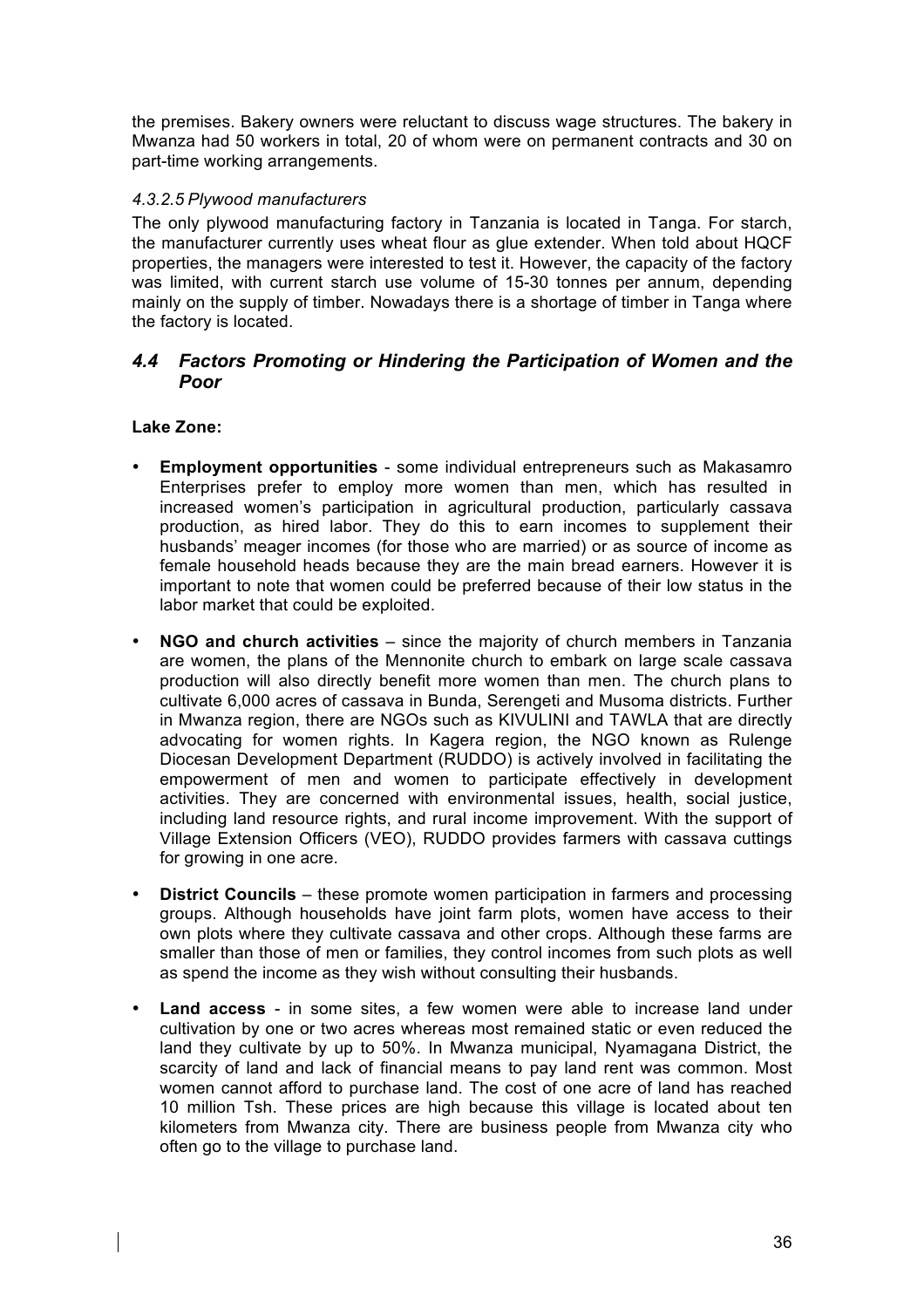- **Leadership roles** in some cases, access to leadership roles especially in mixed farmers groups is dominated by men. Basically, this is attributed to strong patriarchal culture that delegates leadership to men. This may discourage women's participation.
- **Cassava diseases** over the past few years, cassava has been under attack by diseases such as the mosaic disease and CBD respectively. This has greatly affected farmers' morale, both men and women.
- **Processing technologies**  although some District councils and NGOs had provided processing equipment, a number of women's processing groups did not have the necessary equipment (graters, presses etc) to process in a timely fashion.

From the above discussions it is clear that there are a number of things that need to be in place for increasing livelihood aspirations and interest in cassava production and processing. These include among others responding to each of the above problems and challenges particularly improving market conditions and post harvest and processing technologies.

# **Southern Zone**

- **Markets** both men and women in all communities that were visited in Mtwara District expressed interest and commitment to increase land under cassava cultivation as long as there is an assured market. This was emphasized in Misijute, Mbawala, Mpanyani and Mtangalanga villages. A male respondent indicated that there is great potential for realizing the aspiration for greater involvement in cassava production and processing, for four major reasons, namely: the availability of land in the Southern Zone; the interest in expanding cassava cultivation, markets in Mtwara town and beyond, and accessible year round roads.
- **The main problems** were lack of markets for cassava flour, inadequate marketing and business skills among women; high levels of poverty among the majority of the people particularly women; lack of electricity; lack of credit support from Formal Financial Institutions; inadequate knowledge on High Quality Cassava Flour (HQCF)

They are optimistic that if ensured of markets, adequate skills and knowledge on how to produce HQCF, they will be willing to produce and process cassava.

#### **5. RECOMMENDATIONS FOR PROMOTING GENDER EQUALITY AND WIDER ACCESS TO OPPORTUNITIES AND BENEFITS FROM CASSAVA PRODUCTION, PROCESSING AND MARKETING**

This section considers the findings above and highlights the main gender and social differentiation issues that should be taken into account during C:AVA/GLCI implementation in order that cassava production and processing can provide opportunities for extending women's participation and empower them and the poor financially and socially. The analysis is the starting point for developing specific targets for women's participation and benefit levels.

## **Awareness raising and communication**

1. Mainstream gender sensitization into all activities targeting farmer/processing groups and community leaders. This should advocate for the sharing of responsibilities between men and women, and greater decision making and control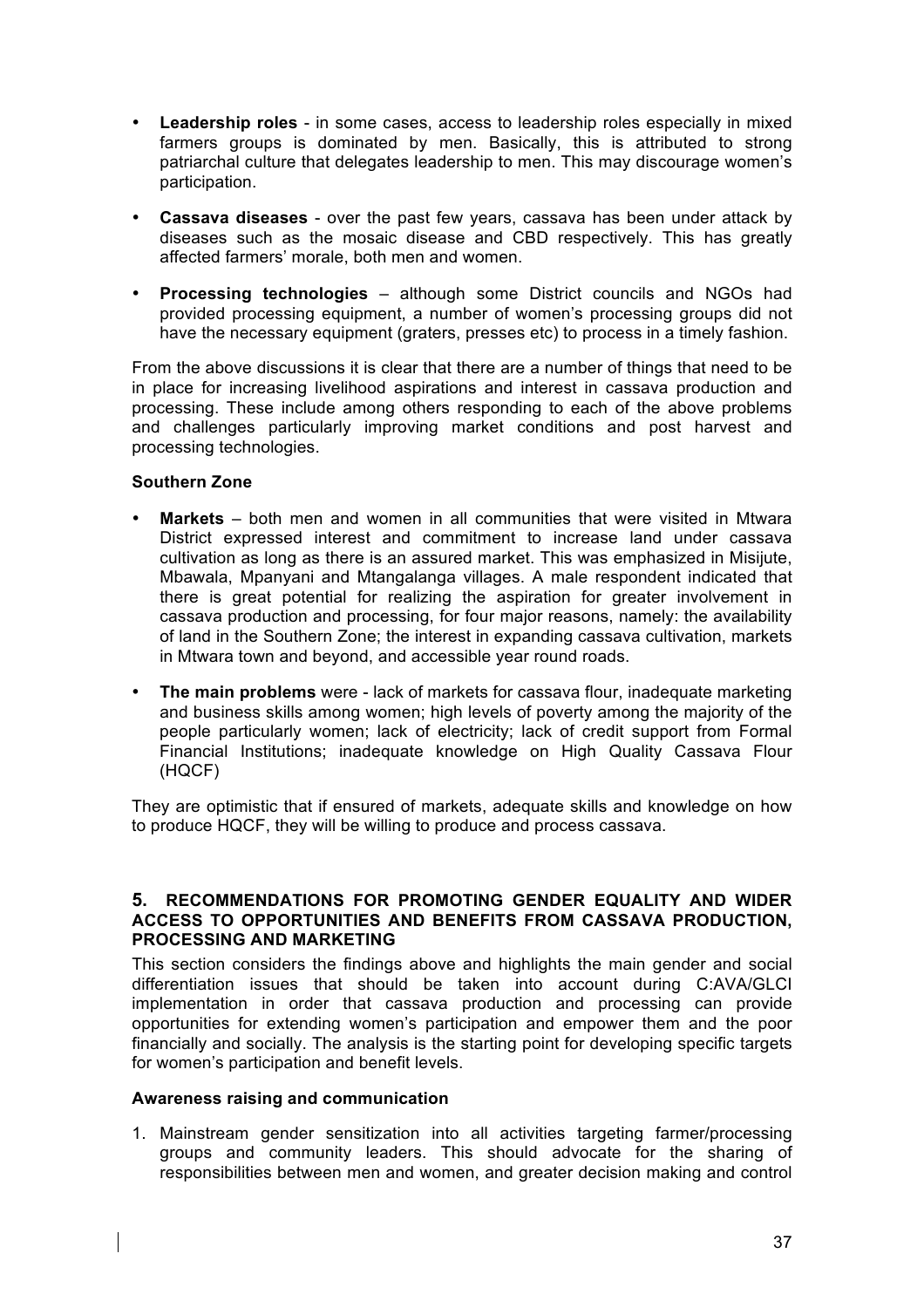over income for women. Importantly, as cassava commercialization increases, women's participation and benefit from cassava needs to be maintained/or increased – along with ensuring that an adequate supply of cassava is stored in the home to ensure food security.

- 2. Awareness activities on the profitability and importance of agriculture, and specifically in cassava value addition, should be promoted among youth.
- 3. Ensure communication and training material is gender-friendly with regard to the format and content. The design and delivery of information should address the barriers commonly experienced by different social groups in accessing information (e.g. illiteracy, lack of fluency in English/Swahili, and limited access to radio and television). An effective method for information transfer is verbally, such as the ten– to–ten method, where ten women are responsible for telling ten women and so on.
- 4. Specific information should be included on women's land and natural resource rights and cassava-crop management.

#### **Participation and equity**

- 5. Ensure that an equitable proportion of the beneficiaries are women and youth, specifically encouraging youth groups to be involved in cassava production and processing and targeting a women's group for each mixed-sex farmer group. These groups should be linked with credit and technologies.
- 6. Promote women's active participation as leaders by providing targeted leadership training courses for women. Women should also be encouraged to take more prominent roles in group management, such as the chairperson, and also to support their girl children through school to improve their future opportunities.
- 7. Work with enterprises to create a more inclusive and supportive environment for their workers. C:AVA and GLCI should promote fair and equitable labor standards among all partners it works with.

#### **Building local capacity**

- 8. Undertake capacity building in group management for farmer/processing group leaders, targeting female leaders. This should include components on group sustainability and management, becoming more inclusive to meet the needs of women and vulnerable groups (e.g. content of meetings, reducing penalty fees for being late, criteria for selection, location, timing etc), and encouraging greater female leadership. Promote partnerships between farmer group members in order to assist each other in production activities. Group fees should be monitored to identify if they are acting as a barrier to participation.
- 9. Target women in a capacity building program on the technical aspects of cassava production, cassava disease identification and cassava processing. Training for women should also include working with technology and machinery to ensure that they are not limited to only working in their traditional areas. Capacity building should include crop management methods that can reduce the time spent weeding.

#### **Access and control over resources**

10. Cooperatives or joint-ventures should be encouraged among women's farming and processing groups to increase the ability of the group to access credit and technology and equipment.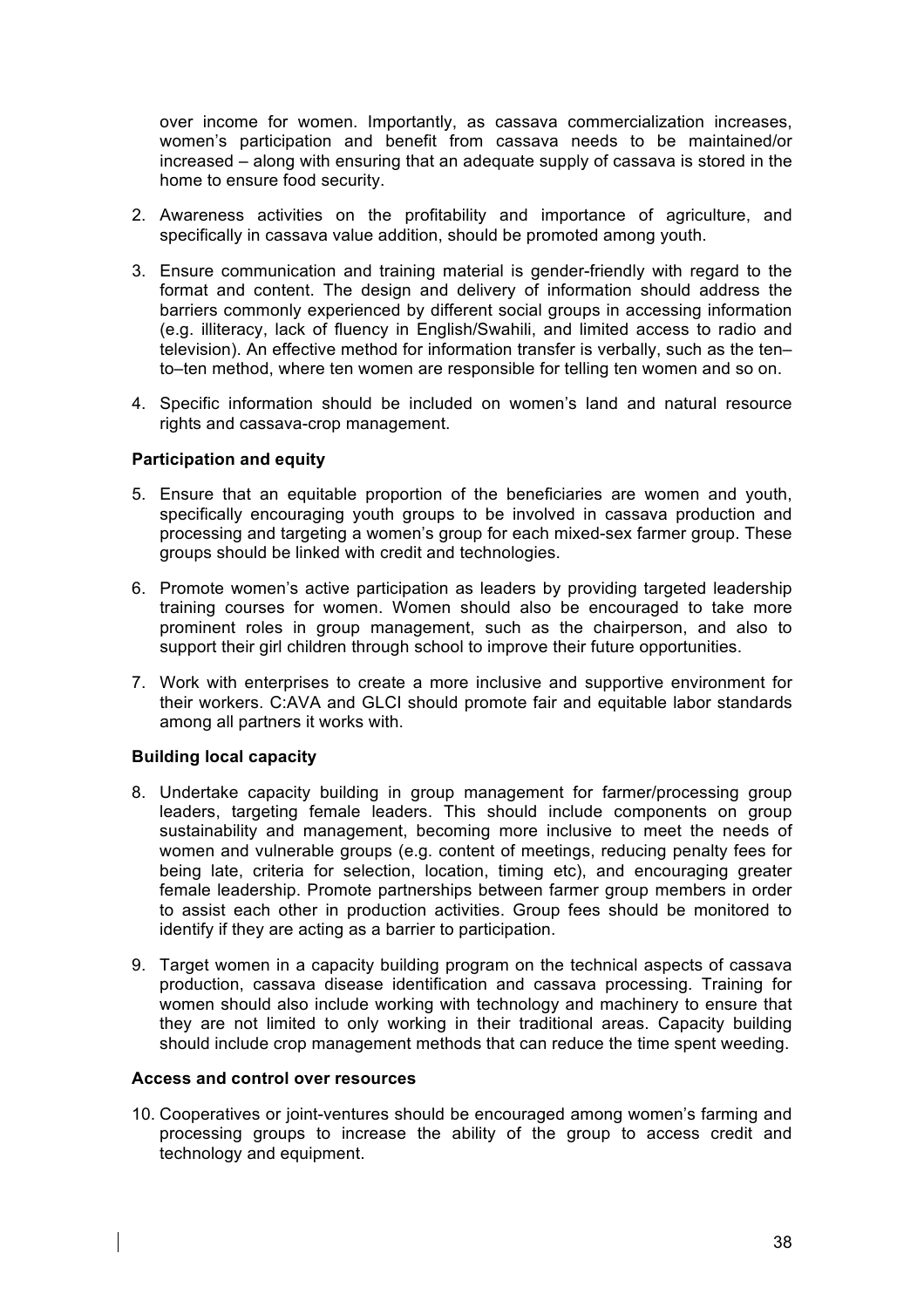11. Develop an equitable plan for cassava multiplication and distribution in order to increase access to material for the population in general, and particularly for women and vulnerable groups. This could include using farms of different sizes and/or well organized farmers groups for multiplication; targeted distribution plans; limiting criteria for participation that act as a barrier for some groups e.g. contributions in cash or kind, land cleared, membership dues etc.

#### **Improve access to technology and credit**

- 12. In order to prevent women's workloads from increasing with the expansion of production and commercialization of cassava, the following activities should be undertaken:
	- Partner with other organizations to disseminate labor saving technology (peeling equipment). Training in the use and repair of equipment will also need to be implemented, again targeting women.
	- Link with credit services in order to improve access to credit for farmers and village level processing groups to invest in equipment and hired labor (such as through SILC activities). This should be conducted alongside sensitization activities to ensure women have equal access and control over credit and income generated from investments.

## **Gender planning, monitoring and learning**

13. Develop socially-sensitive and participatory monitoring and evaluation plans and impact assessment tools. This should be combined with capacity building for partners in use and analysis of the data collected.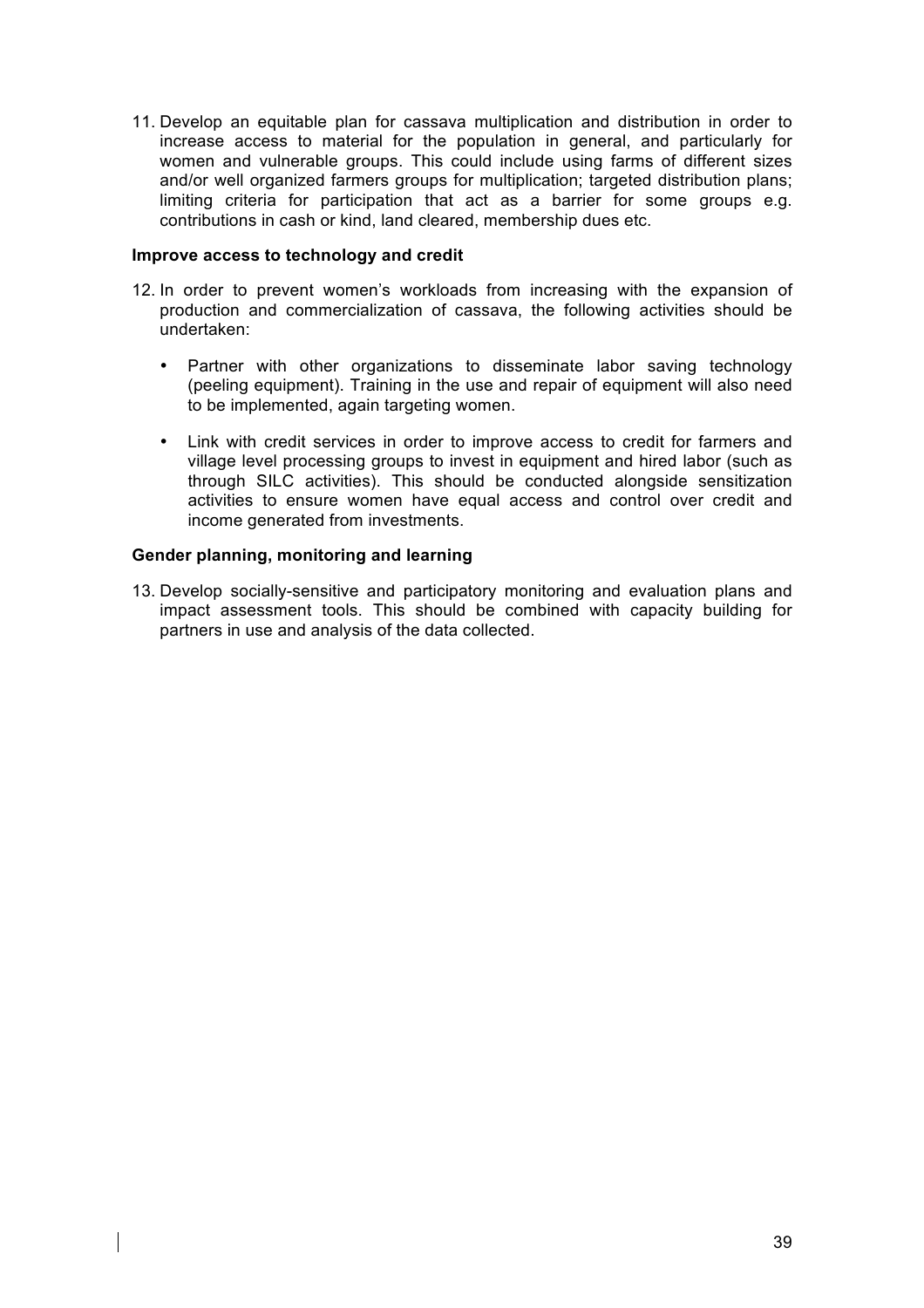# **REFERENCES**

African Development Bank (2005) United Republic of Tanzania: Multi-sector Country Gender Profile. Agriculture and Rural Development Department.

Kabeer, N. and Subrahmanian, R. (eds) (2001) Institutions, Relations and Outcomes: A Framework and Case Studies for Gender-Aware Planning. London: Zed Books.

Moser, C. (1987) 'Approaches to Community Participation in Urban Development Programmes' in M. Bamberger, A. Subramanian and E. Shield (eds.) Community Participation and the Role of International Aid Organizations, EDI, Washington, DC, The World Bank.

Moser, C. (1989) 'Gender Issues in Development: Briefing Note' for the World Bank Executive Directors' Board Seminar.

Moser, C. (1993) 'Gender Planning in the Third World: Meeting Practical and Strategic Gender Needs' in Grant, R. and K. Newland, Gender and International Relations. Buckingham: Open University Press.

NBS, 2006. National Sample Census of Agriculture 2002/2003. Smallholder agriculture, volume II: crop sector – national report. National Bureau of Statistics.

Planning Commission (1995?) The Tanzania Development Vision 2025. http://www.tanzania.go.tz/vision.htm Accessed 25 June 2009.

NBS. 2003 Tanzania Bureau of Statistics on Gender Profile of Smallholder Rural Agriculture Population in Tanzania mainland (2002/2003)

Tanzania Gender Networking Programme (TGNP) (2006) Presentation on gender mainstreaming in development policies and programmes. http://www.tanzaniagateway.org/contents.asp?cpg=3&topicId=12. Accessed 25 June 2009.

United Nations Economic and Social Council. "District Agricultural Development Plans (DADPs) Tanzania, 2008". Development strategies that work: Country experiences presented at the ECOSOC Annual Ministerial Review. http://webapps01.un.org/nvp/frontend!policy.action?id=463&tab=analysis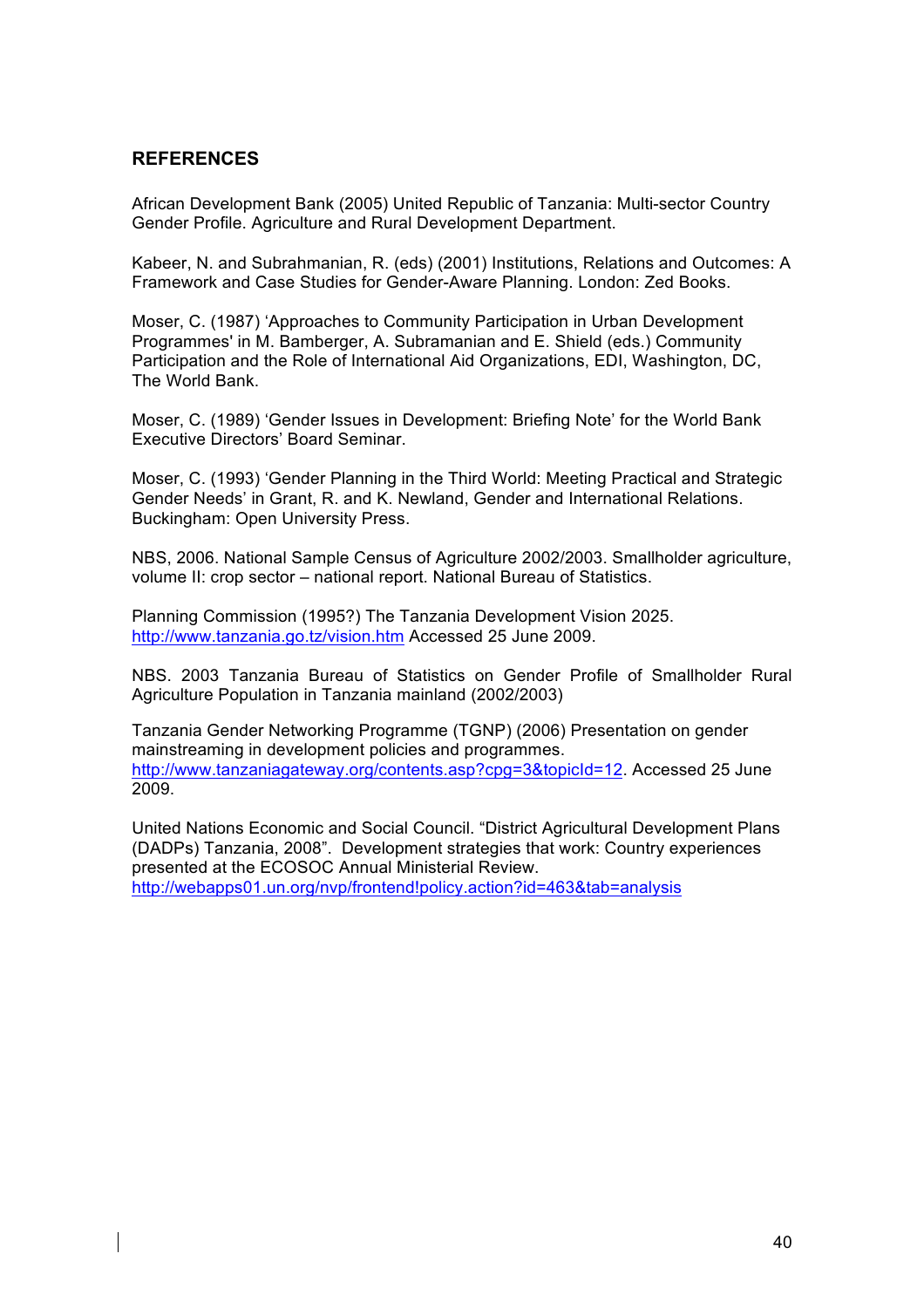# **Appendix 1 Question Checklists**

# **Checklist for Gender and Value Chain Analysis**

## **GENERAL**

**EXPLORE STRATEGIC gender needs**, e.g. training, skills, legal rights and empowerment as well as **PRACTICAL gender** needs e.g. time allocation and reduction of work load.

Analyse gender roles according to **PRODUCTIVE, REPRODUCTIVE** (in the social sense as well as biological, e.g. child care, domestic chores etc) and **SOCIAL/COMMUNITY** roles. (see Moser, activity profile)

Explore **ACCESS and CONTROL** of resources, e.g. land, income etc. How are decisions made? (Access and control profile and Influencing factors – Moser and Harvard framework)

Explore **SOCIAL RELATIONS** along the value chain.

## **SECONDARY DATA REQUIRED**

- Information/data on gender in the national and district agricultural and agri business sectors, with particular focus on cassava.
- Gender roles cultural construction of gender roles, influences of religion, traditional culture, history etc. Extent of convergence of factors resulting in marginalisation and social exclusion of particular groups
- Financial regulations, banking rules in relation to gender and credit.
- National labour law relating to enterprises of different scale.
- Local institutions and governance who are the authorities at different levels village, district etc. who influence decisions on expansion of cassava production and processing.

• Local status of health, (HIV/AIDS), nutrition and household food security - seasonal variation. **CROSS CUTTING ISSUES FOR** DISCUSSIONS **ALONG THE VALUE CHAIN**

- Gender of enterprise owners and managers
- Contractual relations along the supply chain
- Factors that promote or discourage women's entry into the value chain
- Gender issues in credit access

## **END USERS: INDUSTRIES**

- Brief history of business and strategic objectives
- Gender of owner and manager(s)
- Identification of sources of supply :
	- o relationships (contracts and informal) with supplying companies
	- o history of relationship
	- o Women managed suppliers
	- o Drop out suppliers
	- o criteria for section of supplier (location etc)
- Staff:
- o Numbers and job categories of workers (including women in leadership roles)
- o Recruitment policy (origins sources of workers e.g. migrants, etc. equal opportunity/gender policy?) What are the reasons for this pattern? Note attitudes.
- o Staff profile by skills, gender and age
- o Permanent / temporary (contracts)
- o Wages (by gender and job category) and allowances
- o Working hours
- o Leave entitlements, including maternity, sick (HIV/AIDS), etc
- o Staff promotion procedures
- o Membership of any labour code, certification scheme?
- o Workers organisations, welfare, social, Trade Union etc.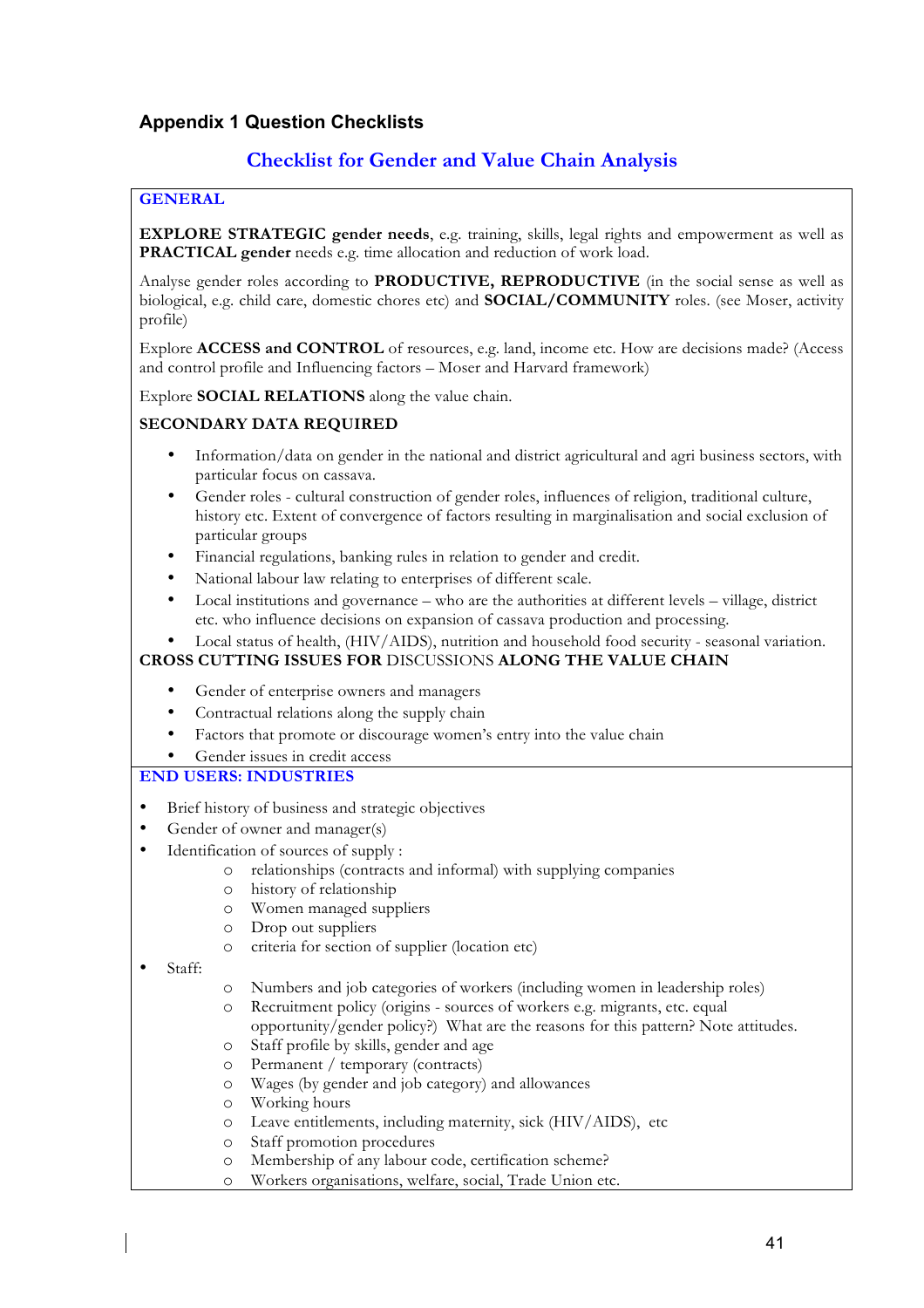- Facilities:
	- o Washing
	- o Protective clothing
	- o First aid / health care on site
	- o Worker training
	- o Housing/ allowance
- Environment:
	- o Waste disposal
- Marketing of products
	- o distributors, retailers, customers
- Perception of constraints at supply level (prices, credit, skills, labour and processing capacity, infrastructure and transport, policy and regulatory, seasonal etc)

#### **PROCESSORS (GRITS TO HQCF)**

- Brief history of business and strategic objectives
- Gender of business owner and manager (s)
- Number and gender of workers in different processing steps (see INDUSTRIES) NB: labour requirements and gender of workers
- Identification of sources of supply:
	- o Criteria for selection of supplier (location etc)
	- o Types of suppliers
	- o Scales
	- o Location
- Contractual arrangements with suppliers (including informal personal linkages)
	- o Gender
	- o supplying companies
	- o associations / groups
	- o composition of association and type
	- o leadership
	- o Price differentials to suppliers
- Staff:
- o Job categories of workers (including women in leadership roles)
- o Recruitment policy (origins sources of workers e.g. migrants, etc. equal opportunity/gender policy?) What are the reasons for this pattern? Note attitudes.
- o Staff profile by skills, gender and age
- o Permanent / temporary (contracts)
- o Wages (by gender and job category) and allowances
- o Working hours
- o Leave entitlements, including maternity, sick (HIV/AIDS), etc
- o Staff promotion procedures
- o Membership of any labour code, certification scheme?
- o Workers organisations, welfare, social, Trade Union etc.
- Facilities:
	- o Washing
	- o Protective clothing
	- o First aid / health care on site
	- o Worker training
	- o Housing/ allowance
- Environment:
	- o Waste disposal
- Marketing of products customers
	- o Industries
	- o Exports
- Perceptions of market opportunities and constraints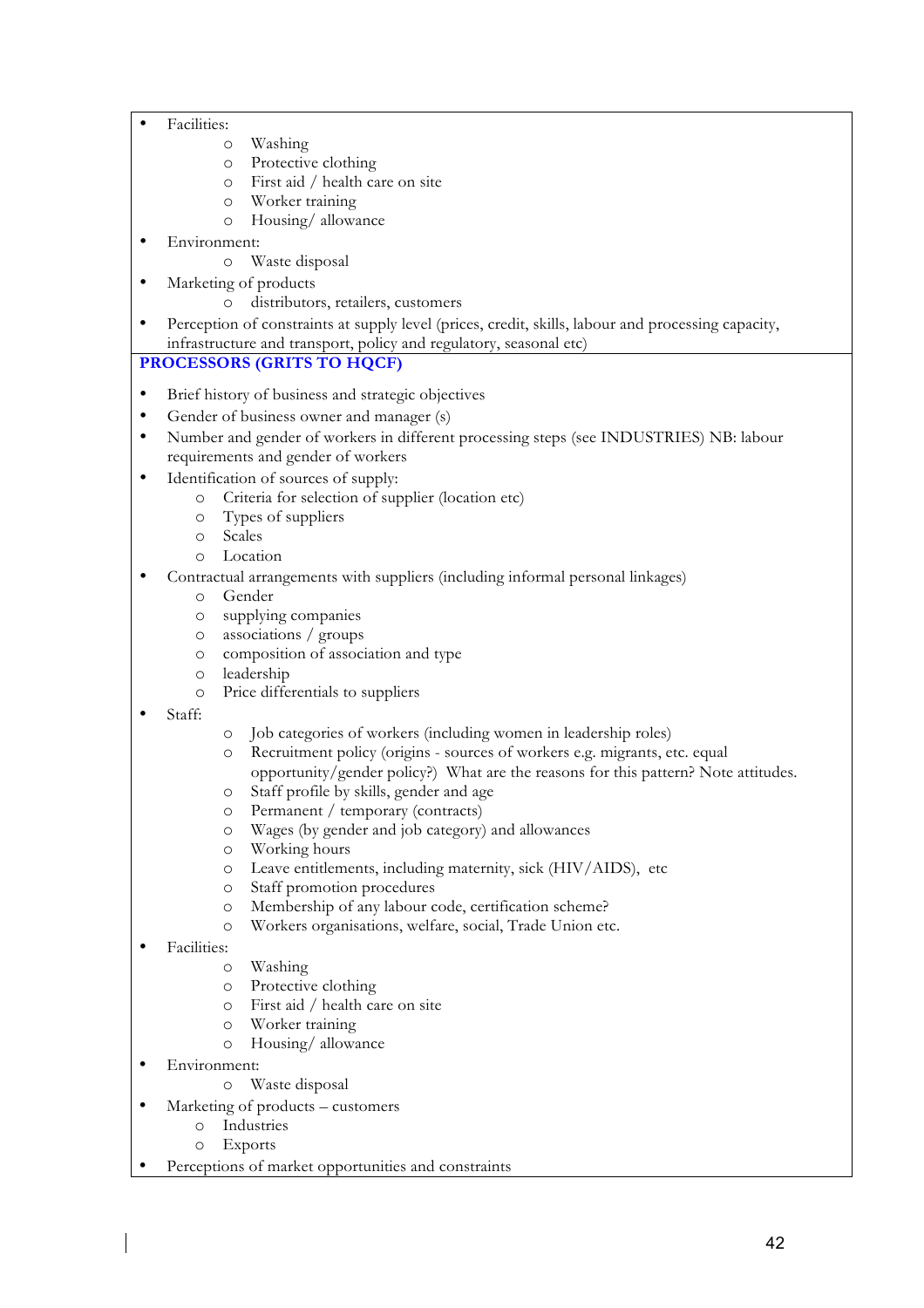- Perception of supplier (to processors) level opportunities and constraints /needs(prices, credit, skills, labour and processing capacity, infrastructure and transport, policy and regulatory, seasonal **VILLAGE PROCESSING UNITS (VPU)**
- Biography of owner(s)
	- o Gender,
	- o age,
	- o interest in cassava
	- o production / processor
	- Type of business ownership (association/family/legal status etc)
		- o Association membership /gender /age
		- o Head of VPU if family owned (sleeping partners)
		- o Control of funds (and decisions) of VPU
		- o Ownership and control of equipment and tools
- Source of credit: Start up capital for VPU
	- o Procedures for accessing credit
- Sources of supply
	- o Gender / age of suppliers
	- o Constraints
- Type of product delivered to VPU (root or grits) by gender
	- o Quantities
	- o Quality of cassava / grits
	- o Prices differentials (related to quality or scale) gender?
	- o Perception of constraints faced by supplier
- Procedures at delivery at VPU
	- o Who normally delivers to VPU (owner or representative of family)
	- o Payments schedule (cash in hand or account)
- Perception of improved livelihoods by gender in local area
- Perception of VPU on production related constraints (by gender)
- $Staff \cdot$
- o number of employees by gender
- o Staff roles / product and activity specialisation by gender
- o Source of employees
- o Wage/salary/seasonal by activity
- o Contracts
- Health and environment: health and safety precautions in place
	- o Facilities (toilets etc)
	- o Quality assurance
	- o Waste water disposal
- Infrastructure (road and transport, buildings/shelter)
- Area coverage of VPU
- Sources of information and support.

#### **TRADERS**

- Gender, age, Personal history in trade field (mini biography
- Type wholesale or retail\* (implications for supply of HQCF to industries or to end consumer) o Reasons for choice of type of trade
- Sources of supply
	- o How identified
	- o Price differential in relation to type/scale/gender of supplier (in relation to sources of demand, seasonality)
	- o Gender and suppliers
- Sources of information reasons and constraints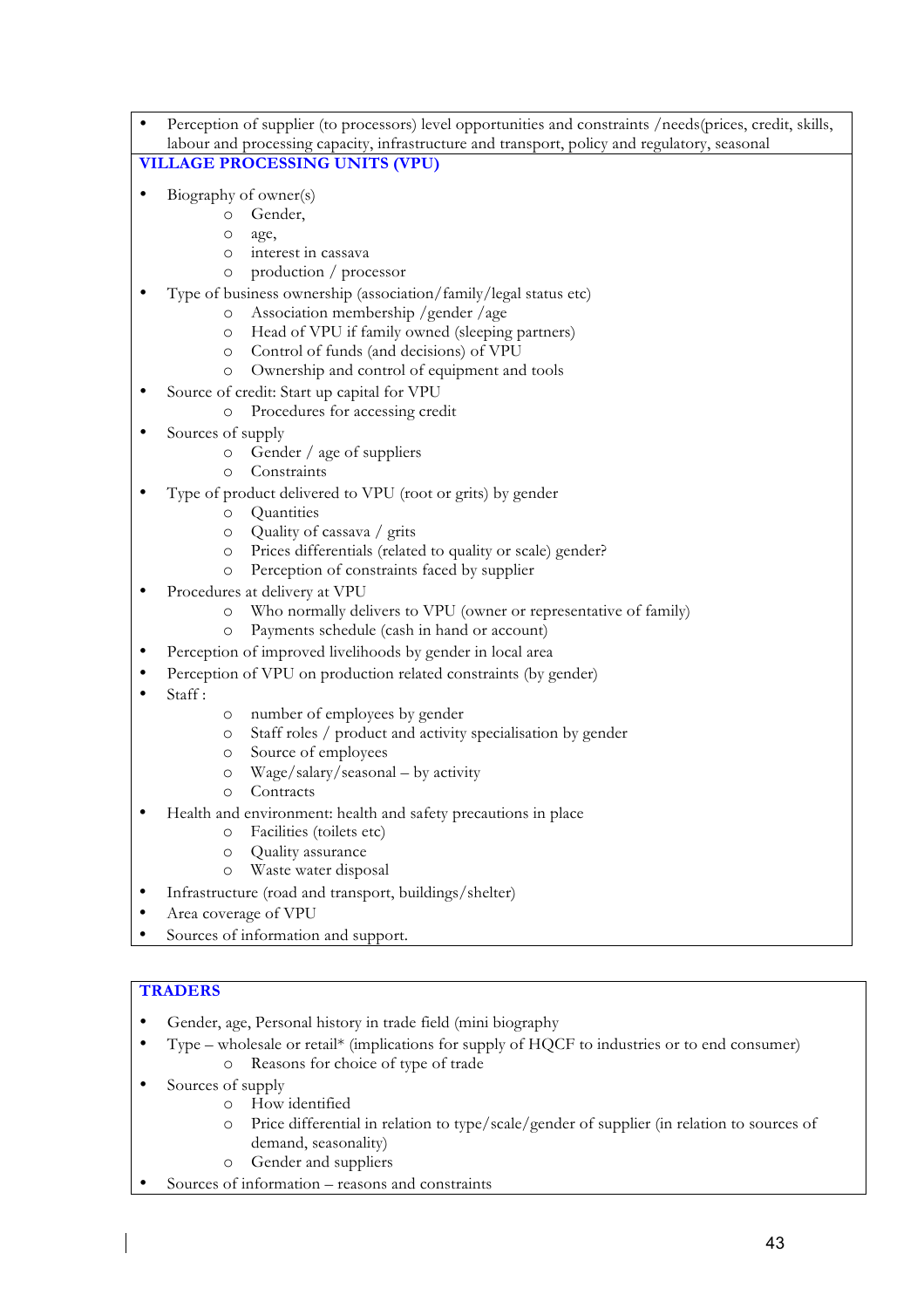- Sources of demand.
- Scale and reach of trade networks.
- Gender related issues in credit access
- Market associations
	- o Membership
		- o Gender, age of members
		- o Criteria for joining association
	- o Leadership
- Infrastructure/ transport constraints (women specific)
- Labour employment in trade related activities gender specific

## **HOUSEHOLD LEVEL PROCESSING**

- Local definitions of 'household'.
- Gender roles and responsibilities (Productive, reproductive and community, especially food provisioning, cash earning, crop production)
- Gender roles and cassava production and processing products, scale, decision making
- Access and control of land for cassava production
- Access to credit. Access to other inputs (planting material, labour household and hired etc)
- Ownership and control of cassava yield (roots and grits)
- Control of cash from sale of cassava roots / grits and other cassava products. How negotiable?
- Gender and scale of marketing of roots /grits /other cassava products
- Distance women travel to nearest VPU, to markets, etc. (mobility mapping)
- Tendency to sell roots or grits/ other cassava products
	- o Reasons for choice (labour, time etc)
	- o Preference for roots / grits /other products
	- o Decision making on sales
- Processing stages and gender roles
- Buying cassava roots /(grits) from neighbours for resale
	- o From who do you buy (household type, seller (trader/producer) and gender)
	- o Perceived constraints on the seller
- Constraints impacting on quality of roots / grits (shelter, drying platforms etc)
- Constraints faced by women on delivery of grits /roots to VPU
- Sources of information and support?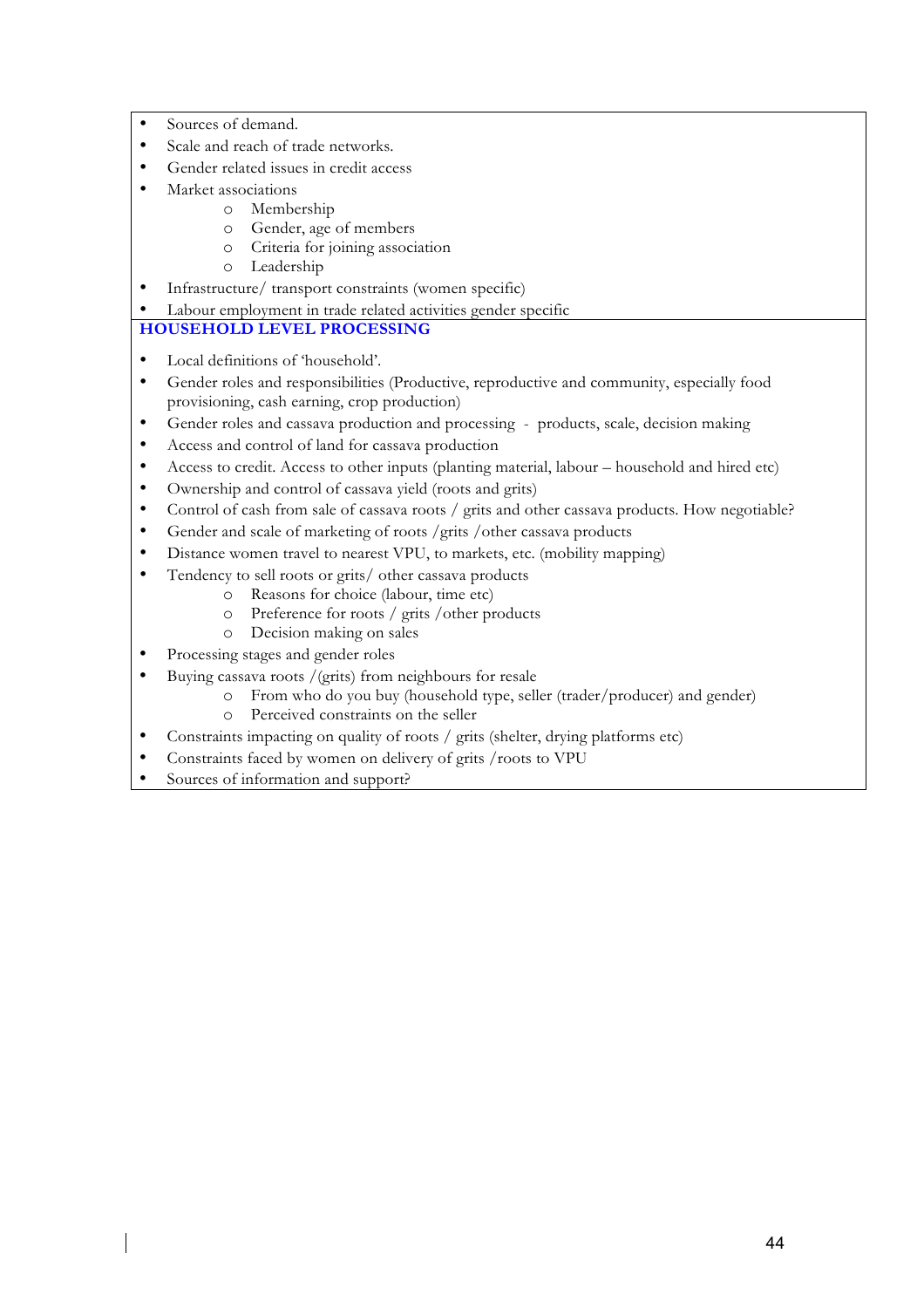# **Gender Situational Analysis /Scoping Study Checklist**

Cross-cutting issues: Gender, diversity age, religion, wealth

#### **Farmers and communities**

**Who to ask:** Key informants, Group(s), Individual – women, men, other important diversity aspects e.g. wealth

#### **Community background**

- Name and location of village/ community/district
- $\triangleright$  Who we are interviewing and the group interviewed
- $\triangleright$  Population and number of households in the community/village (specify unit). Presence of different ethnic groups?
- $\triangleright$  When was the community/village established?
- $\triangleright$  What are the main livelihood activities (for men and for women) What have been the recent changes?
- $\triangleright$  Do men and women have separate plots and cultivate their own crops and/or joint plots and crops? For which crops, including CASSAVA?

| Which of the following livelihood activities are<br>Proportion of the population involved     |              |  |  |  |
|-----------------------------------------------------------------------------------------------|--------------|--|--|--|
| important in your community?                                                                  | MEN<br>WOMEN |  |  |  |
| Farming<br>1.                                                                                 |              |  |  |  |
| Fishing<br>2.                                                                                 |              |  |  |  |
| Trading<br>3.                                                                                 |              |  |  |  |
| Artisan<br>4.                                                                                 |              |  |  |  |
| 5. Factory workers                                                                            |              |  |  |  |
| Civil servants<br>6.                                                                          |              |  |  |  |
| Etc.                                                                                          |              |  |  |  |
| Scale: 0=nobody, 1=about ¼ of the people 2=about ½ of the people 3= about ¼ of the people, 4= |              |  |  |  |
| everybody.                                                                                    |              |  |  |  |

#### **Role and importance of cassava in livelihoods**

 $\triangleright$  Ranking of crops for food or cash.

|             |             | . <i>.</i><br>M<br>ΕN | <b>WOMEN</b>                |  |  |
|-------------|-------------|-----------------------|-----------------------------|--|--|
| <b>CROP</b> | CACU<br>чәп | FOOD                  | <b>FOOD</b><br>CACU<br>лат. |  |  |
|             |             |                       |                             |  |  |

#### Land ownership distribution

| Proportion of households in different farm $\vert$ < 1 acre<br>size categories. (Scale: $0 - 4$ )          | $1-2$ acre | $ 3-5$ acres $ >5$ acres |  |
|------------------------------------------------------------------------------------------------------------|------------|--------------------------|--|
| Scale: 0=nobody, 1=about ¼ of the people 2=about ½ of the people 3= about ¾ of the people, 4=<br>everybody |            |                          |  |

#### > Land access

- Ability of women to access land (e.g women in male headed HHlds, female HHD households, widows etc.
- Ability of men to access land
- Ability of youth to access land.
- Any particular individuals or groups having difficulty of accessing land.

#### **Current level of cassava activities**

- What is the total land area planted to cassava in the community
- Size of farms, current area of cassava grown, significance [cash, household food, etc],

*Individual responses (from at least 10 farmers in discussion group)*

| Sex | Cassava      | Cassava      | Reason | for | Pure  | or | Yield | Prop.    | Prop. | Prop. |
|-----|--------------|--------------|--------|-----|-------|----|-------|----------|-------|-------|
|     | area planted | area planted | change | in  | mixed |    | per   | Used for | sold  | not   |
|     | last vear    | this vear    | area   |     | crop  |    | acre  | food     |       | used  |
|     |              |              |        |     |       |    |       |          |       |       |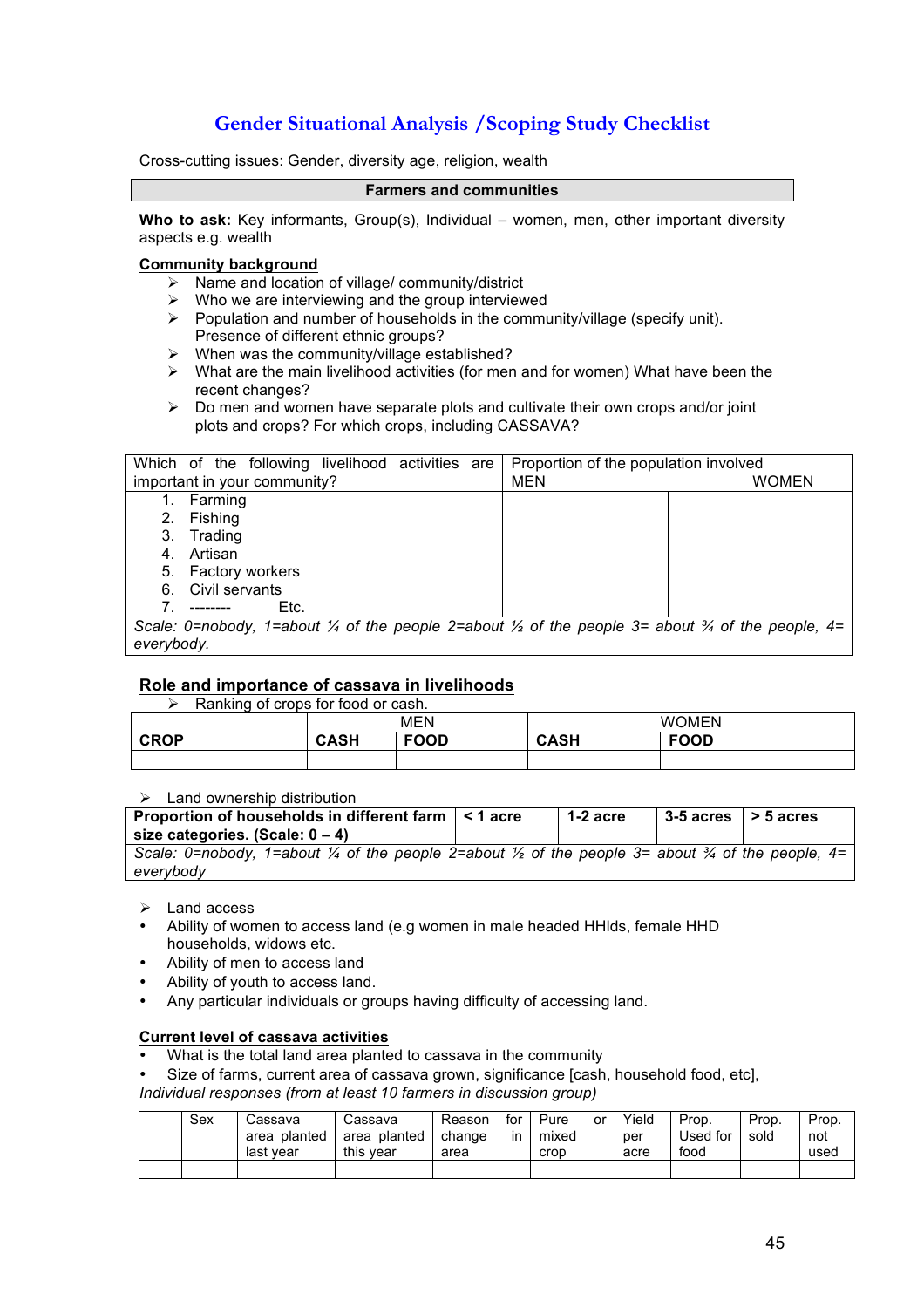#### **Production**

- Overall community cassava production and surplus, how has it changed and why
- Have you ever grown cassava that you were unable to sell or consume?<br>• Under what conditions would you consider increasing your effort in cassa
- Under what conditions would you consider increasing your effort in cassava production?

#### **Current production practices**:

- Varieties List all varieties (modern and traditional reported; whether pure or mixed stands
- Seasonal patterns of work on cassava, whether intercropping
- What proportion of farmers in the community do the following
	- *(Nobody, About ¼, About ½, About ¾, Everybody)*
		- a) Grow improved varieties b) Grow local varieties
			-
		- c) Intercrop cassava d) Use machineries<br>
		e) Use herbicides f) Use fertilizers
		- e) Use herbicides<br>g) Use hired labour
- 
- $h$ ) Are involved in collective field operations

| Labour use for:                                                                                                                                                                                                                                        | <b>Family</b><br>labour | Type of labour<br>1 Mostly men<br>2 Mostly women<br>3 Both men and women<br>4 Mostly children<br>5 Few children<br>6 No children | <b>Hired labour</b><br>1 Hired within the<br>community<br>2 Migrants from<br>outside the<br>community | Type of labour<br>1 Mostly men<br>2 Mostly women<br>3 Both men and women<br>4 Mostly children<br>5 Few children<br>6 No children |
|--------------------------------------------------------------------------------------------------------------------------------------------------------------------------------------------------------------------------------------------------------|-------------------------|----------------------------------------------------------------------------------------------------------------------------------|-------------------------------------------------------------------------------------------------------|----------------------------------------------------------------------------------------------------------------------------------|
| <b>Land clearing</b><br>Tillage<br><b>Planting</b><br>Weed control<br><b>Harvesting</b><br><b>Field transport</b><br><b>Transport to</b><br>market<br>Peeling,<br>washing,<br><b>Soaking</b><br>Heaping<br><b>Drying</b><br><b>Chipping</b><br>OTHER-- |                         |                                                                                                                                  |                                                                                                       |                                                                                                                                  |

**Access to credit** (informal and formal – men and women)

- What are the different sources of credit available to men and women
- Which are most frequently used by men and women?
- How are these sources accessed? (individual and group)<br>• Explain the arrangements for renayment including interest
- Explain the arrangements for repayment, including interest paid.

#### **Current post-harvest practices**:

| Is cassava important for the following $\vert$ Food<br>in your community? (Yes or No) | Livestock | Industrial use | <b>Others</b> |
|---------------------------------------------------------------------------------------|-----------|----------------|---------------|
|                                                                                       |           |                |               |

- What are the current postharvest practices by individuals and communities?
- Into what products is cassava processed in the community.
- Are farmers aware of HQCF processes?
- Who does what and who decides

| Tick as appropriate                                               | Fresh<br>roots | <b>Boiled</b><br>roots | Fried<br>chips | Dried<br>chips | Ferme<br>nted<br>flour | Wet<br>cake | Grits | Other |
|-------------------------------------------------------------------|----------------|------------------------|----------------|----------------|------------------------|-------------|-------|-------|
| After<br>harvesting,<br>is<br>cassava<br>consumed or marketed as: |                |                        |                |                |                        |             |       |       |
| Rank these products in order of their                             |                |                        |                |                |                        |             |       |       |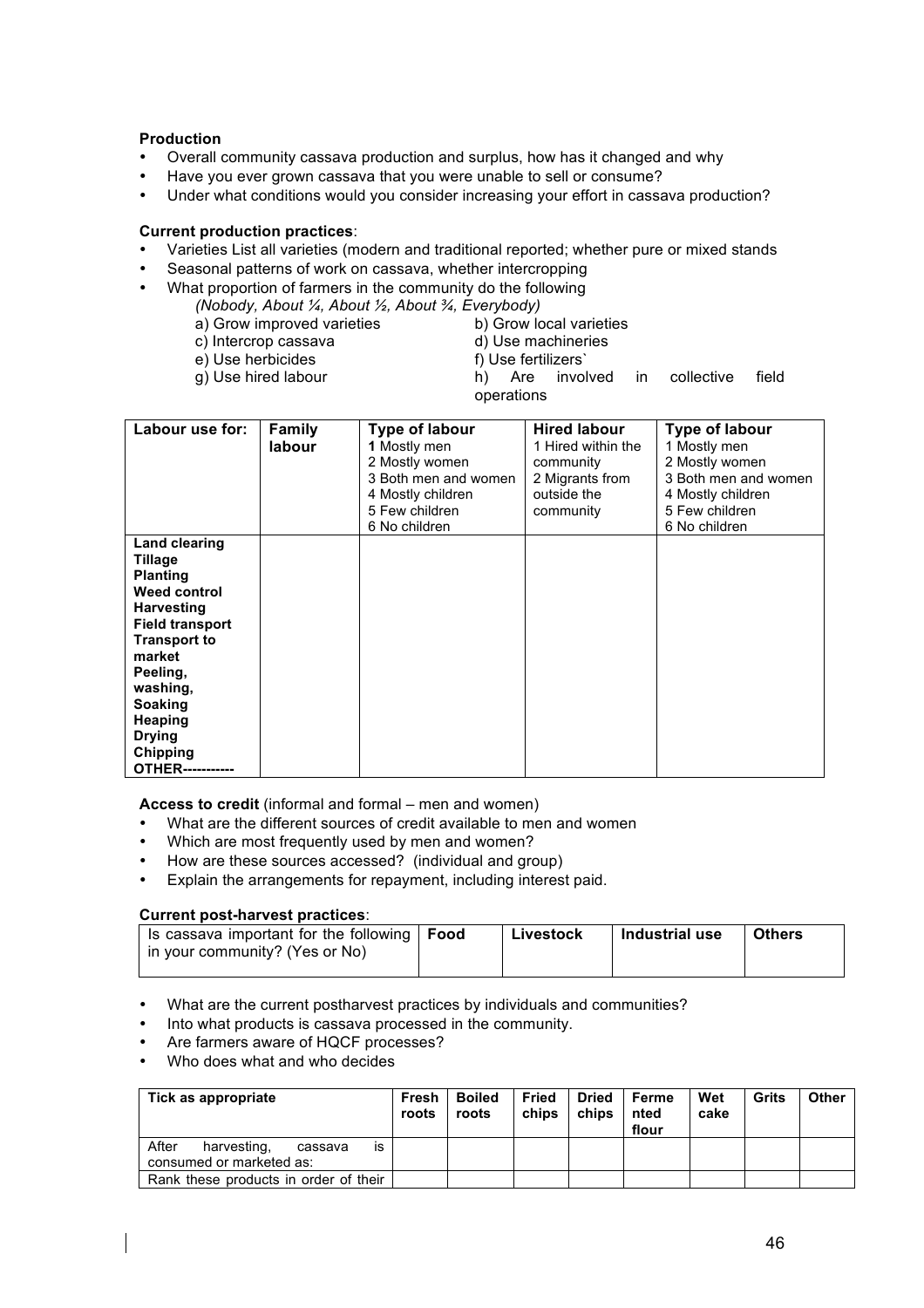| importance for food (none,<br>low.<br>medium and high) |  |  |  |  |
|--------------------------------------------------------|--|--|--|--|
| Rank these products in order of their                  |  |  |  |  |
| importance for cash (none,<br>low.                     |  |  |  |  |
| medium and high)                                       |  |  |  |  |
| Collective processing (Yes or No)                      |  |  |  |  |
| Collective marketing (Yes or No)                       |  |  |  |  |
| Awareness of the importance of                         |  |  |  |  |
| cassava for each product (Yes or No)                   |  |  |  |  |

#### **Economics of cassava farming** (possibly do in cassava field?)

Details of costs and revenue throughout the cassava production and post harvest cycle

| <b>Activities</b>         | Cost in shillings(per acre<br>or other specified unit) | Period of the year it is<br>predominantly done | Dominant gender involved in<br>each activity Male/Female |
|---------------------------|--------------------------------------------------------|------------------------------------------------|----------------------------------------------------------|
| Land acquisition          |                                                        |                                                |                                                          |
| Land clearing             |                                                        |                                                |                                                          |
| Tillage                   |                                                        |                                                |                                                          |
| <b>Planting materials</b> |                                                        |                                                |                                                          |
| Planting                  |                                                        |                                                |                                                          |
| Weed control              |                                                        |                                                |                                                          |
| Fertilizer                |                                                        |                                                |                                                          |
| Harvesting                |                                                        |                                                |                                                          |
| Transport from field      |                                                        |                                                |                                                          |
| Transport (bulking)       |                                                        |                                                |                                                          |
| Transport to market       |                                                        |                                                |                                                          |
| Processing                |                                                        |                                                |                                                          |
| Peeling,                  |                                                        |                                                |                                                          |
| washing,                  |                                                        |                                                |                                                          |
| soak                      |                                                        |                                                |                                                          |
| heaping                   |                                                        |                                                |                                                          |
| drying                    |                                                        |                                                |                                                          |
| chipping                  |                                                        |                                                |                                                          |
| Cost or labour time       |                                                        |                                                |                                                          |
| <b>OTHER</b>              |                                                        |                                                |                                                          |

## **Current cassava markets and price trends**:

- Current markets for cassava (*for what product, to whom and location*)
- $\triangleright$  Price trends and expectations for fresh cassava and various processed products
- $\triangleright$  Seasonal variation in markets

 $\overline{\phantom{a}}$ 

| Provide answers as appropriate     | Fresh<br>roots | <b>Boiled</b><br>roots | <b>Fried</b><br>chips | <b>Dried</b><br>chips | Ferm<br>ented | Wet<br>cake | Grits | Other |
|------------------------------------|----------------|------------------------|-----------------------|-----------------------|---------------|-------------|-------|-------|
|                                    |                |                        |                       |                       | flour         |             |       |       |
| Who buys?                          |                |                        |                       |                       |               |             |       |       |
| (1=consumers;<br>2=middlemen:      |                |                        |                       |                       |               |             |       |       |
| 3=govt; 4=factories; 5=others)     |                |                        |                       |                       |               |             |       |       |
| At what price per kg               |                |                        |                       |                       |               |             |       |       |
| Where do you sell?                 |                |                        |                       |                       |               |             |       |       |
| (1=Farmgate; 2=community market;   |                |                        |                       |                       |               |             |       |       |
| 3=distant market: 4=others)        |                |                        |                       |                       |               |             |       |       |
| Market days                        |                |                        |                       |                       |               |             |       |       |
| (1=daily; 2=weekly; 3=others)      |                |                        |                       |                       |               |             |       |       |
| What type of measures do you use?  |                |                        |                       |                       |               |             |       |       |
| (1=local measure; 2=bags)          |                |                        |                       |                       |               |             |       |       |
| What is the weight per measure? kg |                |                        |                       |                       |               |             |       |       |
| How do you sell?                   |                |                        |                       |                       |               |             |       |       |
| (1=retail; 2=wholesale)            |                |                        |                       |                       |               |             |       |       |
| Which gender is dominant in this?  |                |                        |                       |                       |               |             |       |       |
| $(1 = male; 2 = female)$           |                |                        |                       |                       |               |             |       |       |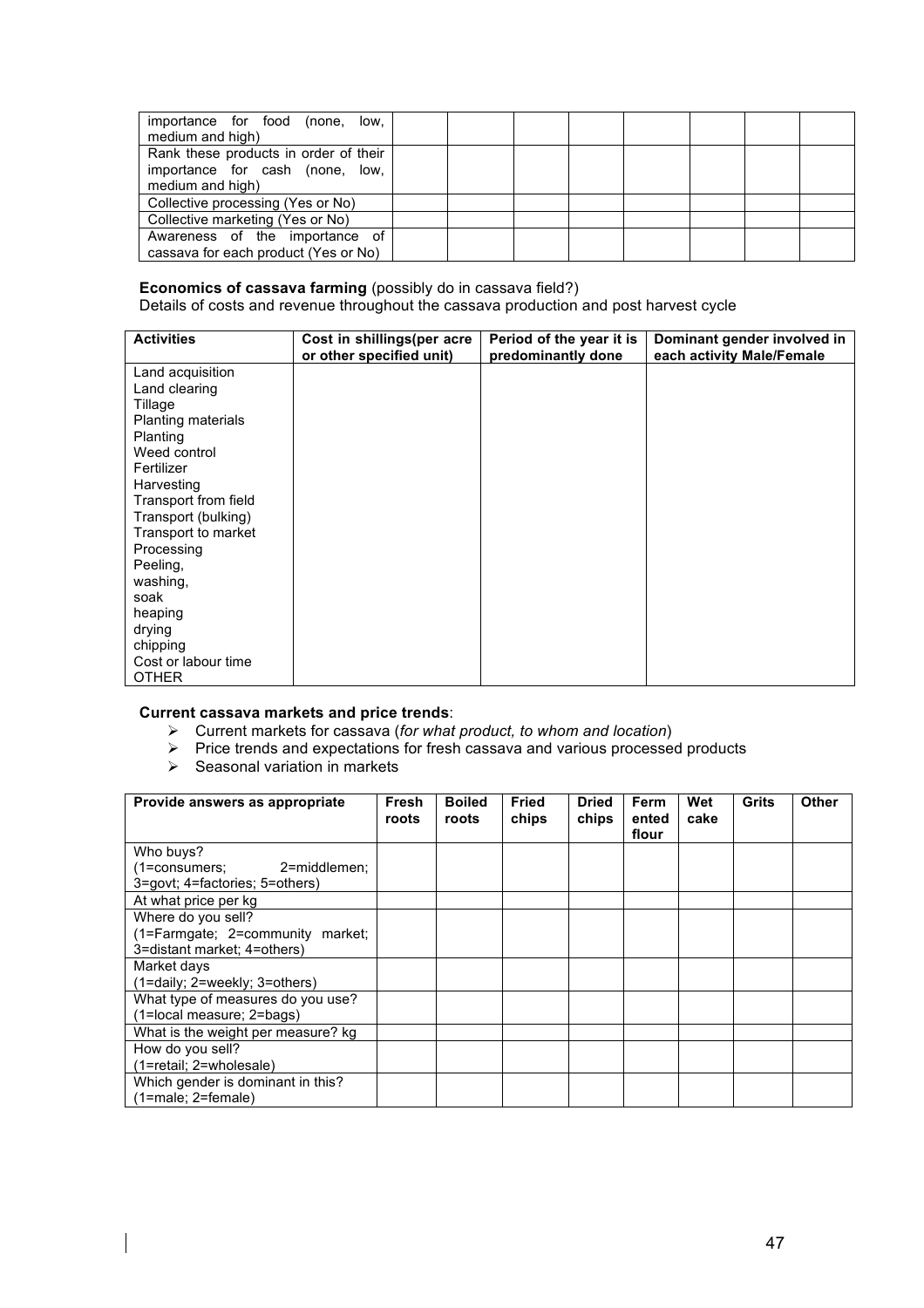#### **Current and potential source of knowledge, negotiating skills and technologies about cassava (for men and for women)**

|                                                            | Cassava<br>production | Cassava<br>processing | Cassava<br>marketing |
|------------------------------------------------------------|-----------------------|-----------------------|----------------------|
| Who provides you with information? (1=govt agents:         |                       |                       |                      |
| 2=NGOs; 3=colleagues; 4=self; 5=others)                    |                       |                       |                      |
| On what topics and issues is information provided?         |                       |                       |                      |
| Who provides you with technologies? (1=govt agents;        |                       |                       |                      |
| 2=NGOs; 3=colleagues; 4=self; 5=others)                    |                       |                       |                      |
| How do you get the information? (1=meetings; 2=field days; |                       |                       |                      |
| 3=radio: 4=television: 5=mobile phone/telephone: 6=others) |                       |                       |                      |

- $\triangleright$  How many individuals in the group own a mobile phone
- $\triangleright$  How many in the group have a television in their household
- $\triangleright$  How many in the group have a radio in their household
- $\triangleright$  Which gender has more access? to mobile phone, TV, radio

#### **Gender roles, responsibilities and benefits; access and control.**

- $\triangleright$  Daily, seasonal and spatial patterns of work in domestic, agricultural and livelihood activities. Seasonal calendar for main activities.
- $\triangleright$  Decision making on use of income (men's, women's, joint) and responsibilities for household expenditure and investment. What is income used for – especially income from cassava.
- $\triangleright$  Have gender roles and responsibilities changed in recent times? How?

| <b>Activities</b>                                                                                                                                                                                                                               |            | Who is responsible |            | Who takes decision | Who provides fund | Why the    |         |
|-------------------------------------------------------------------------------------------------------------------------------------------------------------------------------------------------------------------------------------------------|------------|--------------------|------------|--------------------|-------------------|------------|---------|
|                                                                                                                                                                                                                                                 | <b>Now</b> | 10 yrs ago         | <b>Now</b> | 10 yrs ago         | <b>Now</b>        | 10 yrs ago | change? |
| Land<br>acquisition<br>Land clearing<br>Tillage<br>Planting<br>Weed control<br>Harvesting<br>Transport<br>bulking<br>Transport<br>to<br>mkt<br>Market sales<br>Peeling,<br>washing,<br>Soaking<br>Heaping<br>Drying<br>Chipping<br><b>OTHER</b> |            |                    |            |                    |                   |            |         |
| Child care                                                                                                                                                                                                                                      |            |                    |            |                    |                   |            |         |
| Children<br>education                                                                                                                                                                                                                           |            |                    |            |                    |                   |            |         |
| Food<br>preparation                                                                                                                                                                                                                             |            |                    |            |                    |                   |            |         |
| Food supply                                                                                                                                                                                                                                     |            |                    |            |                    |                   |            |         |
| Family health                                                                                                                                                                                                                                   |            |                    |            |                    |                   |            |         |
| Clothing                                                                                                                                                                                                                                        |            |                    |            |                    |                   |            |         |
| Shelter                                                                                                                                                                                                                                         |            |                    |            |                    |                   |            |         |
| Generating<br>income                                                                                                                                                                                                                            |            |                    |            |                    |                   |            |         |
| Other                                                                                                                                                                                                                                           |            |                    |            |                    |                   |            |         |

#### **Poverty and vulnerability issues**

 $\triangleright$  Who grows and processes cassava. – which social groups, gender, age etc. Have there been any changes.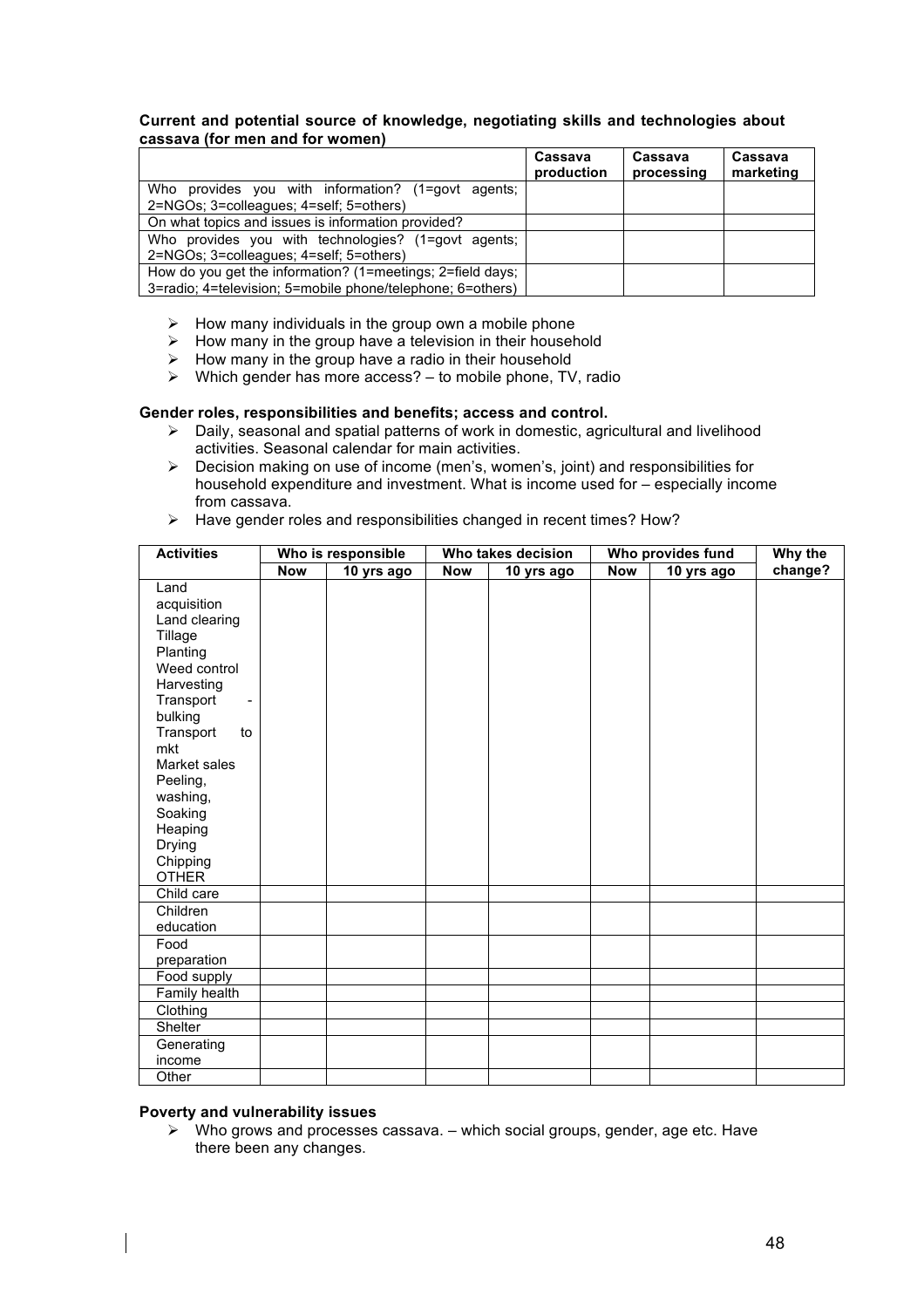$\triangleright$  Situation of vulnerable and disadvantaged groups and households in the area, e.g. relating to gender, ethnicity, age, HIV, disability, migrants etc. Who are the most vulnerable groups. What makes them vulnerable?.

| <b>Discrimination</b><br>rating<br>$2 = low$<br>(1=none;<br>3=medium; 4=high) | <b>Access</b><br>to<br>jobs | <b>Access</b><br>to<br>land | <b>Access</b><br>to<br>medication | <b>Social</b><br>gathering | Give<br>reasons |
|-------------------------------------------------------------------------------|-----------------------------|-----------------------------|-----------------------------------|----------------------------|-----------------|
| Gender                                                                        |                             |                             |                                   |                            |                 |
| Ethnicity                                                                     |                             |                             |                                   |                            |                 |
| Age                                                                           |                             |                             |                                   |                            |                 |
| HIV status                                                                    |                             |                             |                                   |                            |                 |
| Disability                                                                    |                             |                             |                                   |                            |                 |
| Migrants                                                                      |                             |                             |                                   |                            |                 |

#### **Organisational & institutional issues**

*(Record for each group)*

| Do farmers function in groups                                                                                     |  |  |  |  |
|-------------------------------------------------------------------------------------------------------------------|--|--|--|--|
| Name of group                                                                                                     |  |  |  |  |
| Date of formation                                                                                                 |  |  |  |  |
| How was group formed? (Initiative of individual, group, community, government, social or cultural initiative etc) |  |  |  |  |
| Group objectives (social, cultural, business, community development, political etc)                               |  |  |  |  |
| How are leaders elected? (Democratic, descent, age, wealth, gender etc)                                           |  |  |  |  |
| Do men and women have equal chances of becoming group leaders?                                                    |  |  |  |  |
| List criteria for becoming a member                                                                               |  |  |  |  |
| Current membership (men)                                                                                          |  |  |  |  |
| Current membership (women)                                                                                        |  |  |  |  |
| How often are meetings held?                                                                                      |  |  |  |  |
| Major duties of members?                                                                                          |  |  |  |  |
| Major benefits to members?                                                                                        |  |  |  |  |
| How are benefits distributed?                                                                                     |  |  |  |  |
| Do members sometimes quarrel or differ in opinion?                                                                |  |  |  |  |
| How do you make peace or solve problems in the group?                                                             |  |  |  |  |

#### **Strengths, weaknesses and needs**

Farmers' perceptions of a) their strengths and weaknesses and b) External constraints at any point in production and post harvest cassava system and needs relating to these.

(e.g. land area and quality, labour, knowledge of cassava agronomy and post harvest practices, availability of machinery, processing equipment, markets, roads and transport, taxes, credit, water supply, electricity, group dynamics, influential individuals etc. etc.}

| <b>Production</b><br>post harvest | and | <b>Strengths</b> | Weaknesses | <b>External</b><br><b>Constraints</b> | identified<br><b>Needs</b><br>training,<br>(information,<br>technology |
|-----------------------------------|-----|------------------|------------|---------------------------------------|------------------------------------------------------------------------|
| Production                        |     |                  |            |                                       |                                                                        |
| Post Harvest                      |     |                  |            |                                       |                                                                        |
| Marketing                         |     |                  |            |                                       |                                                                        |
| Other                             |     |                  |            |                                       |                                                                        |

**Factors promoting/ discouraging participation of women and the poor** -. Economic, cultural, social (including attitudes and practice); skills and capacity, policy and regulatory factors etc. Potential benefits and risks of investment in cassava production and processing for different social groups.

#### **Leave time for farmers own comments, questions other issues they would like to raise.**

#### **Community Based Processor Groups and Associations**

#### **Organisation of cassava processing – household, groups and enterprises.**

• Operations and Governance of associations and farmer groups